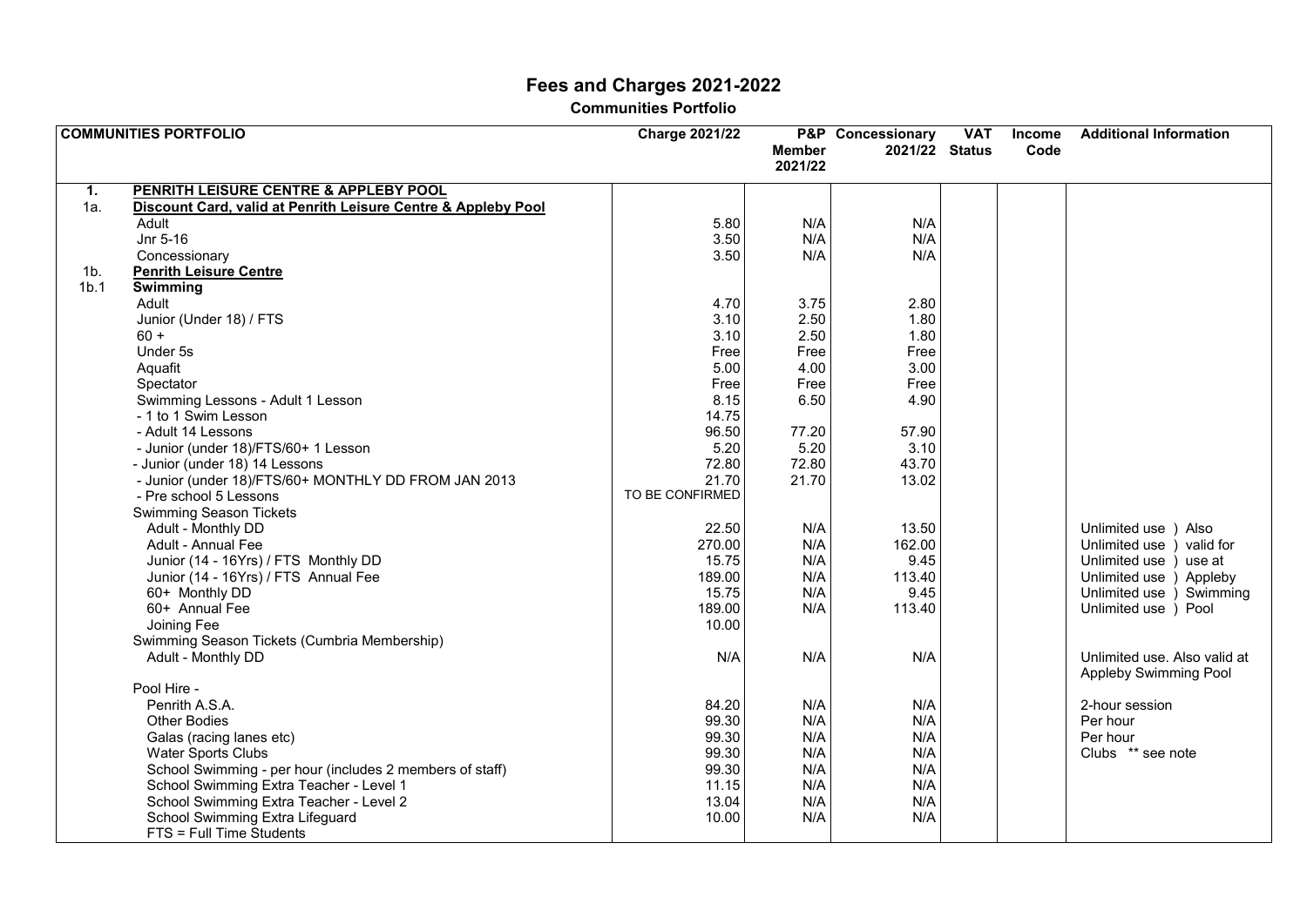| <b>COMMUNITIES PORTFOLIO (continued)</b>                                                                                                                                          | <b>Charge 2021/22</b> |               | <b>P&amp;P</b> Concessionary | <b>VAT</b> | Income | <b>Additional Information</b> |
|-----------------------------------------------------------------------------------------------------------------------------------------------------------------------------------|-----------------------|---------------|------------------------------|------------|--------|-------------------------------|
|                                                                                                                                                                                   |                       | <b>Member</b> | 2021/22 Status               |            | Code   |                               |
|                                                                                                                                                                                   |                       | 2021/22       |                              |            |        |                               |
| Fitness, Swim and Classes Membership (Standard):<br>1 <sub>b.2</sub>                                                                                                              |                       |               |                              |            |        |                               |
| Adult (16yrs+) Monthly DD                                                                                                                                                         | 37.95                 | N/A           | 24.95                        |            |        |                               |
| Adult (16yrs+) Annual Fee                                                                                                                                                         | 395.00                | N/A           | 110.80                       |            |        |                               |
| <b>Adult Promotion</b>                                                                                                                                                            |                       |               |                              |            |        |                               |
| Junior (16 - 18Yrs) / FTS Monthly DD                                                                                                                                              | 21.15                 | N/A           | N/A                          |            |        |                               |
| Junior (16 - 18Yrs) / FTS Annual                                                                                                                                                  | 216.50                | N/A           | N/A                          |            |        |                               |
| Junior (14 - 16Yrs) / FTS Monthly DD                                                                                                                                              | 19.50                 | N/A           | 10.60                        |            |        |                               |
| Junior (14 - 16Yrs) / FTS Annual Fee                                                                                                                                              | 195.00                | N/A           | 106.00                       |            |        |                               |
| Club (60+yrs) Monthly DD                                                                                                                                                          | 29.95                 | N/A           | N/A                          |            |        |                               |
| Club (60+yrs) Annual Fee                                                                                                                                                          | 286.50                | N/A           | 145.70                       |            |        |                               |
| Joining Fee                                                                                                                                                                       | 16.00                 |               |                              |            |        |                               |
| Fitness, Swim and Classes Membership (Corporate 10% Discount):                                                                                                                    |                       |               |                              |            |        |                               |
| Adult Monthly DD                                                                                                                                                                  | 35.10                 | N/A           | N/A                          |            |        |                               |
| <b>Adult Annual Fee</b>                                                                                                                                                           | 351.00                | N/A           | N/A                          |            |        |                               |
| Junior (14 - 16Yrs) / FTS Monthly DD                                                                                                                                              | N/A                   | N/A           | N/A                          |            |        |                               |
| Junior (14 - 16Yrs) / FTS Annual Fee                                                                                                                                              | N/A                   | N/A           | N/A                          |            |        |                               |
| Joining Fee                                                                                                                                                                       | 16.00                 |               |                              |            |        |                               |
| <b>Healthwise Membership</b>                                                                                                                                                      |                       |               |                              |            |        |                               |
| Year 1                                                                                                                                                                            | TO BE CONFIRMED       |               |                              |            |        |                               |
| Year <sub>2</sub>                                                                                                                                                                 | TO BE CONFIRMED       |               |                              |            |        |                               |
| Year 3                                                                                                                                                                            | 29.95                 |               |                              |            |        |                               |
| Fitness, Swim and Classes Membership (Cumbria):                                                                                                                                   |                       |               |                              |            |        |                               |
| Adult Monthly DD                                                                                                                                                                  | 39.95                 | N/A           |                              |            |        |                               |
| <b>Adult Annual Fee</b>                                                                                                                                                           | 399.50                | N/A           |                              |            |        |                               |
| Pay as You Train - Fitness:                                                                                                                                                       |                       |               |                              |            |        |                               |
| Adult                                                                                                                                                                             | 7.10                  | 7.10          | 5.00                         |            |        |                               |
| Junior (14 - 17Yrs) / FTS                                                                                                                                                         | 4.50                  | 4.50          | 3.15                         |            |        |                               |
| $60+$                                                                                                                                                                             | 5.75                  | 5.75          | 4.00                         |            |        |                               |
| GP Referral - 15 Week Programme                                                                                                                                                   | 2.50                  |               |                              |            |        |                               |
| Induction Charge:                                                                                                                                                                 |                       |               |                              |            |        |                               |
| Adult                                                                                                                                                                             | TO BE CONFIRMED       |               |                              |            |        |                               |
| Junior (14 - 17Yrs) / FTS                                                                                                                                                         | TO BE CONFIRMED       |               |                              |            |        |                               |
| $60+$                                                                                                                                                                             | TO BE CONFIRMED       |               |                              |            |        |                               |
| <b>Fitness Classes:</b>                                                                                                                                                           |                       |               |                              |            |        |                               |
| Adult                                                                                                                                                                             |                       | 4.80          | 3.60                         |            |        |                               |
| Junior (14 - 17Yrs) / FTS                                                                                                                                                         | 6.00<br>5.10          | 4.10          | 3.10                         |            |        |                               |
| $60+$                                                                                                                                                                             |                       |               |                              |            |        |                               |
|                                                                                                                                                                                   | 5.40<br>3.00          | 4.30          | 3.25                         |            |        |                               |
| Non Attendance Fee                                                                                                                                                                |                       |               |                              |            |        |                               |
| **Bonafide Water Sports Clubs affiliated to appropriate governing body and making a minimum booking of 10 consecutive weeks to have first hour discounted by 50% in any one week. |                       |               |                              |            |        |                               |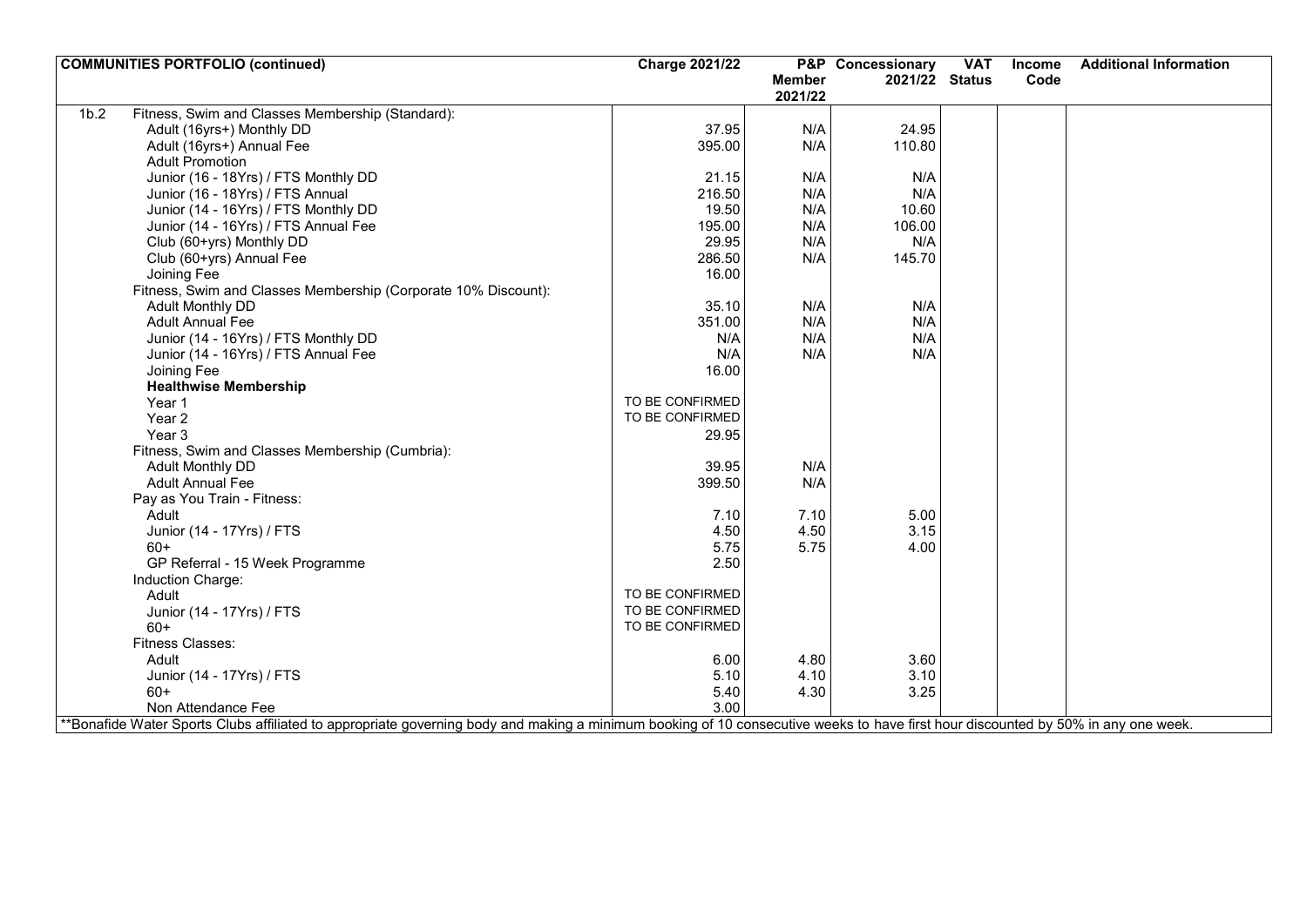|      | <b>COMMUNITIES PORTFOLIO (continued)</b>                                          | <b>Charge 2021/22</b> |               | <b>P&amp;P</b> Concessionary | <b>VAT</b> | <b>Income</b> | <b>Additional Information</b> |
|------|-----------------------------------------------------------------------------------|-----------------------|---------------|------------------------------|------------|---------------|-------------------------------|
|      |                                                                                   |                       | <b>Member</b> | 2021/22 Status               |            | Code          |                               |
|      |                                                                                   |                       | 2021/22       |                              |            |               |                               |
| 1b.3 | <b>Club Room</b>                                                                  |                       |               |                              |            |               |                               |
|      | Bonafide sports club meetings                                                     | 9.25                  | N/A           | N/A                          |            |               | Per meeting (up to 3 hours)   |
|      | Non-commercial hire                                                               | 9.20                  | N/A           | N/A                          |            |               | Per hour                      |
|      | Commercial hire                                                                   | 18.50                 | N/A           | N/A                          |            |               | Per hour                      |
|      | 1b.4 Activity Room 1 (Eden Room) Size 10.00 X 11.50m                              |                       |               |                              |            |               |                               |
|      | Use by affiliated Club / hour                                                     | 25.40                 | N/A           | N/A                          |            |               |                               |
|      | Use by commercial organisation / hour                                             | 33.80                 | N/A           | N/A                          |            |               |                               |
|      | Voluntary organisation / hour                                                     | 25.40                 | N/A           | N/A                          |            |               |                               |
|      | 1b.5 Activity Room 2 (Eamont Room) New Spinning Room                              |                       |               |                              |            |               |                               |
|      | Use by affiliated Club / hour                                                     | 9.20                  | N/A           | N/A                          |            |               |                               |
|      | Use by commercial organisation / hour                                             | 18.50                 | N/A           | N/A                          |            |               |                               |
|      | Voluntary organisation / hour                                                     | 9.20                  | N/A           | N/A                          |            |               |                               |
| 1b.6 | <b>Committee Room, adjacent to ATP</b>                                            |                       |               |                              |            |               |                               |
|      | Use by affiliated Club / hour                                                     | TO BE CONFIRMED       |               |                              |            |               |                               |
|      | Use by commercial organisation / hour                                             | 14.50                 | N/A           | N/A                          |            |               |                               |
|      | Voluntary organisation / hour                                                     | TO BE CONFIRMED       |               |                              |            |               |                               |
|      | 1b.7 Frenchfield Pavilion Facilities                                              |                       |               |                              |            |               |                               |
|      | <b>Ground Floor Pavilion Room</b>                                                 |                       |               |                              |            |               |                               |
|      | Use by affiliated Club / hour                                                     | 8.25                  | N/A           | N/A                          |            |               | Per hour                      |
|      | Use by commercial organisation / hour                                             | 13.20                 | N/A           | N/A                          |            |               | Per hour                      |
|      | Voluntary organisation / hour                                                     | 11.50                 | N/A           | N/A                          |            |               | Per hour                      |
|      | <b>First Floor Meeting Area</b>                                                   |                       |               |                              |            |               |                               |
|      | Use by affiliated Club / hour                                                     | 8.25                  | N/A           | N/A                          |            |               | Per hour                      |
|      | Use by commercial organisation / hour                                             | 13.20                 | N/A           | N/A                          |            |               | Per hour                      |
|      | Voluntary organisation / hour                                                     | 11.50                 | N/A           | N/A                          |            |               | Per hour                      |
|      | Kitchen for food preparation                                                      |                       |               |                              |            |               |                               |
|      | Use by any organisation                                                           | 4.15                  | N/A           | N/A                          |            |               | Per hour/or by negotiation    |
| 1b.8 | <b>Sports Hall &amp; Related Activities</b>                                       |                       |               |                              |            |               |                               |
|      | Full Hall (6 Badminton Courts) Peak Time                                          | 60.30                 | N/A           | N/A                          |            |               | Per hour                      |
|      | 1/2 Hall (3 Badminton Courts) Peak Time                                           | 32.85                 | N/A           | N/A                          |            |               | Per hour                      |
|      | Casual Badminton / Short Tennis (50 minute session)                               |                       |               |                              |            |               |                               |
|      | <b>Adult Peak Time</b>                                                            | 12.50                 | 10.00         | 8.75                         |            |               | Per Court                     |
|      | Junior (under 18) /FTS Peak Time                                                  | 7.30                  | 5.85          | 5.10                         |            |               | Per Court                     |
|      | 60+ Club                                                                          |                       |               |                              |            |               |                               |
|      | <b>Badminton - Court</b>                                                          | 10.00                 | N/A           | N/A                          |            |               |                               |
|      | Table Tennis - Table                                                              | 10.00                 | N/A           | N/A                          |            |               |                               |
|      | Hire of Sports Hall for Events Full Day                                           |                       |               |                              |            |               |                               |
|      | Hire of Sports Hall for Events Half Day                                           |                       |               |                              |            |               |                               |
| Note | The hire of the Sports Hall for events is at the discretion of the contractor and |                       |               |                              |            |               |                               |
|      | Eden District Council. The above charges are for guidance only. Actual charge     |                       |               |                              |            |               |                               |
|      | will depend on the type of event and the likely income to be generated from the   |                       |               |                              |            |               |                               |
|      | activity. In certain instances, a profit share may be implemented.                |                       |               |                              |            |               |                               |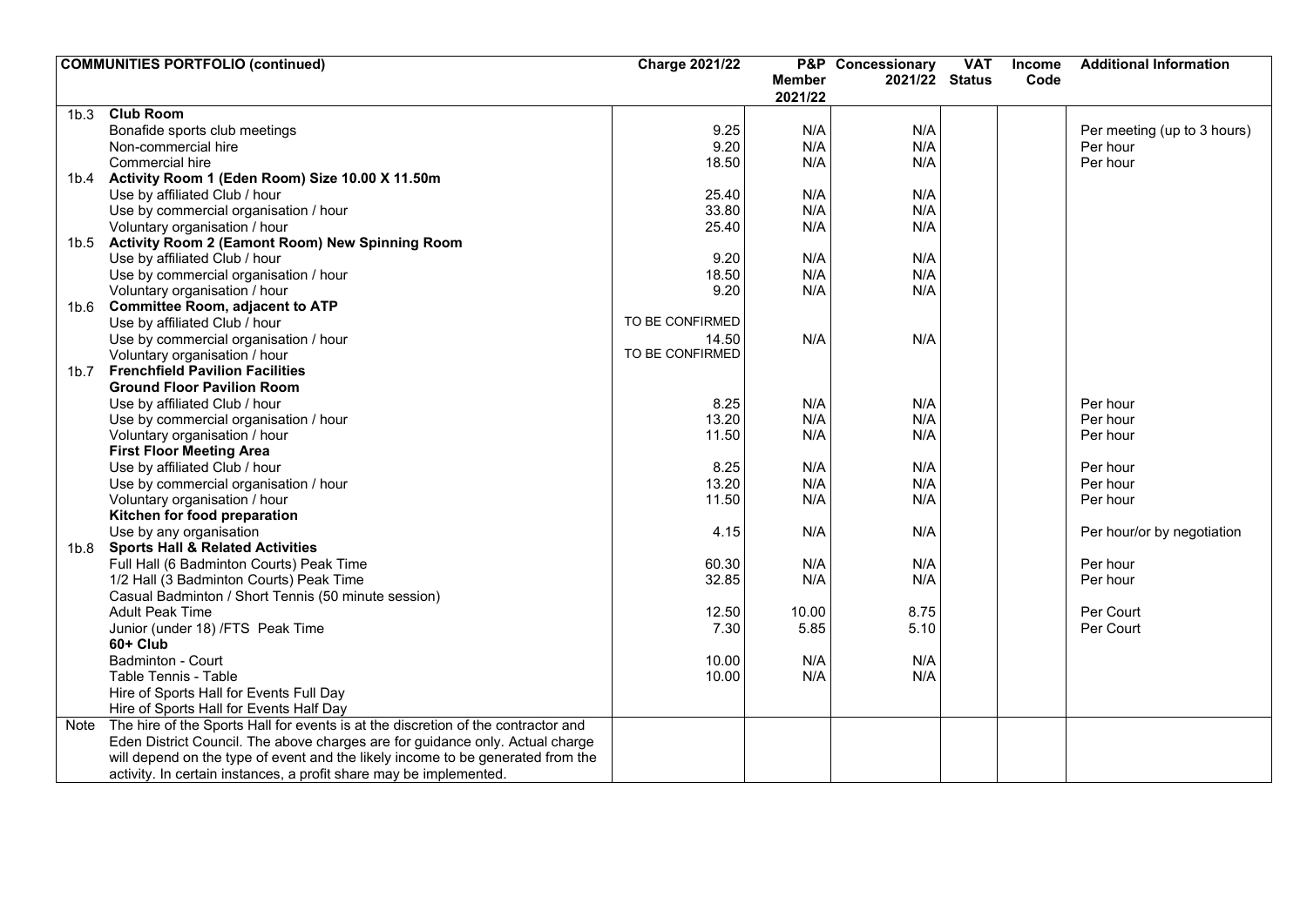|      | <b>COMMUNITIES PORTFOLIO (continued)</b>                                    | <b>Charge 2021/22</b> |               | P&P Concessionary | <b>VAT</b> | <b>Income</b> | <b>Additional Information</b> |
|------|-----------------------------------------------------------------------------|-----------------------|---------------|-------------------|------------|---------------|-------------------------------|
|      |                                                                             |                       | <b>Member</b> | 2021/22 Status    |            | Code          |                               |
|      |                                                                             |                       | 2021/22       |                   |            |               |                               |
|      | Spinning Class & Others - As Fitness Class Pricing                          |                       |               |                   |            |               |                               |
|      | Single Adult                                                                |                       |               |                   |            |               |                               |
|      | Single Junior                                                               |                       |               |                   |            |               |                               |
|      | Single 60+                                                                  |                       |               |                   |            |               |                               |
|      | Non Attendance Fee                                                          |                       |               |                   |            |               |                               |
|      | Trampolining 1 Lesson (50 week & leisure card)                              | 4.50                  | 4.50          | 3.15              |            |               |                               |
|      | Trampolining 14 week block                                                  | 63.00                 | 63.00         | 44.10             |            |               |                               |
|      | Gymnastics Lesson 1 Lesson (50 week & leisure card)                         | 5.40                  | 5.20          | 3.80              |            |               |                               |
|      | Gymnastics 14 week block                                                    | 75.60                 | 72.80         | 52.92             |            |               |                               |
|      | Gymnastics 2017 - DD Monthly Option                                         | 22.50                 | 21.67         | 15.75             |            |               |                               |
|      | 1b.9 Parties                                                                |                       |               |                   |            |               |                               |
|      | Sports Hall/Astroturf Party                                                 | 72.80                 | N/A           | N/A               |            |               |                               |
|      | <b>Additional Instructor</b>                                                | 13.00                 | N/A           | N/A               |            |               |                               |
|      | Pool Party                                                                  | 115.00                | N/A           | N/A               |            |               |                               |
|      | <b>Climbing Wall Party</b>                                                  | 72.80                 | N/A           | N/A               |            |               |                               |
|      | <b>Additional Instructor</b>                                                | 26.00                 | N/A           | N/A               |            |               |                               |
|      | Jungle Jacks Party (£10 per child min booking 10 children includes food and | 104.00                | N/A           | N/A               |            |               |                               |
|      | bag)                                                                        |                       |               |                   |            |               |                               |
|      | <b>Trampolining Party</b>                                                   | 92.55                 | N/A           | N/A               |            |               |                               |
|      | <b>Gymnastics Party</b>                                                     | 92.55                 | N/A           | N/A               |            |               |                               |
|      | Party Food - Per Child                                                      | 5.75                  | N/A           | N/A               |            |               |                               |
|      | Party Bag Only - Per Child                                                  | 2.85                  | N/A           | N/A               |            |               |                               |
| Note | Sports Hall peak time rates apply:                                          |                       |               |                   |            |               |                               |
|      | Weekdays - AS PUBLISHED                                                     |                       |               |                   |            |               |                               |
|      | Weekends - AS PUBLISHED                                                     |                       |               |                   |            |               |                               |
|      | 1b.10 Artificial Turf Pitch                                                 |                       |               |                   |            |               |                               |
|      | Hire of full pitch (per hour) Adult Peak Time                               | 58.25                 | N/A           | N/A               |            |               | Per hour                      |
|      | Hire of full pitch (per hour ) Junior (under 18) /FTS Peak Time             | 40.80                 | N/A           | N/A               |            |               | Per hour                      |
|      | Hire of 1/3 pitch (per hour) Adult Peak Time                                | 20.40                 | N/A           | N/A               |            |               | Per hour                      |
|      | Hire of 1/3 pitch (per hour) Junior (under 18) /FTS Peak Time               | 14.30                 | N/A           | N/A               |            |               | Per hour                      |
|      | 1b.11 Climbing Wall                                                         |                       |               |                   |            |               |                               |
|      | <b>Adult Climb</b>                                                          | 6.75                  | 5.40          | 4.00              |            |               |                               |
|      | Adult OAP                                                                   | 6.75                  | 5.40          | 4.00              |            |               |                               |
|      | Junior (under 18) /FTS Climb                                                | 4.90                  | 3.90          | 3.40              |            |               |                               |
|      | 6 Month Climb Cards                                                         |                       |               |                   |            |               |                               |
|      | Adult 6 Month Climb                                                         | 215.00                | 172.80        | 150.50            |            |               |                               |
|      | Junior (under 18) /FTS 6 Month Climb                                        | 132.30                | 105.30        | 92.00             |            |               |                               |
|      | Climbing lessons                                                            |                       |               |                   |            |               |                               |
|      | Adult - 14 lesson block                                                     | 94.50                 | 75.60         | 66.15             |            |               |                               |
|      | Junior (under 16) /FTS - 14 lesson block                                    | 68.60                 | 54.60         | 48.00             |            |               |                               |
|      | 1b.13 Indoor Bowls Hall                                                     |                       |               |                   |            |               |                               |
|      | Annual Membership Fee - Adult                                               | 60.00                 | 48.00         | N/A               |            |               |                               |
|      | Annual Membership Fee - Junior (under 18) /FTS                              | 18.00                 | 14.40         | N/A               |            |               |                               |
|      | Annual Membership Fee - 60+                                                 | 60.00                 | 48.00         | N/A               |            |               |                               |
|      | DD-Available Purchase April only and Members only                           | 27.08                 |               |                   |            |               |                               |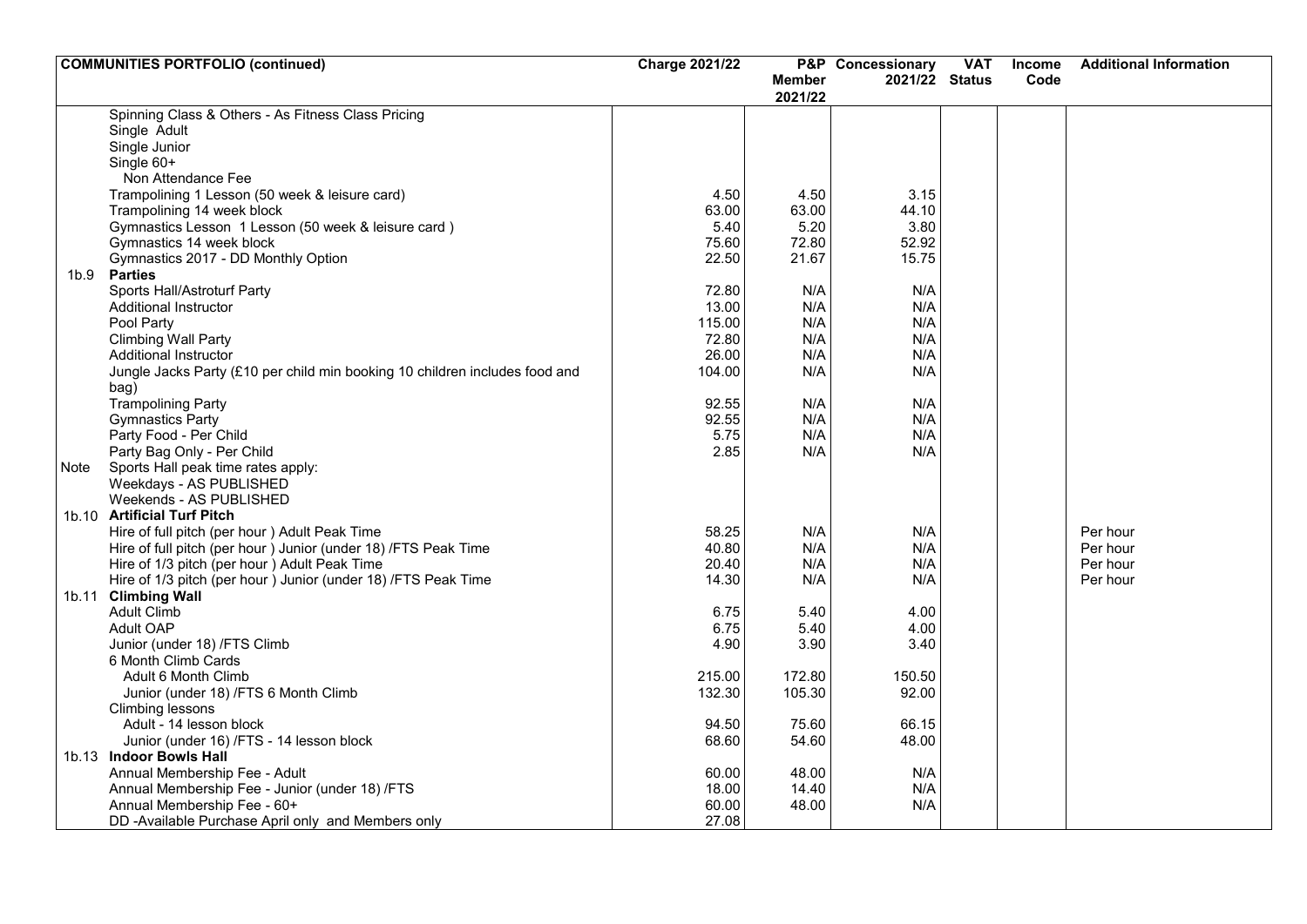| Code<br><b>Member</b><br>2021/22 Status                                                   |           |
|-------------------------------------------------------------------------------------------|-----------|
|                                                                                           |           |
| 2021/22                                                                                   |           |
| <b>Bowls Session:</b>                                                                     |           |
| Member - Adult<br>3.25<br>2.60<br>N/A                                                     |           |
| N/A<br>2.00<br>Member - Junior (under 16) /FTS<br>1.60                                    |           |
| N/A<br>3.25<br>2.60<br>Member - $60+$                                                     |           |
| 5.40<br>4.30<br>N/A<br>Non Member - Adult                                                 |           |
| 2.60<br>N/A<br>3.25<br>Non Member - Junior (under 16) /FTS                                |           |
| 5.40<br>4.30<br>N/A<br>Non Member - 60+                                                   |           |
| <b>Appleby Swimming Pool</b><br>1c.                                                       |           |
| Swimming<br>1c.1                                                                          |           |
| 3.75<br>2.80<br>4.70<br>Adult                                                             |           |
| 2.50<br>Junior (Under 18) / FTS<br>3.10<br>1.80                                           |           |
| 2.50<br>3.10<br>1.80<br>$60 +$                                                            |           |
| Under 5s<br>Free                                                                          |           |
| Aquafit<br>5.00<br>4.00<br>3.00                                                           |           |
| Free<br>Spectator                                                                         |           |
| 8.15<br>Swimming Lessons - Adult 1 Lesson<br>6.50<br>4.90                                 |           |
| N/A<br>N/A<br>14.75<br>- 1 to 1 Swim Lesson                                               |           |
| 57.90<br>96.50<br>77.20<br>- Adult 14 Lessons                                             |           |
| - Junior (under 18)/FTS/60+ 1 Lesson<br>5.20<br>5.20<br>3.10                              |           |
| 72.80<br>72.80<br>43.70<br>- Junior (under 18) 14 Lessons                                 |           |
| 21.70<br>21.70<br>13.02<br>- Junior (under 18)/FTS/60+ MONTHLY DD FROM JAN 2013           |           |
| Ann to let Doug know if these can continue<br>- Pre school 5 Lessons                      |           |
| <b>Swimming Season Tickets</b>                                                            |           |
| 22.50<br>N/A<br>13.50<br>Unlimited use<br><b>Adult Monthly DD</b>                         | Also      |
| 270.00<br>N/A<br>162.00<br><b>Adult Annual Fee</b><br>Unlimited use                       | valid for |
| Junior (14 - 16Yrs) / FTS Monthly DD<br>15.75<br>N/A<br>9.45<br>Unlimited use             | use at    |
| 189.00<br>N/A<br>Junior (14 - 16Yrs) / FTS Annual Fee<br>113.40<br>Unlimited use          | Penrith   |
| 60+ Monthly DD<br>15.75<br>N/A<br>9.45<br>Unlimited use                                   | Leisure   |
| 189.00<br>N/A<br>113.40<br>60+ Annual Fee<br>Unlimited use ) Centre                       |           |
| Joining Fee<br>10.00                                                                      |           |
| Swimming Season Tickets (Cumbria Membership)                                              |           |
| Adult Monthly DD<br>Unlimited use. Also valid at                                          |           |
| Penrith Leisure Centre                                                                    |           |
| Pool Hire -                                                                               |           |
| TO BE CONFIRMED<br>Penrith A.S.A.<br>N/A<br>N/A<br>2-hour session                         |           |
| TO BE CONFIRMED<br>N/A<br>N/A<br><b>Other Bodies</b><br>Per hour                          |           |
| TO BE CONFIRMED<br>N/A<br>N/A<br>Galas (racing lanes etc)<br>Per hour                     |           |
| TO BE CONFIRMED<br><b>Water Sports Clubs</b><br>N/A<br>N/A<br>Clubs ** see note           |           |
| TO BE CONFIRMED<br>N/A<br>N/A<br>School Swimming - per hour (includes 2 members of staff) |           |
| School Swimming Extra Teacher - Level 1<br>N/A<br>N/A<br>10.70                            |           |
| N/A<br>N/A<br>School Swimming Extra Teacher - Level 2<br>12.35                            |           |
| 9.50<br>N/A<br>N/A<br>School Swimming Extra Lifeguard                                     |           |
| Pool Party (Pool Only)<br>95.00<br>N/A<br>N/A                                             |           |
| FTS = Full Time Students                                                                  |           |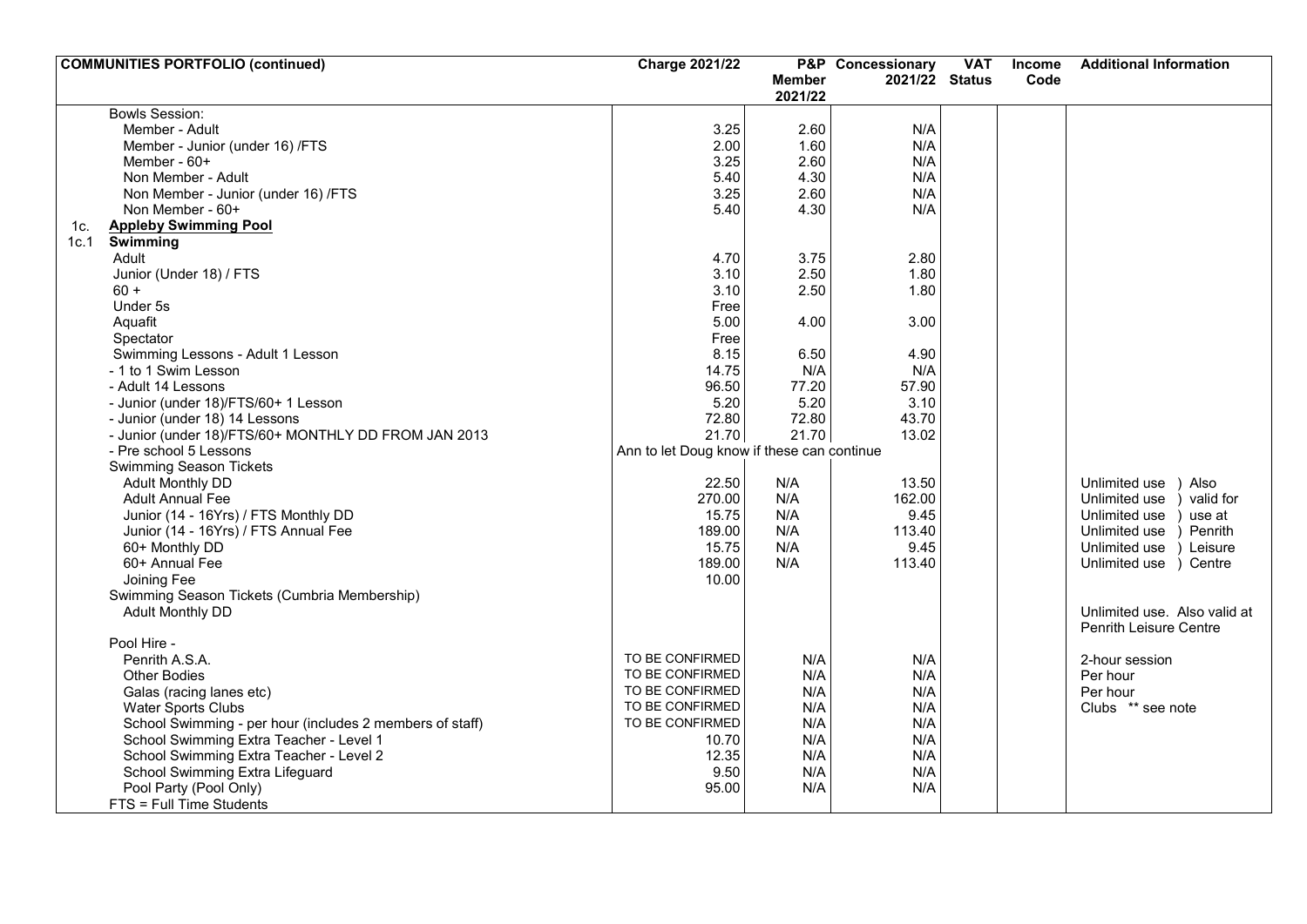| <b>COMMUNITIES PORTFOLIO (continued)</b>                                                                                                                                         | <b>Charge 2021/22</b> |               | <b>P&amp;P</b> Concessionary | <b>VAT</b> | <b>Income</b> | <b>Additional Information</b> |
|----------------------------------------------------------------------------------------------------------------------------------------------------------------------------------|-----------------------|---------------|------------------------------|------------|---------------|-------------------------------|
|                                                                                                                                                                                  |                       | <b>Member</b> | 2021/22 Status               |            | Code          |                               |
|                                                                                                                                                                                  |                       | 2021/22       |                              |            |               |                               |
| 1c.2 Fitness, Swim and Classes Membership (Standard):                                                                                                                            |                       |               |                              |            |               |                               |
| Adult (16yrs+) Monthly DD                                                                                                                                                        | 37.00                 | N/A           | 24.95                        |            |               |                               |
| Adult (16yrs+) Annual Fee                                                                                                                                                        | 395.00                | N/A           | 110.80                       |            |               |                               |
| <b>Adult Promotion</b>                                                                                                                                                           |                       |               |                              |            |               |                               |
| Junior (16 - 18Yrs) / FTS Monthly DD                                                                                                                                             | 21.15                 | N/A           | N/A                          |            |               |                               |
| Junior (16 - 18Yrs) / FTS Annual                                                                                                                                                 | 216.50                | N/A           | N/A                          |            |               |                               |
| Junior (14 - 16Yrs) / FTS Monthly DD                                                                                                                                             | 19.50                 | N/A           | 10.60                        |            |               |                               |
| Junior (14 - 16Yrs) / FTS Annual Fee                                                                                                                                             | 195.00                | N/A           | 106.00                       |            |               |                               |
| Club (60+yrs) Monthly DD                                                                                                                                                         | 29.95                 | N/A           | N/A                          |            |               |                               |
| Club (60+yrs) Annual Fee                                                                                                                                                         | 386.50                | N/A           | 145.70                       |            |               |                               |
| Joining Fee                                                                                                                                                                      |                       | 16.00         |                              |            |               |                               |
| Fitness, Swim and Classes Membership (Corporate 10% Discount):                                                                                                                   |                       |               |                              |            |               |                               |
| Adult Monthly DD                                                                                                                                                                 | 35.10                 | N/A           | N/A                          |            |               |                               |
| <b>Adult Annual Fee</b>                                                                                                                                                          | 351.00                | N/A           | N/A                          |            |               |                               |
| Joining Fee                                                                                                                                                                      | 16.00                 |               |                              |            |               |                               |
| <b>Healthwise Membership</b>                                                                                                                                                     |                       |               |                              |            |               |                               |
| Year 1                                                                                                                                                                           | TO BE CONFIRMED       |               |                              |            |               |                               |
| Year <sub>2</sub>                                                                                                                                                                | TO BE CONFIRMED       |               |                              |            |               |                               |
| Year <sub>3</sub>                                                                                                                                                                | TO BE CONFIRMED       |               |                              |            |               |                               |
| Fitness, Swim and Classes Membership (Cumbria):                                                                                                                                  |                       |               |                              |            |               |                               |
| <b>Adult Monthly DD</b>                                                                                                                                                          | 39.95                 | N/A           | N/A                          |            |               |                               |
| <b>Adult Annual Fee</b>                                                                                                                                                          | 399.50                | N/A           | N/A                          |            |               |                               |
| Pay as You Train - Fitness:                                                                                                                                                      |                       |               |                              |            |               |                               |
| Adult                                                                                                                                                                            | 7.10                  | 7.10          | 5.00                         |            |               |                               |
| Junior (14 - 17Yrs) / FTS                                                                                                                                                        | 4.50                  | 4.50          | 3.15                         |            |               |                               |
| $60+$                                                                                                                                                                            | 5.75                  | 5.75          | 4.00                         |            |               |                               |
| GP Referral - 15 Week Programme                                                                                                                                                  |                       |               |                              |            |               |                               |
| Induction Charge:                                                                                                                                                                |                       |               |                              |            |               |                               |
| Adult                                                                                                                                                                            | TO BE CONFIRMED       |               |                              |            |               |                               |
| Junior (14 - 17Yrs) / FTS                                                                                                                                                        | TO BE CONFIRMED       |               | 0.00                         |            |               |                               |
| $60+$                                                                                                                                                                            | TO BE CONFIRMED       |               | 0.00                         |            |               |                               |
| <b>Fitness Classes:</b>                                                                                                                                                          |                       |               |                              |            |               |                               |
| Adult                                                                                                                                                                            | 6.00                  | 4.80          | 3.00                         |            |               |                               |
| Junior (14 - 17Yrs) / FTS                                                                                                                                                        | 5.10                  | 4.10          | 3.00                         |            |               |                               |
| $60+$                                                                                                                                                                            | 5.40                  | 4.40          | 3.00                         |            |               |                               |
| Non Attendance Fee                                                                                                                                                               | 3.00                  |               |                              |            |               |                               |
| *Bonafide Water Sports Clubs affiliated to appropriate governing body and making a minimum booking of 10 consecutive weeks to have first hour discounted by 50% in any one week. |                       |               |                              |            |               |                               |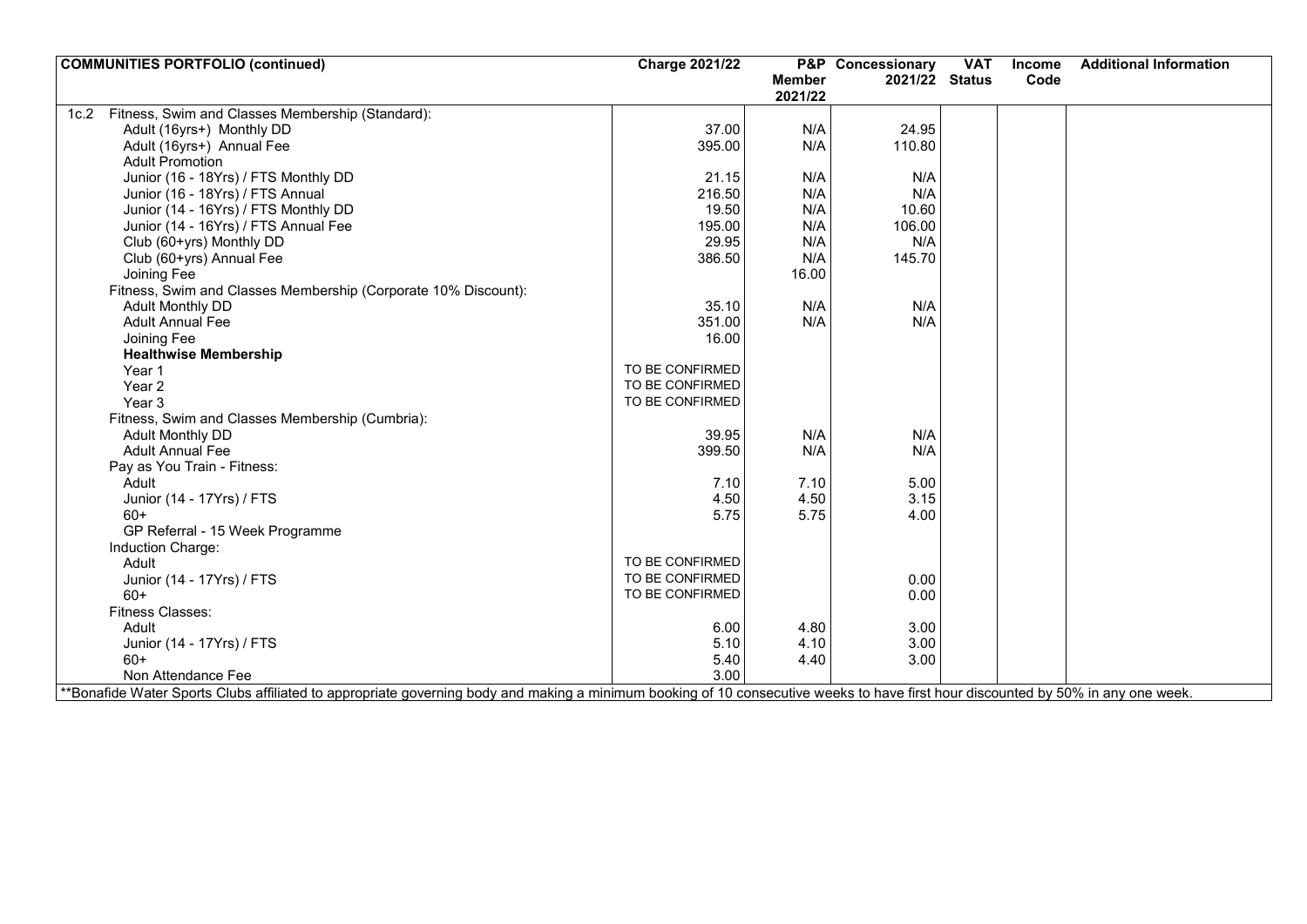|                | <b>COMMUNITIES PORTFOLIO (continued)</b>                                                                                                                                                            | <b>Charge 2021/22</b> | <b>VAT</b>    | <b>Income</b> | <b>Additional Information</b> |
|----------------|-----------------------------------------------------------------------------------------------------------------------------------------------------------------------------------------------------|-----------------------|---------------|---------------|-------------------------------|
|                |                                                                                                                                                                                                     |                       | <b>Status</b> | Code          |                               |
| 2.             | <b>USE OF PLAYING FIELDS</b>                                                                                                                                                                        |                       |               |               |                               |
| 2a.            | <b>Seasonal Use</b>                                                                                                                                                                                 |                       |               |               | Expressed as a charge per     |
|                |                                                                                                                                                                                                     |                       |               |               | game                          |
|                | <b>Adults Pitch</b>                                                                                                                                                                                 | 16.85                 |               |               |                               |
|                | Junior Pitch                                                                                                                                                                                        | 10.10                 |               |               |                               |
|                | 9 v 9 Pitch                                                                                                                                                                                         | 8.50                  |               |               |                               |
|                | Mini Soccer Pitch                                                                                                                                                                                   | 6.65                  |               |               |                               |
|                | Cricket Including Changing (annual use say 10 games)                                                                                                                                                | 495.00                |               |               |                               |
| 2 <sub>b</sub> | <b>Occasional Use</b>                                                                                                                                                                               |                       |               |               |                               |
|                | <b>Adults Pitch</b>                                                                                                                                                                                 | 50.00                 |               |               | Per occasion                  |
|                | <b>Junior Pitch</b>                                                                                                                                                                                 | 30.00                 |               |               | Per occasion                  |
|                | 9 v 9 Pitch                                                                                                                                                                                         | 25.00                 |               |               | Per occasion                  |
|                | Mini Soccer Pitch                                                                                                                                                                                   | 19.70                 |               |               |                               |
|                | Hire of field for training (Football and Cricket)                                                                                                                                                   |                       |               |               |                               |
|                | Adults (community groups)                                                                                                                                                                           | 8.60                  |               |               | Per occasion                  |
|                | Adults (non-community groups)                                                                                                                                                                       | 20.25                 |               |               | Per occasion                  |
|                | Junior (community groups)                                                                                                                                                                           |                       |               |               | Per occasion                  |
|                | Junior (non-community groups)                                                                                                                                                                       | 13.45                 |               |               | Per occasion                  |
|                | Hire of changing rooms (Adult and Junior)                                                                                                                                                           |                       |               |               |                               |
|                | <b>Community Group Senior Club</b>                                                                                                                                                                  | 13.30                 |               |               | Per match                     |
|                | Community Group U16 & U18s                                                                                                                                                                          | 7.65                  |               |               | Per match                     |
|                | <b>Community Group U15s</b>                                                                                                                                                                         | 6.80                  |               |               | Per match                     |
|                | Non Community Senior                                                                                                                                                                                | 20.00                 |               |               | Per match                     |
|                | Non Community Junior                                                                                                                                                                                | 9.95                  |               |               | Per match                     |
|                | <b>Cricket Including Changing</b>                                                                                                                                                                   |                       |               |               |                               |
|                | Occasional Hire Senior                                                                                                                                                                              | 62.50                 |               |               | Per match                     |
|                | Occasional Hire Junior                                                                                                                                                                              | 46.50                 |               |               | Per match                     |
|                | King George V Field Appleby                                                                                                                                                                         | 260.00                |               |               | Per day (half field) Typical  |
|                |                                                                                                                                                                                                     |                       |               |               | charge, actual to be          |
|                |                                                                                                                                                                                                     |                       |               |               | determined on type of event   |
|                | <b>Frenchfield Sports Field</b>                                                                                                                                                                     | 495.00                |               |               | Per day (half field) Typical  |
|                |                                                                                                                                                                                                     |                       |               |               | charge, actual to be          |
|                |                                                                                                                                                                                                     |                       |               |               | determined on type of event   |
|                | It is proposed that the level of charge for hire of the pavilion room / kitchen will be at the discretion of the Assistant Director Technical Services depending on the facilities required and the |                       |               |               |                               |
|                | type of organisation.                                                                                                                                                                               |                       |               |               |                               |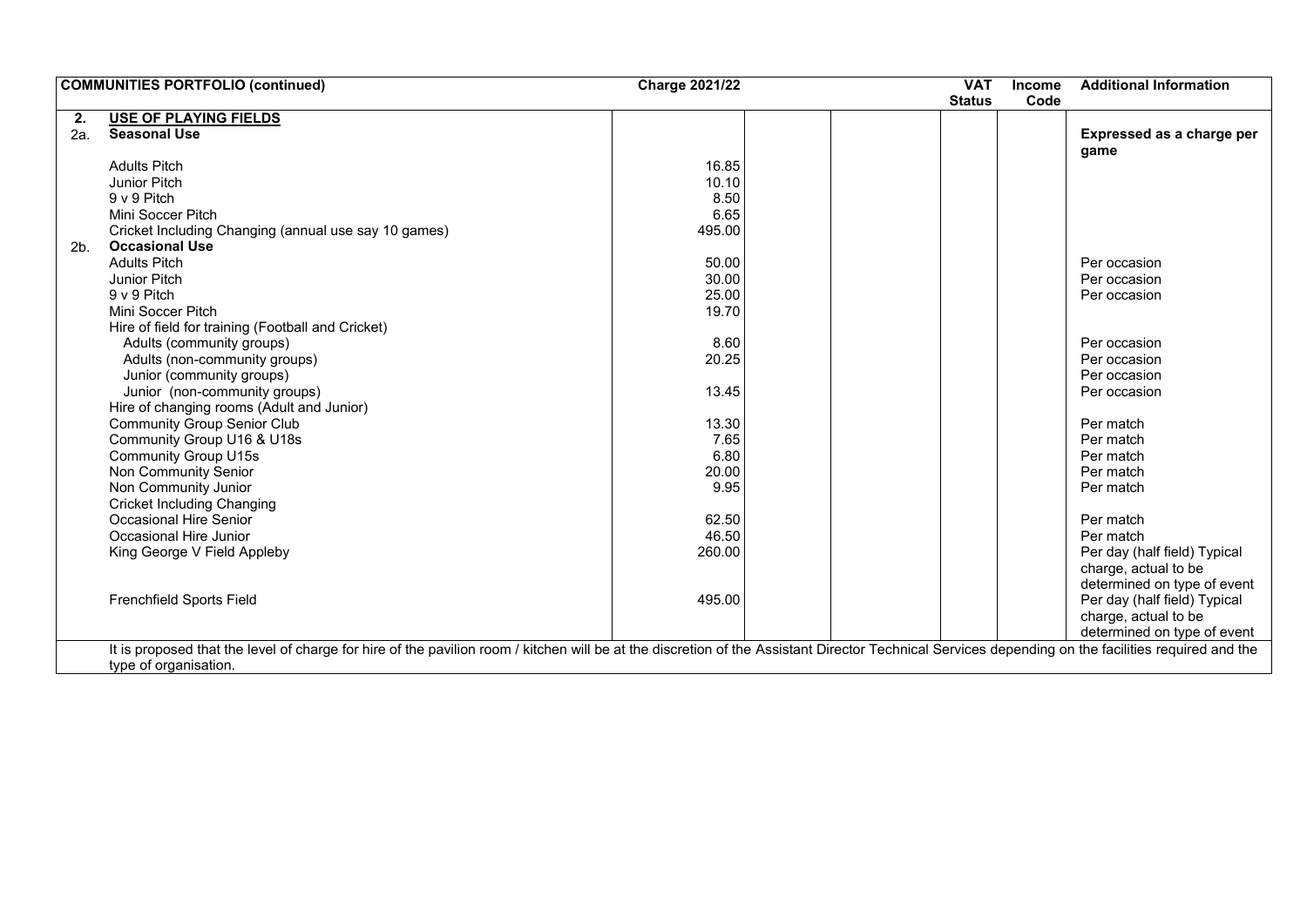|     | <b>COMMUNITIES PORTFOLIO (continued)</b>                                      |             |  | <b>VAT</b>    | <b>Income</b> | <b>Additional Information</b> |
|-----|-------------------------------------------------------------------------------|-------------|--|---------------|---------------|-------------------------------|
|     |                                                                               |             |  | <b>Status</b> | Code          |                               |
| 3.  | <b>PARKS AND OPEN SPACES</b>                                                  |             |  |               |               | VAT Status "Incl" = Standard  |
|     |                                                                               |             |  |               |               | Rate VAT Included (1)         |
| 3а. | <b>Games Admission Charges - Castle Park, Penrith</b>                         |             |  |               |               | VAT Status "O/S = Outside     |
|     |                                                                               |             |  |               |               | the Scope of VAT (2)          |
|     | Tennis                                                                        |             |  |               |               |                               |
|     | Adult                                                                         | 2.70        |  | Incl          | 02125-8053    | Per hour                      |
|     | Junior                                                                        | 1.60        |  | Incl          | 02125-8054    | Per hour                      |
|     | Putting                                                                       |             |  |               |               |                               |
|     | Adult                                                                         | 1.50        |  | Incl          | 02125-8048    | Per round                     |
|     | Junior                                                                        | 1.30        |  | Incl          | 02125-8049    | Per round                     |
|     | Obstacle golf                                                                 |             |  |               |               |                               |
|     | Adult                                                                         | 2.00        |  | Incl          | 02125-8058    | Per round                     |
|     | Junior                                                                        | 1.60        |  | Incl          | 02125-8059    | Per round                     |
|     | <b>Bowls</b>                                                                  | 2.50        |  | N/A           | 02125-8050    | Per hour/person               |
| 3b. | <b>Provision of Public Seating</b>                                            |             |  |               |               |                               |
|     | Subject to availability (existing seat location or vacant seat location):     |             |  |               |               |                               |
|     | Donation for a new seat (at an existing location) with an additional cost for | £450-£650   |  | O/S           | 02637-7201    |                               |
|     | a plaque or inscription                                                       |             |  |               |               |                               |
|     | Donation for a new seat (new vacant location) including a 10 Year             | £1660-£1810 |  | O/S           | 02637-7201    |                               |
|     | Commuted Sum, with an additional cost for a plaque or inscription             |             |  |               |               |                               |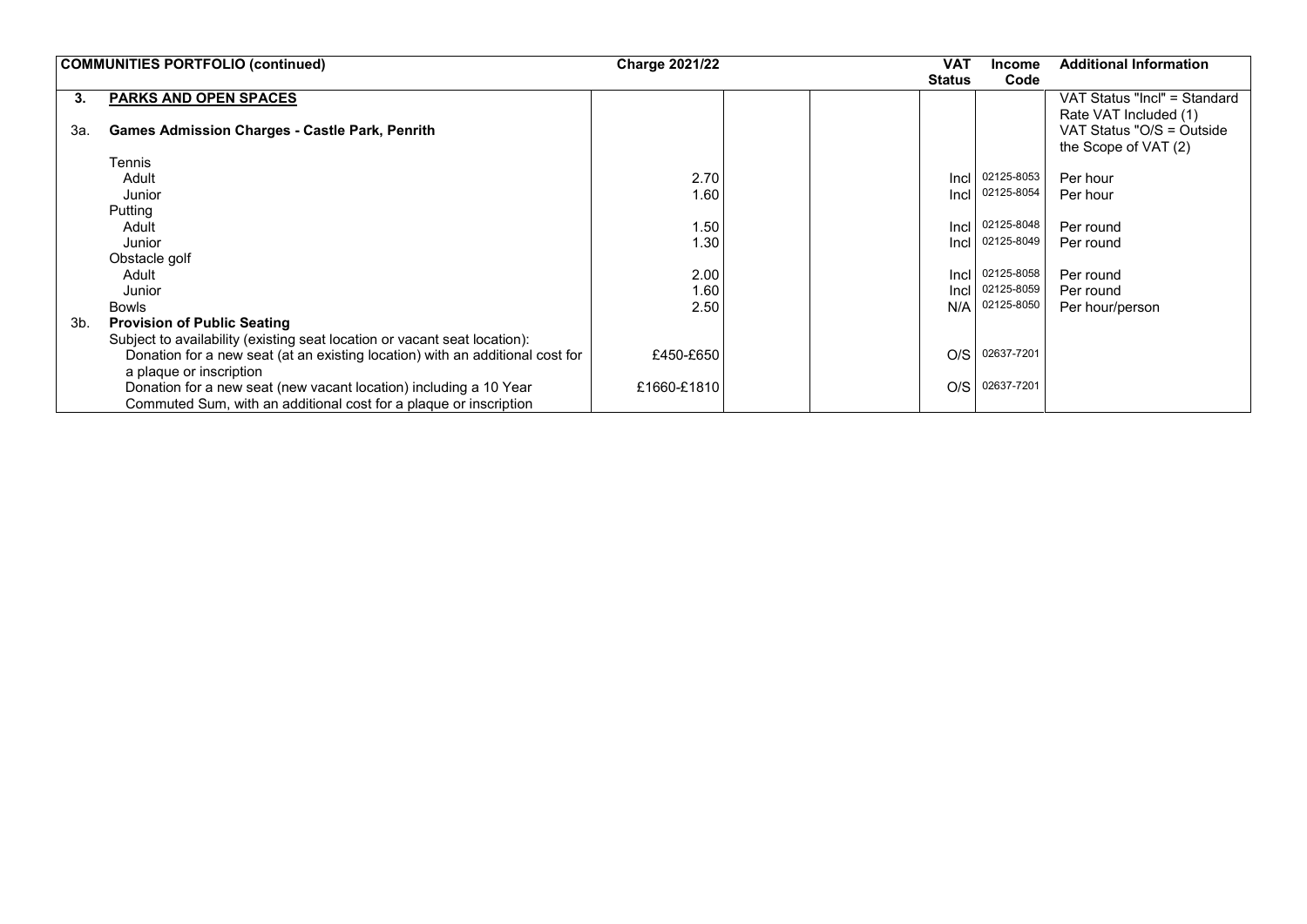## **Economies and Enterprise Portfolio**

|     | <b>ECONOMIES AND ENTERPRISE PORTFOLIO</b> | <b>Charge 2021/22</b> | <b>VAT</b>    | <b>Income</b>                   | <b>Additional Information</b>                         |  |
|-----|-------------------------------------------|-----------------------|---------------|---------------------------------|-------------------------------------------------------|--|
|     |                                           |                       | <b>Status</b> | Code                            |                                                       |  |
| 1.  | <b>MARKETS</b>                            |                       |               |                                 | VAT Status "Zero" = Zero Rated (0)                    |  |
|     |                                           |                       |               |                                 | VAT Status "Incl" = Standard Rate                     |  |
|     |                                           |                       |               |                                 | VAT Included (1)                                      |  |
|     |                                           |                       |               |                                 | VAT Status "Excl" = Standard Rate                     |  |
| 1а. | Great Dockray, Penrith                    |                       |               |                                 | VAT Will Be Added (1)<br>VAT Status "Exempt" = Exempt |  |
|     |                                           |                       |               |                                 | From VAT (3)                                          |  |
|     | Pitch - per foot - April to October       | 1.25                  |               | Exempt 02162-8010               |                                                       |  |
|     | Pitch - per foot - November to March      | 1.25                  |               | Exempt 02162-8010               |                                                       |  |
| 1b. | Bandstand, Penrith (covered area)         |                       |               |                                 |                                                       |  |
|     | Pitch - per foot                          | N/A                   |               |                                 | Now Penrith Town Council                              |  |
| 1c. | Appleby                                   |                       |               |                                 |                                                       |  |
|     | Pitch - per foot - April to October       | 1.35                  |               | Exempt 02164-8010               |                                                       |  |
|     | Pitch - per foot - November to March      | 1.15                  |               | Exempt 02164-8010               |                                                       |  |
| 1d. | <b>Farmers' Market</b>                    |                       |               |                                 |                                                       |  |
|     | <b>Full Stall</b>                         | 31.00                 |               | Exempt 02163-8010<br>02163-8010 |                                                       |  |
|     | <b>Half Stall</b><br>Gazebo               | 15.50<br>18.50        | Exempt        | Exempt 02163-8010               |                                                       |  |
| 2.  | <b>TOURISM</b>                            |                       |               |                                 |                                                       |  |
|     | Sale of publications                      | various               | Zero          | *****-7500                      |                                                       |  |
|     | 'Book a bed' Scheme                       | 10% charge            | Incl          | *****-8000                      | Charge is on full stay                                |  |
|     | Advertising in visitor guides and website | various               | Excl          | 02056-8000                      |                                                       |  |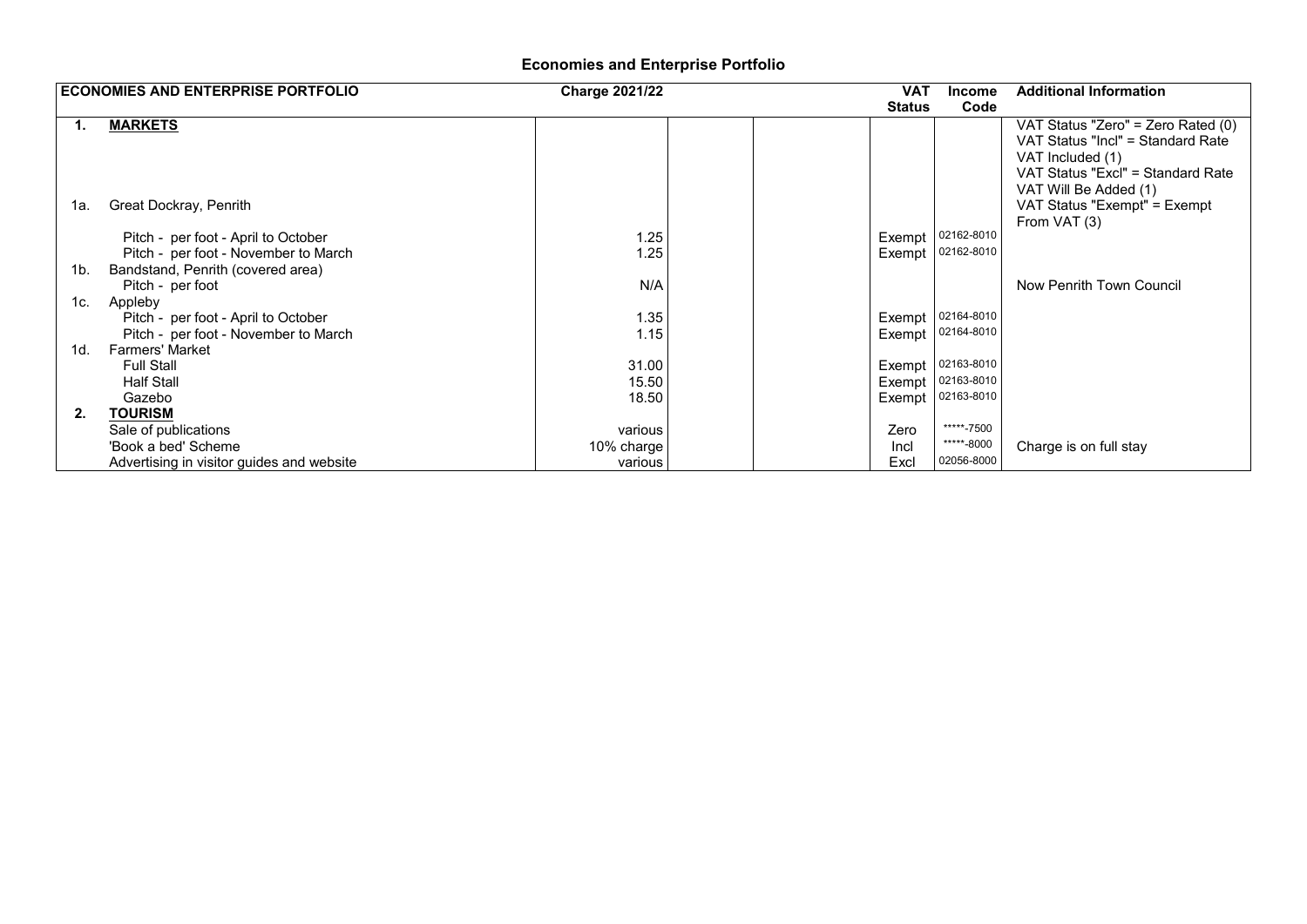### **Green Growth Portfolio**

|    | <b>GREEN GROWTH PORTFOLIO</b>                                                                                                                                                      | <b>Charge 2021/22</b> | VAT           | <b>Income</b>            | <b>Additional Information</b>                                                                                                                        |
|----|------------------------------------------------------------------------------------------------------------------------------------------------------------------------------------|-----------------------|---------------|--------------------------|------------------------------------------------------------------------------------------------------------------------------------------------------|
|    |                                                                                                                                                                                    |                       | <b>Status</b> | Code                     |                                                                                                                                                      |
| 1. | <b>PLANNING APPLICATION FEES:</b>                                                                                                                                                  |                       |               |                          | VAT Status "Zero" = Zero<br>Rated (0)<br>VAT Status "Incl" = Standard<br>Rate VAT Included (1)<br>VAT Status "O/S" = Outside<br>the Scope of VAT (2) |
|    | <b>Planning Application Fees</b><br><b>Planning Information Enquiry</b>                                                                                                            | $***$<br>45.00        | O/S<br>Incl   | 03010-8000<br>03010-8040 | <b>Prescribed by Statute</b><br>Minimum Fee. Charge will be<br>greater for large or complex<br>enquiries                                             |
|    | Pre-Planning Application Advice Fees                                                                                                                                               | $***$                 | Incl          | 03010-8094               |                                                                                                                                                      |
| 3. | <b>MISCELLANEOUS</b>                                                                                                                                                               |                       |               |                          |                                                                                                                                                      |
|    | Sale of weekly list of applications                                                                                                                                                | 100.00                | Incl          | 03010-7500               | Annual charge                                                                                                                                        |
|    | Sale of monthly list of decisions                                                                                                                                                  | 100.00                | Incl I        | 03010-7500               | Annual charge                                                                                                                                        |
|    | **Refer to Planning Department for scales of fees and charges for Planning Application fees and Building Regulations charges. Alternatively you can view the Planning and building |                       |               |                          |                                                                                                                                                      |
|    | section fees on the EDC website WWW.EDEN.GOV.UK                                                                                                                                    |                       |               |                          |                                                                                                                                                      |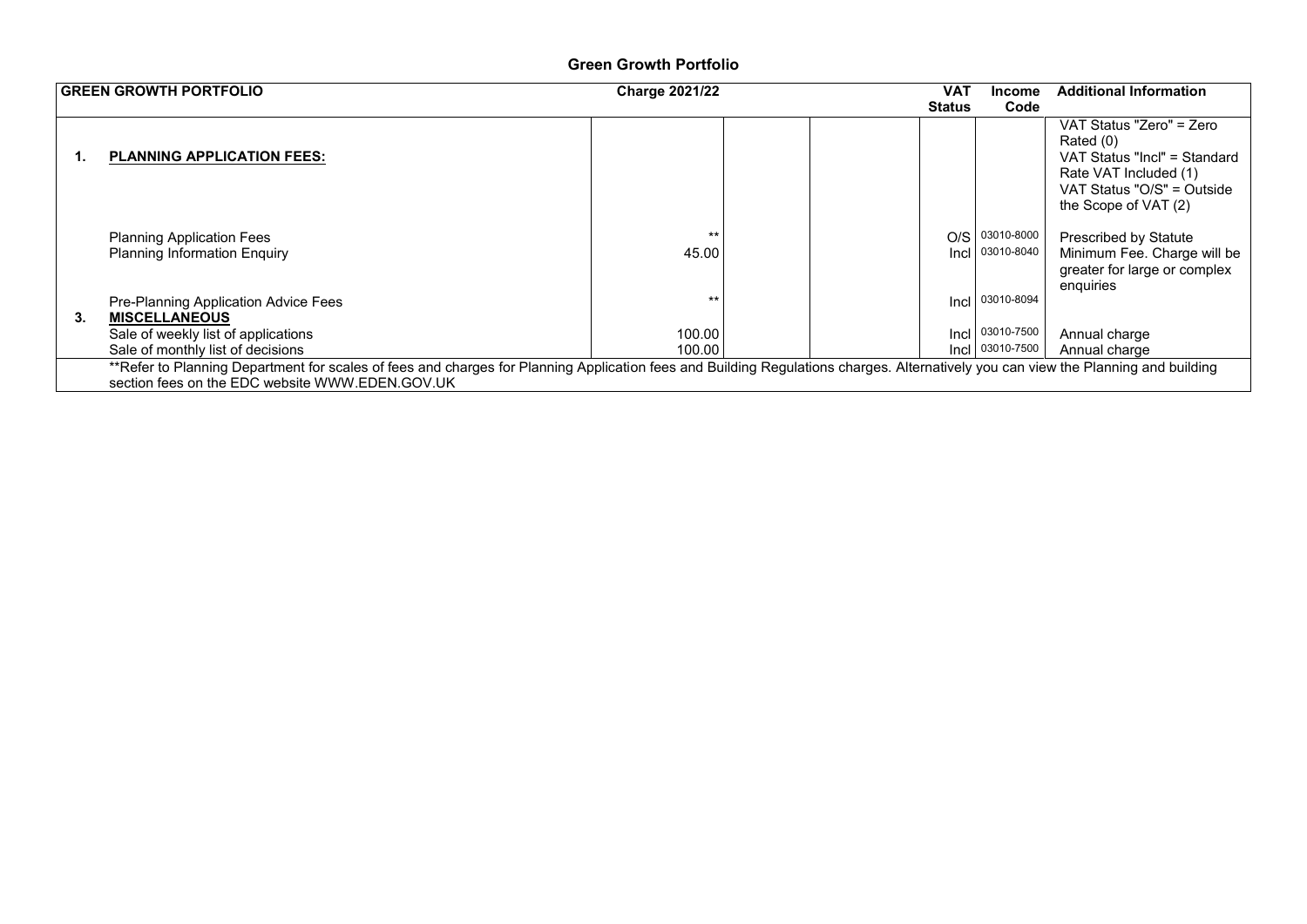## **Housing and Health Portfolio**

|     | <b>HOUSING AND HEALTH PORTFOLIO</b>                                                                                                                            | <b>Charge 2021/22</b> |  | <b>VAT</b>    | <b>Income</b>  | <b>Additional Information</b>                                                                                                                                                                                                |
|-----|----------------------------------------------------------------------------------------------------------------------------------------------------------------|-----------------------|--|---------------|----------------|------------------------------------------------------------------------------------------------------------------------------------------------------------------------------------------------------------------------------|
|     |                                                                                                                                                                |                       |  | <b>Status</b> | Code           |                                                                                                                                                                                                                              |
| 1.  | <b>ENVIRONMENTAL PERMIT FEES</b><br>Environmental Permit Application and Subsistence Fees                                                                      | $***$                 |  |               | O/S 03027-8000 | VAT Status "Excl" = Standard<br>Rate VAT Will Be Added (1)<br>VAT Status "O/S" = Outside<br>the Scope of VAT (2)<br>Prescribed by the Local<br>Authority Permits for Part B<br>installations and mobile plant                |
|     |                                                                                                                                                                |                       |  |               |                | and solvent emission<br>activities (fees and charges)<br>(England) Scheme 2017 and<br>Local Authority Permits for<br>Part A (2) installations and<br>small waste incineration (fees<br>and charges) (England)<br>Scheme 2017 |
|     | Copy of an entry in Register                                                                                                                                   | 6.00                  |  | Excl          | 03027-8000     |                                                                                                                                                                                                                              |
|     | Copy of entire Register                                                                                                                                        | 600.00                |  | Excl          | 03027-8000     |                                                                                                                                                                                                                              |
|     | Visual Inspection of Register                                                                                                                                  | No Charge             |  |               |                |                                                                                                                                                                                                                              |
|     | **Refer to Environmental Permit page on EDC website for details of fees and charges, https://www.eden.gov.uk/your-environment/pollution/environmental-permits/ |                       |  |               |                |                                                                                                                                                                                                                              |
| 2.  | <b>CONTROL OF DOGS (CLAIMING OF STRAYS)</b>                                                                                                                    |                       |  |               |                | VAT Status "Incl" = Standard<br>Rate VAT Included (1)<br>VAT Status "9" = Non<br>reportable Income (9)<br>VAT Status "O/S" = Outside<br>the Scope of VAT (2)                                                                 |
|     | Dog Owner:                                                                                                                                                     |                       |  |               |                |                                                                                                                                                                                                                              |
|     | Prescribed fee                                                                                                                                                 | 25.00                 |  | "9"           | 03045-8042     | Prescribed by statute                                                                                                                                                                                                        |
|     | Plus costs incurred for kennelling & vets fees                                                                                                                 | Actual Costs Set by   |  | "9"           | 03045-8040     |                                                                                                                                                                                                                              |
|     | Transportation costs which occur out of hours                                                                                                                  | Contractor            |  | "9"           | 03045-8040     |                                                                                                                                                                                                                              |
|     | Additional fee for second or subsequent stray dog                                                                                                              | 85.00                 |  | "9"           | 03045-8040     |                                                                                                                                                                                                                              |
|     | Other person - by negotiation                                                                                                                                  |                       |  |               |                |                                                                                                                                                                                                                              |
|     | Micro Chipping of Dogs:                                                                                                                                        |                       |  |               |                |                                                                                                                                                                                                                              |
|     | Chipping of dogs                                                                                                                                               | 25.00                 |  | Incl          | 03045-8084     | Available occasionally at dog                                                                                                                                                                                                |
|     |                                                                                                                                                                |                       |  | "9"           | 03045-8042     | shows                                                                                                                                                                                                                        |
|     | Fine for failing to pick up after a dog has fouled<br>Fine for failing to have dog on lead in a Dog Control Area                                               | 75.00<br>75.00        |  | "9"           | 03045-8042     | Set within Prescribed Limits<br>Set within Prescribed Limits                                                                                                                                                                 |
|     | Fine for allowing dog to enter a dog exclusion area as defined by the                                                                                          | 75.00                 |  | "Q"           | 03045-8042     | Set within Prescribed Limits                                                                                                                                                                                                 |
|     | Dog Control Order (Eden) 2013                                                                                                                                  |                       |  |               |                |                                                                                                                                                                                                                              |
| 3.  | <b>ENVIRONMENTAL ENQUIRIES</b>                                                                                                                                 |                       |  |               |                |                                                                                                                                                                                                                              |
|     | <b>Historical Land Use Enquiry</b>                                                                                                                             | 50.00                 |  |               | O/S 03051-8000 | Per Half Hour                                                                                                                                                                                                                |
|     | Food / Other Business Enquiry (including Export Certificates)                                                                                                  | 46.00                 |  |               | O/S 03032-8000 | Per Half Hour                                                                                                                                                                                                                |
|     | Factual Statements Following an Accident                                                                                                                       | 46.00                 |  | O/S           | 03031-8000     | Per Half Hour                                                                                                                                                                                                                |
| 3а. | SERVING OF NOTICES WHEN A CHARGE CAN BE MADE FOR OFFICER                                                                                                       | 100.00                |  | O/S           | 03037-8000     | <b>Charge Per Property</b>                                                                                                                                                                                                   |
|     | <b>TIME</b>                                                                                                                                                    |                       |  |               |                |                                                                                                                                                                                                                              |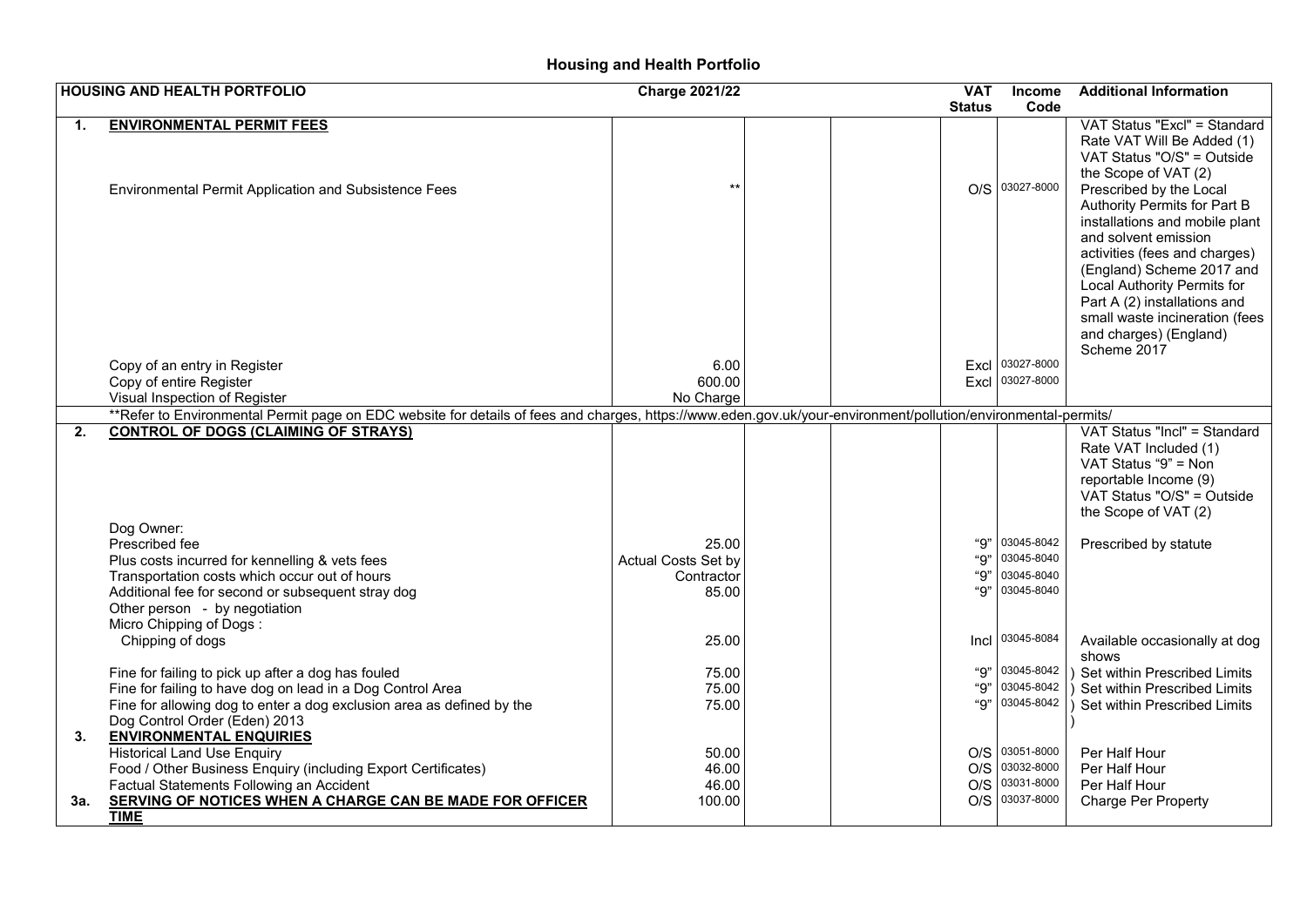|     | <b>HOUSING AND HEALTH PORTFOLIO (continued)</b>                                                                                                             | <b>Charge 2021/22</b> |  | <b>VAT</b>    |            | Income Additional Information                                                                                                                                                                                     |
|-----|-------------------------------------------------------------------------------------------------------------------------------------------------------------|-----------------------|--|---------------|------------|-------------------------------------------------------------------------------------------------------------------------------------------------------------------------------------------------------------------|
|     |                                                                                                                                                             |                       |  | <b>Status</b> | Code       |                                                                                                                                                                                                                   |
| 4.  | <b>HOUSING</b>                                                                                                                                              |                       |  |               |            | VAT Status "Excl" = Standard<br>Rate VAT Will Be Added (1)<br>VAT Status "O/S" = Outside<br>the Scope of VAT (2)<br>VAT Status "Exempt" =<br>Exempt From VAT (3)<br>VAT Status "9" = Non<br>Reportable Income (9) |
| 4a. | <b>Accommodation Certificate</b>                                                                                                                            |                       |  |               |            |                                                                                                                                                                                                                   |
| 4b. | Application to migrate to the UK and reside within Eden District<br>Enforcing The Smoke and Carbon Monoxide Alarm (England) Regulations<br>2015             | 113.00                |  | Excl          | 02307-8109 |                                                                                                                                                                                                                   |
|     | Penalty charge for first offence                                                                                                                            | 1,500.00              |  | "9"           | 02307-8031 |                                                                                                                                                                                                                   |
| 4c. | Increase in penalty charge for each additional offence<br><b>Homelessness</b>                                                                               |                       |  | "Q"           | 02307-8031 |                                                                                                                                                                                                                   |
|     | Notional rent charged to people booked into EHA properties                                                                                                  | 21.33                 |  | O/S           |            | 02296-8040 This equates to a weekly rent<br>of £149.31 which is<br>approximately equal to Eden's<br>standard rent for benefit<br>purposes                                                                         |
| 4d. | <b>Interest Free Empty Property Loans</b>                                                                                                                   |                       |  |               |            |                                                                                                                                                                                                                   |
|     | Administration of Loan Agreement for properties with registered title                                                                                       | 200.00                |  | Exempt        | 02292-8000 |                                                                                                                                                                                                                   |
|     | Administration of Loan Agreement for properties with unregistered title                                                                                     | 250.00                |  | Exempt        | 02292-8000 |                                                                                                                                                                                                                   |
|     | Supplementary charge for each additional unit when a property is being<br>subdivided to create multiple units. (The above charges apply for the first unit) | 75.00                 |  | Exempt        | 02292-8000 |                                                                                                                                                                                                                   |
|     | Land Registry fee to register Charge                                                                                                                        | Variable              |  | Exempt        |            | 02292-8000 This is dependant on size of<br>transaction. There is a fee<br>calculator on HM Land<br>Treasury                                                                                                       |
| 4e. | Registration of charge for a Limited Company with Companies House<br><b>Licensing of Homes in Multiple Occupation</b>                                       | 15.00                 |  | Exempt        | 02292-8000 | <b>Online Fee</b>                                                                                                                                                                                                 |
|     | Compulsory licensing of HMO's for properties which:                                                                                                         | 388.00                |  | O/S           |            | 02307-8078 Scheme commenced on 6<br>April 2006.                                                                                                                                                                   |
|     | Have five or more people in more than one household and have shared<br>amenities such as bathrooms, toilets, and cooking facilities                         |                       |  |               |            | Licence is renewable every 5<br>Years<br>*See Note 1                                                                                                                                                              |
|     | Supplementary charge for each additional letting where there are more than 5<br>households at time of original licensing                                    | 26.00                 |  | O/S           | 02307-8078 |                                                                                                                                                                                                                   |
|     | Re Licensing Fee<br>Supplementary charge for each additional letting where there are more than 5<br>households at time of re licensing                      | 242.00<br>13.00       |  | O/S<br>O/S    | 02307-8078 | 02307-8078 *See Note 1                                                                                                                                                                                            |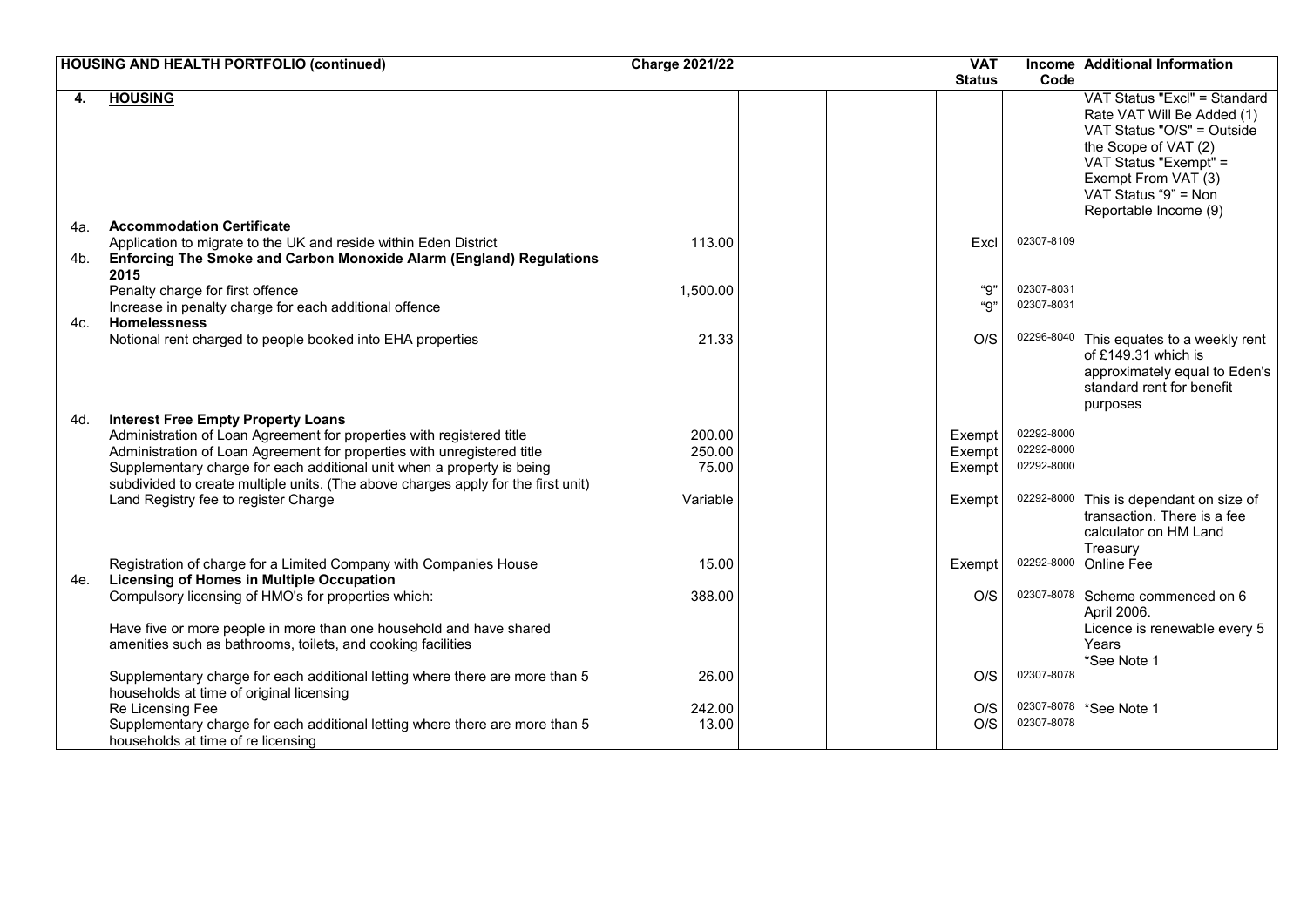|     | <b>HOUSING AND HEALTH PORTFOLIO (continued)</b>                                                                                                                            | <b>Charge 2021/22</b> | <b>VAT</b>    | <b>Income</b> | <b>Additional Information</b>              |
|-----|----------------------------------------------------------------------------------------------------------------------------------------------------------------------------|-----------------------|---------------|---------------|--------------------------------------------|
|     |                                                                                                                                                                            |                       | <b>Status</b> | Code          |                                            |
| 4f. | <b>Service of Housing Act Notices</b>                                                                                                                                      | 322.00                | O/S           | 02307-8089    |                                            |
| 4g. | <b>Storage of Furniture</b>                                                                                                                                                |                       |               |               |                                            |
|     | Per week + 10% administration                                                                                                                                              | 16.00                 | O/S           | 02297-8040    | **See Note 2                               |
|     | *Note 1: Existing Accredited Landlords will receive a 10% discount on new and re-issued licences.                                                                          |                       |               |               |                                            |
|     | **Note 2: The charge will apply for a maximum period of 12 weeks. These charges will not apply to those temporarily accommodated in fully furnished Safe-house properties. |                       |               |               |                                            |
| 5.  | <b>LICENCE FEES ETC</b>                                                                                                                                                    |                       |               |               | VAT Status "O/S" = Outside                 |
|     |                                                                                                                                                                            |                       |               |               | the Scope of VAT (2)                       |
| 5а. | <b>Miscellaneous Licence Fees Etc</b>                                                                                                                                      |                       |               |               |                                            |
|     | Riding Establishment / Hiring Out Horses:                                                                                                                                  |                       |               |               |                                            |
|     | New Application Fee - 1 Year Licence                                                                                                                                       | 49.00                 | O/S           | 03042-8001    | Plus * veterinary fees **                  |
|     |                                                                                                                                                                            |                       |               |               | Inspection & Risk                          |
|     |                                                                                                                                                                            |                       |               |               | <b>Assessment Fee</b>                      |
|     | New Application Fee - 2 or 3 Year Licence                                                                                                                                  | 49.00                 | O/S           | 03042-8001    | Plus * veterinary fees **                  |
|     |                                                                                                                                                                            |                       |               |               | Inspection & Risk                          |
|     |                                                                                                                                                                            |                       |               | 03042-8001    | Assessment Fee x 2                         |
|     | Renewal Fee - 1 Year Licence                                                                                                                                               | 42.50                 | O/S           |               | Plus * veterinary fees **                  |
|     |                                                                                                                                                                            |                       |               |               | Inspection & Risk<br><b>Assessment Fee</b> |
|     | Renewal Fee - 2 or 3 Year Licence                                                                                                                                          | 42.50                 | O/S           | 03042-8001    | Plus * veterinary fees **                  |
|     |                                                                                                                                                                            |                       |               |               | Inspection & Risk                          |
|     |                                                                                                                                                                            |                       |               |               | Assessment Fee x 2                         |
|     | Animal Boarding Kennels:                                                                                                                                                   |                       |               |               |                                            |
|     | New Application Fee - 1 Year Licence                                                                                                                                       | 49.00                 | O/S           | 03042-8001    | Plus ** Inspection & Risk                  |
|     |                                                                                                                                                                            |                       |               |               | <b>Assessment Fee</b>                      |
|     | New Application Fee - 2 or 3 Year Licence                                                                                                                                  | 49.00                 | O/S           | 03042-8001    | Plus ** Inspection & Risk                  |
|     |                                                                                                                                                                            |                       |               |               | Assessment Fee x 2                         |
|     | Renewal Fee - 1 Year Licence                                                                                                                                               | 42.50                 | O/S           | 03042-8001    | Plus ** Inspection & Risk                  |
|     |                                                                                                                                                                            |                       |               |               | <b>Assessment Fee</b>                      |
|     | Renewal Fee - 2 or 3 Year Licence                                                                                                                                          | 42.50                 | O/S           | 03042-8001    | Plus ** Inspection & Risk                  |
|     |                                                                                                                                                                            |                       |               |               | Assessment Fee x 2                         |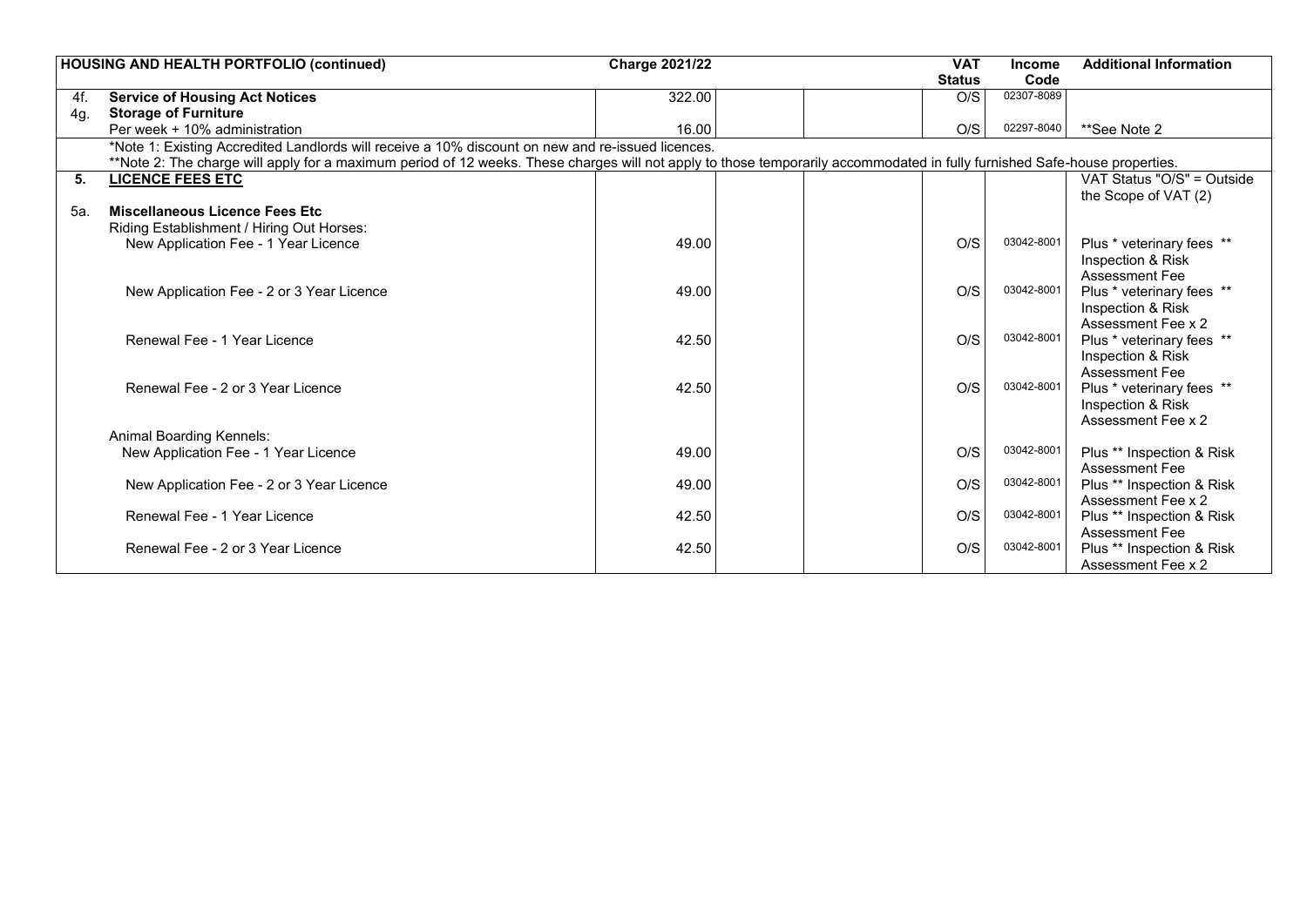| <b>HOUSING AND HEALTH PORTFOLIO (continued)</b> | <b>Charge 2021/22</b> | <b>VAT</b>    | Income     | <b>Additional Information</b>                   |
|-------------------------------------------------|-----------------------|---------------|------------|-------------------------------------------------|
|                                                 |                       | <b>Status</b> | Code       |                                                 |
| <b>Animal Boarding Catteries:</b>               |                       |               |            |                                                 |
| New Application Fee - 1 Year Licence            | 49.00                 | O/S           | 03042-8001 | Plus ** Inspection & Risk                       |
|                                                 |                       |               |            | <b>Assessment Fee</b>                           |
| New Application Fee - 2 or 3 Year Licence       | 49.00                 | O/S           | 03042-8001 | Plus ** Inspection & Risk                       |
|                                                 |                       |               |            | Assessment Fee x 2                              |
| Renewal Fee - 1 Year Licence                    | 42.50                 | O/S           | 03042-8001 | Plus ** Inspection & Risk                       |
|                                                 |                       |               | 03042-8001 | Assessment Fee                                  |
| Renewal Fee - 2 or 3 Year Licence               | 42.50                 | O/S           |            | Plus ** Inspection & Risk<br>Assessment Fee x 2 |
| Animal Boarding Dog Day Care:                   |                       |               |            |                                                 |
| New Application Fee - 1 Year Licence            | 49.00                 | O/S           | 03042-8001 | Plus ** Inspection & Risk                       |
|                                                 |                       |               |            | <b>Assessment Fee</b>                           |
| New Application Fee - 2 or 3 Year Licence       | 49.00                 | O/S           | 03042-8001 | Plus ** Inspection & Risk                       |
|                                                 |                       |               |            | Assessment Fee x 2                              |
| Renewal Fee - 1 Year Licence                    | 42.50                 | O/S           | 03042-8001 | Plus ** Inspection & Risk                       |
|                                                 |                       |               |            | Assessment Fee                                  |
| Renewal Fee - 2 or 3 Year Licence               | 42.50                 | O/S           | 03042-8001 | Plus ** Inspection & Risk                       |
|                                                 |                       |               |            | Assessment Fee x 2                              |
| Home Boarding:                                  | 49.00                 | O/S           | 03042-8001 |                                                 |
| New Application Fee - 1 Year Licence            |                       |               |            | Plus ** Inspection & Risk<br>Assessment Fee     |
| New Application Fee - 2 or 3 Year Licence       | 49.00                 | O/S           | 03042-8001 | Plus ** Inspection & Risk                       |
|                                                 |                       |               |            | Assessment Fee x 2                              |
| Renewal Fee - 1 Year Licence                    | 42.50                 | O/S           | 03042-8001 | Plus ** Inspection & Risk                       |
|                                                 |                       |               |            | <b>Assessment Fee</b>                           |
| Renewal Fee - 2 or 3 Year Licence               | 42.50                 | O/S           | 03042-8001 | Plus ** Inspection & Risk                       |
|                                                 |                       |               |            | Assessment Fee x 2                              |
| <b>Breeding Dogs:</b>                           |                       |               |            |                                                 |
| New Application Fee - 1 Year Licence            | 49.00                 | O/S           | 03042-8001 | Plus * veterinary fees **                       |
|                                                 |                       |               |            | Inspection & Risk<br><b>Assessment Fee</b>      |
| New Application Fee - 2 or 3 Year Licence       | 49.00                 | O/S           | 03042-8001 | Plus * veterinary fees **                       |
|                                                 |                       |               |            | Inspection & Risk                               |
|                                                 |                       |               |            | Assessment Fee x 2                              |
| Renewal Fee - 1 Year Licence ***                | 42.50                 | O/S           | 03042-8001 | Plus * veterinary fees **                       |
|                                                 |                       |               |            | Inspection & Risk                               |
|                                                 |                       |               |            | Assessment Fee                                  |
| Renewal Fee - 2 or 3 Year Licence ***           | 42.50                 | O/S           | 03042-8001 | Plus * veterinary fees **                       |
|                                                 |                       |               |            | Inspection & Risk                               |
|                                                 |                       |               |            | Assessment Fee x 2                              |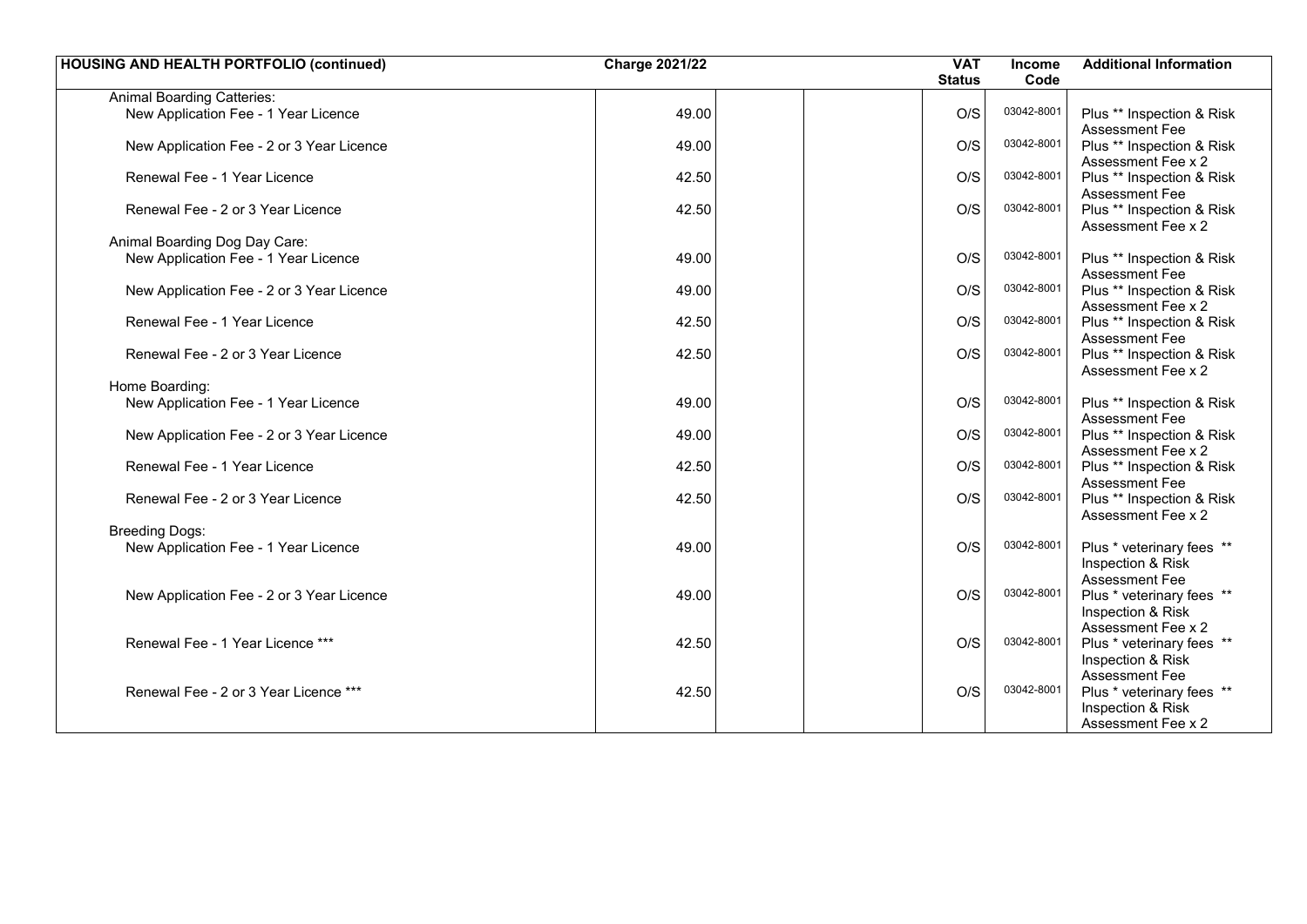| <b>HOUSING AND HEALTH PORTFOLIO (continued)</b>                                                                                                                                                                               | <b>Charge 2021/22</b> | <b>VAT</b><br><b>Status</b> | <b>Income</b><br>Code | <b>Additional Information</b>                                             |
|-------------------------------------------------------------------------------------------------------------------------------------------------------------------------------------------------------------------------------|-----------------------|-----------------------------|-----------------------|---------------------------------------------------------------------------|
| Selling Animals as Pets:                                                                                                                                                                                                      |                       |                             |                       |                                                                           |
| New Application Fee - 1 Year Licence ****                                                                                                                                                                                     | 49.00                 | O/S                         | 03042-800             | Plus * veterinary fees **<br>Inspection & Risk<br><b>Assessment Fee</b>   |
| New Application Fee - 2 or 3 Year Licence ****                                                                                                                                                                                | 49.00                 | O/S                         | 03042-8001            | Plus * veterinary fees **<br>Inspection & Risk<br>Assessment Fee x 2      |
| Renewal Fee - 1 Year Licence ****                                                                                                                                                                                             | 42.50                 | O/S                         | 03042-8001            | Plus * veterinary fees **<br>Inspection & Risk<br>Assessment Fee          |
| Renewal Fee - 2 or 3 Year Licence ****                                                                                                                                                                                        | 42.50                 | O/S                         | 03042-8001            | Plus * veterinary fees **<br>Inspection & Risk<br>Assessment Fee x 2      |
| Keeping/Training Animals for Exhibition:                                                                                                                                                                                      |                       |                             |                       |                                                                           |
| New Application Fee - 3 Year Licence *****                                                                                                                                                                                    | 49.00                 | O/S                         | 03042-8001            | Plus ** Inspection & Risk<br>Assessment Fee                               |
| Renewal Fee - 3 Year Licence *****                                                                                                                                                                                            | 42.50                 | O/S                         | 03042-8001            | Plus ** Inspection & Risk<br>Assessment Fee                               |
| Additional Licensable Activity:                                                                                                                                                                                               |                       |                             |                       |                                                                           |
| New / Renewal (See Note 1)                                                                                                                                                                                                    | 21.25                 | O/S                         | 03042-800             | Plus * vet fee if required **<br>Inspection & Risk<br>Assessment Fee      |
| Variation to Licence/re-evaluation of star rating:                                                                                                                                                                            |                       |                             |                       |                                                                           |
| Animal Boarding/Selling Animals as Pets/Keeping Animals for Exhibition                                                                                                                                                        | 42.50                 | O/S                         | 03042-8001            | Plus ** Inspection & Risk<br>Assessment Fee if required                   |
| Dog Breeding/Riding Establishments/Hiring out Horses                                                                                                                                                                          | 42.50                 | O/S                         | 03042-8001            | Plus * Veterinary & **<br>Inspection & Risk<br>Assessment Fee if required |
| Death of Licence Holder:<br>Deemed to be granted to personal representative for 3 month period if<br>notification received in writing within 28 days of death                                                                 |                       |                             |                       | No Fee                                                                    |
| *Veterinary Fees                                                                                                                                                                                                              | at cost               | O/S                         | 03042-8040            |                                                                           |
| **Inspection & Risk Assessment Fees                                                                                                                                                                                           | 45.00                 | O/S                         | 03042-8001            | Per Hour or part thereof                                                  |
| *** Veterinary fees will only be charged where the business is identified as<br>High Risk following assessment                                                                                                                |                       |                             |                       |                                                                           |
| ****Veterinary fees will only be charged if species require expert knowledge<br>*****Yearly visits may be carried out if conditions are variable and require<br>interim checks, with fees being charges as per inspection fee |                       |                             |                       |                                                                           |
| Note 1: Where an application relates to more than one activity, the additional<br>activity fee will be payable for each additional licensable activity applied for.                                                           |                       |                             |                       |                                                                           |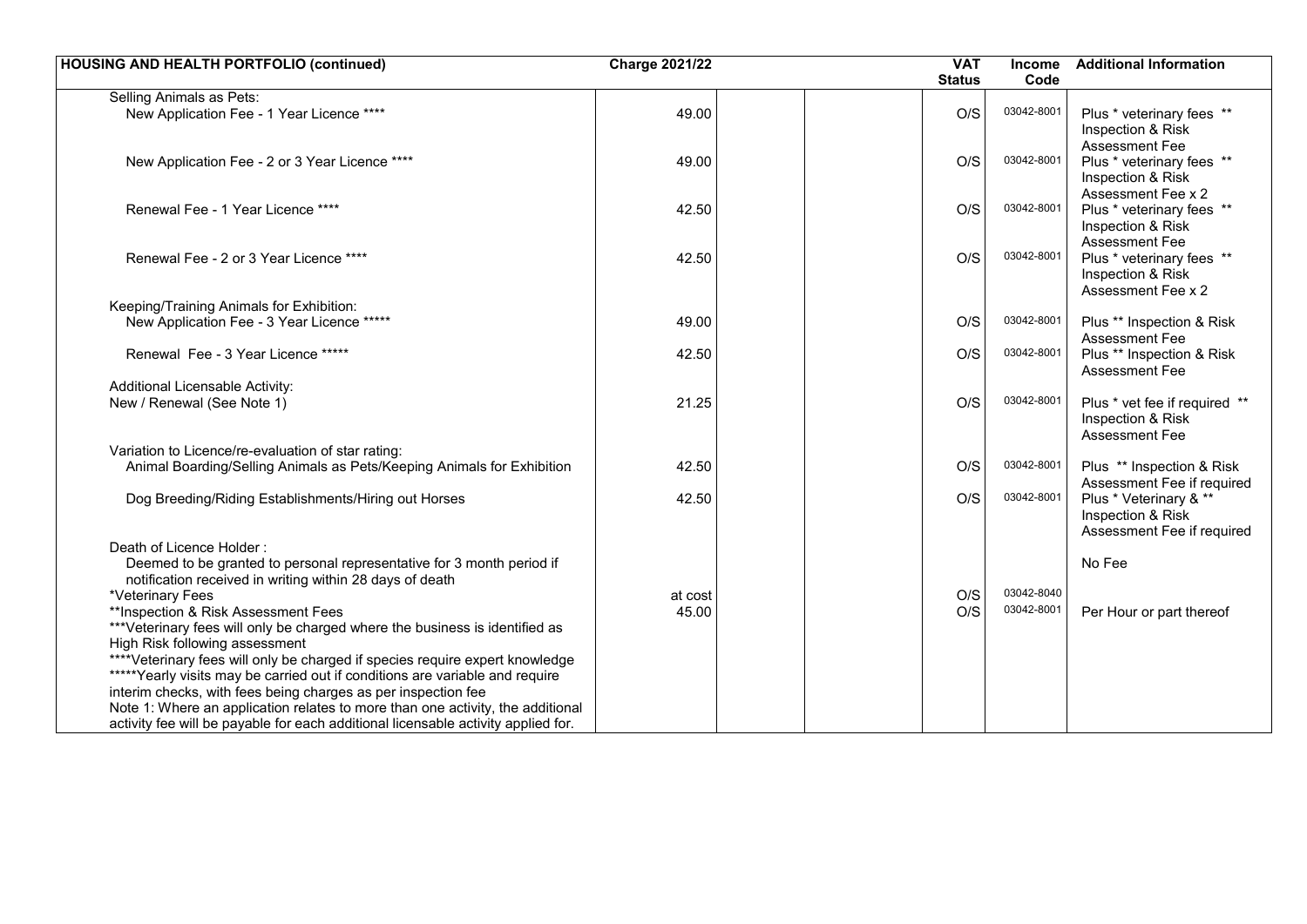| <b>HOUSING AND HEALTH PORTFOLIO (continued)</b>                      | <b>Charge 2021/22</b> |  | <b>VAT</b>    | <b>Income</b> | <b>Additional Information</b>                     |
|----------------------------------------------------------------------|-----------------------|--|---------------|---------------|---------------------------------------------------|
|                                                                      |                       |  | <b>Status</b> | Code          |                                                   |
| Operating a Zoo:                                                     |                       |  |               |               |                                                   |
| Zoo Licence                                                          | 226.00                |  | O/S           | 03042-8001    |                                                   |
| Transfer of Zoo Licence                                              | 126.00                |  | O/S           | 03042-8001    |                                                   |
| Dangerous Wild Animals Act Licence - 2 Year Licence                  | 74.00                 |  | O/S           | 03042-8001    |                                                   |
| Scrap Metal Dealers licence (including Motor Salvage Operators):     |                       |  |               |               | Charged under the Scrap<br>Metal Dealers Act 2013 |
| Site Operators Licence - Application                                 | 420.00                |  | O/S           | 03038-8070    |                                                   |
| - Renewal (3 yearly)                                                 | 420.00                |  | O/S           | 03038-8070    |                                                   |
| - Variation                                                          | 50.00                 |  | O/S           | 03038-8070    |                                                   |
| Collector's Licence - Application                                    | 370.00                |  | O/S           | 03038-8070    |                                                   |
| - Renewal (3 yearly)                                                 | 370.00                |  | O/S           | 03038-8070    |                                                   |
| - Variation                                                          | 50.00                 |  | O/S           | 03038-8070    |                                                   |
| Caravan Site licence:                                                |                       |  |               |               |                                                   |
| Relevant Protected Residential Site : New licence (0-5 pitches)      | 412.00                |  | O/S           | 03092-8040    |                                                   |
| Plus fee per additional 10 pitches or part thereof                   | 80.00                 |  | O/S           | 03092-8040    |                                                   |
| Relevant Protected Residential Site : Annual licensing fee per pitch | 9.00                  |  | O/S           | 03092-8040    |                                                   |
| <b>Relevant Protected Residential Site: Transfer of Licence</b>      | 260.00                |  | O/S           | 03092-8040    |                                                   |
| Relevant Protected Residential Site: Amendment of licence conditions | 196.00                |  | O/S           | 03092-8040    |                                                   |
| Relevant Protected Residential Site: Depositing Site Rules           | 80.00                 |  | O/S           | 03092-8040    |                                                   |
| Other Caravan or Camping site licence (Not Relevant Protected Site)  | No charge             |  |               |               |                                                   |
| <b>Registration Fees</b><br>5b.                                      |                       |  |               |               |                                                   |
| Acupuncture                                                          | 105.00                |  | O/S           | 03042-8001    |                                                   |
| Cosmetic Piercing (including Ear Piercing)                           | 105.00                |  | O/S           | 03042-8001    |                                                   |
| Electrolysis                                                         | 105.00                |  | O/S           | 03042-8001    |                                                   |
| Tattooing                                                            | 105.00                |  | O/S           | 03042-8001    |                                                   |
| Semi Permanent Skin Colouring                                        | 105.00                |  | O/S           | 03042-8001    |                                                   |
| Any combination of the above                                         | 125.00                |  | O/S           | 03042-8001    | Any combination                                   |
| Note that the registration fee applies to the business premises and  |                       |  |               |               |                                                   |
| the person carrying on the business, any amendment to these details  |                       |  |               |               |                                                   |
| or change of activity.                                               |                       |  |               |               |                                                   |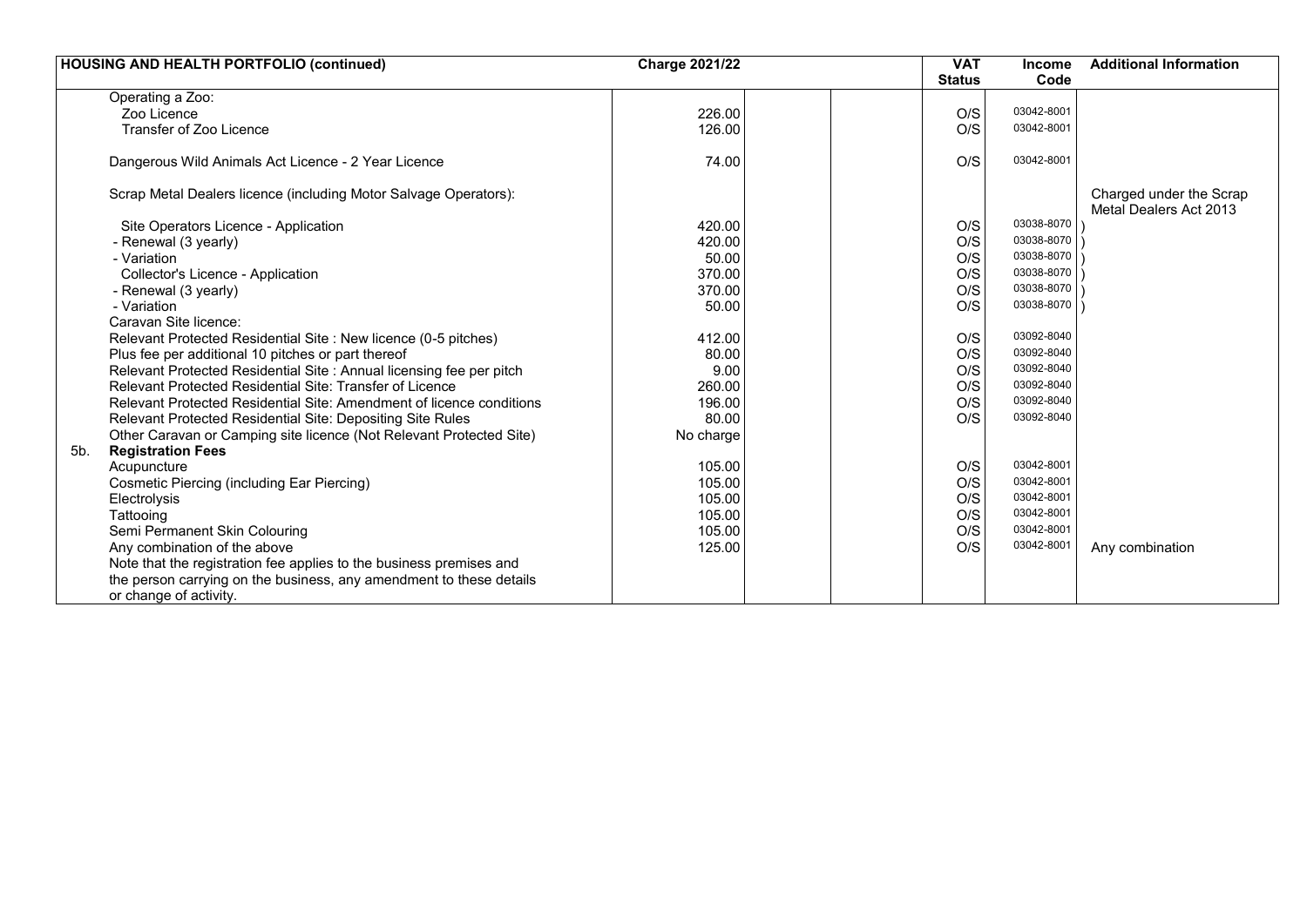|    | <b>HOUSING AND HEALTH PORTFOLIO (continued)</b>         | <b>Charge 2021/22</b> | <b>VAT</b>    | <b>Income</b> | <b>Additional Information</b>                                                                                 |
|----|---------------------------------------------------------|-----------------------|---------------|---------------|---------------------------------------------------------------------------------------------------------------|
|    |                                                         |                       | <b>Status</b> | Code          |                                                                                                               |
|    |                                                         |                       |               |               | VAT Status "Zero" = Zero<br>Rated (0)<br>VAT Status "Excl" =<br><b>Standard Rate VAT Will Be</b><br>Added (1) |
| 6. | <b>ENVIRONMENTAL ENHANCEMENT AND CONSERVATION</b>       |                       |               |               | VAT Status "O/S" =<br>Outside the Scope of VAT<br>(2)                                                         |
|    | Conservation area appraisal document                    | 15.00                 | Zero          | 03011-7500    | VAT Status "9" = Non<br>Reportable Income (9)                                                                 |
| 7. | <b>PEST CONTROL</b><br>Treatment to domestic properties | 36.65                 | Excl          |               | Maximum charge which<br>can be used by the<br>Contractor.                                                     |
| 8. | <b>REGISTRATION OF FOOD PREMISES</b>                    |                       |               |               |                                                                                                               |
|    | Registration                                            | No charge             |               |               |                                                                                                               |
|    | Copy of an entry in register                            | Photocopy charge      | Excl          | 03032-8000    | As per photocopying costs                                                                                     |
|    | Copy of entire register                                 | Photocopy charge      | Excl          | 03032-8000    | As per photocopying costs                                                                                     |
|    | Visual inspection                                       | No charge             |               |               |                                                                                                               |
| 9. | <b>SMOKE FREE LEGISLATION</b>                           |                       |               |               |                                                                                                               |
|    | Smoking in smoke free premises or vehicles:             |                       |               |               |                                                                                                               |
|    | <b>Fixed Penalty Notice</b>                             | 50.00                 | "9"           | 03064-8031    | Prescribed by statute                                                                                         |
|    | Reduced charge if paid within 15 days                   | 30.00                 | "9"           | 03064-8031    | Prescribed by statute                                                                                         |
|    | Maximum fine if prosecuted and convicted by a court     | 200.00                | "9"           | 03064-8031    | Prescribed by statute                                                                                         |
|    | Failure to display no-smoking signs:                    |                       |               |               |                                                                                                               |
|    | <b>Fixed Penalty Notice</b>                             | 200.00                | "9"           | 03064-8031    | Prescribed by statute                                                                                         |
|    | Reduced charge if paid within 15 days                   | 150.00                | "9"           | 03064-8031    | Prescribed by statute                                                                                         |
|    | Maximum fine if prosecuted and convicted by a court     | 1,000.00              | "9"           | 03064-8031    | Prescribed by statute                                                                                         |
|    | Failing to prevent smoking in a smoke free place:       |                       |               |               |                                                                                                               |
|    | Maximum fine if prosecuted and convicted by a court     | 2.500.00              | "9"           | 03064-8031    | Prescribed by statute                                                                                         |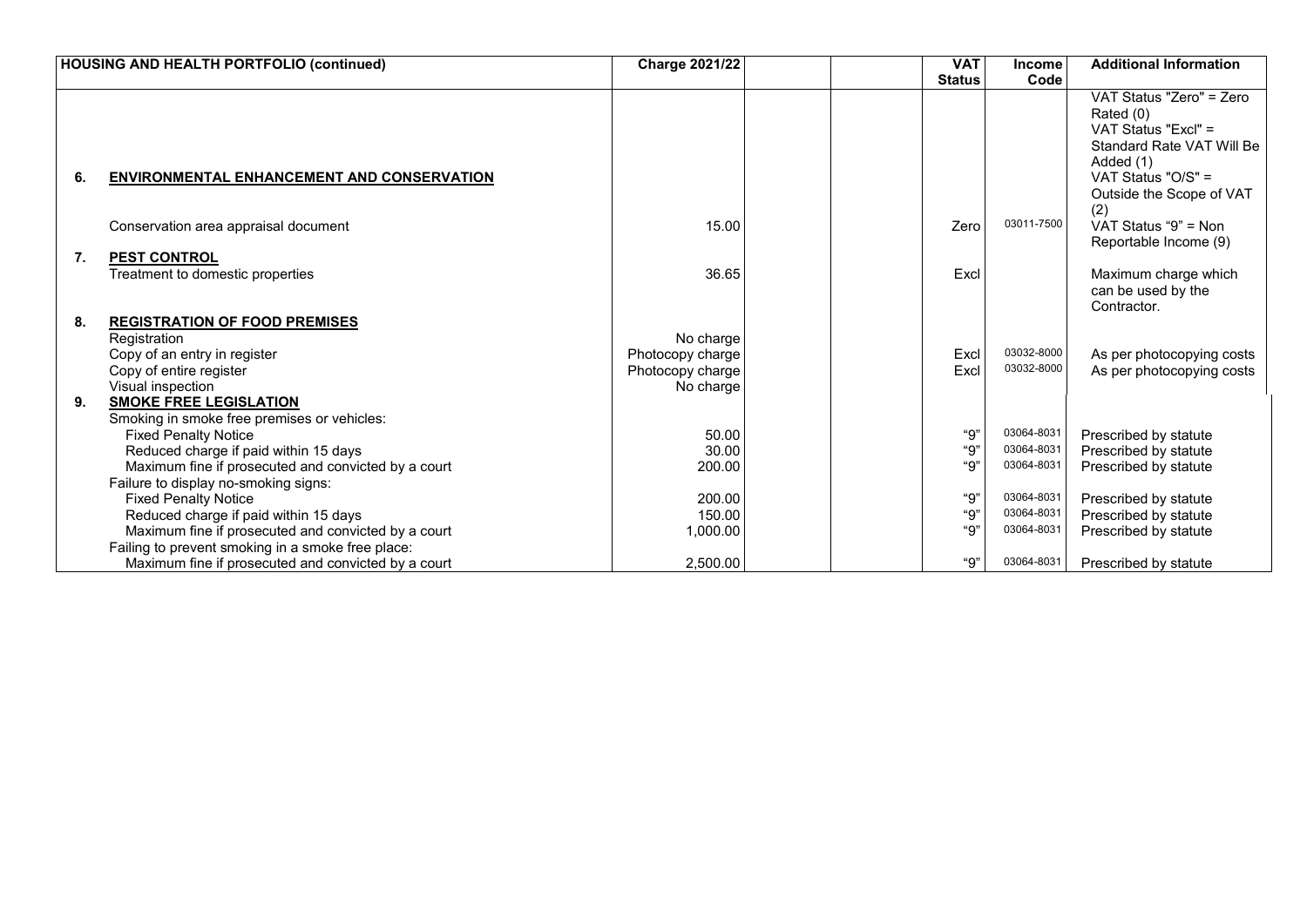|      | <b>HOUSING AND HEALTH PORTFOLIO (continued)</b>                                                | <b>Charge 2021/22</b>                  |  | <b>VAT</b>    | Income                   | <b>Additional Information</b> |
|------|------------------------------------------------------------------------------------------------|----------------------------------------|--|---------------|--------------------------|-------------------------------|
|      |                                                                                                |                                        |  | <b>Status</b> | Code                     |                               |
| 10.  | <b>WATER SUPPLIES AND SAMPLING</b>                                                             |                                        |  |               |                          | VAT Status "Excl" = Standard  |
|      |                                                                                                |                                        |  |               |                          | Rate VAT Will Be Added (1)    |
|      |                                                                                                |                                        |  |               |                          | VAT Status "O/S" = Outside    |
|      |                                                                                                |                                        |  |               |                          | the Scope of VAT (2)          |
| 10a. | <b>Private Water Supplies</b>                                                                  |                                        |  |               |                          |                               |
|      | Large Supplies and Supplies to Commercial or Public Premises                                   |                                        |  |               |                          |                               |
|      | Risk Assessment Visit (Charge Per Hour)                                                        | 70.00                                  |  | O/S           | 03039-8000               | Per Hour.                     |
|      | Collection of Sample (each visit) (1)(2)                                                       | 110.00                                 |  | O/S           | 03039-8000               | Maximum no longer             |
|      |                                                                                                |                                        |  |               |                          | prescribed by legislation.    |
|      | Investigations (each visit)                                                                    | 110.00                                 |  | O/S           | 03039-8000               | Maximum no longer             |
|      |                                                                                                |                                        |  |               |                          | prescribed by legislation.    |
|      | Granting an Authorisation (each authorisation)                                                 | No Longer Issued                       |  | O/S           | 03039-8000               |                               |
|      | Testing (analysis) taken during Check Monitoring                                               | <b>Actual Cost</b>                     |  | O/S           | 03039-8000               | Subject to maximum            |
|      |                                                                                                |                                        |  |               |                          | prescribed charge of £100     |
|      | Testing (analysis) taken during Audit Monitoring                                               | <b>Actual Cost</b>                     |  | O/S           | 03039-8000               | Subject to maximum            |
|      |                                                                                                |                                        |  |               |                          | prescribed charge of £500     |
|      | <b>Other Private Supplies</b>                                                                  |                                        |  |               |                          |                               |
|      | Risk Assessment Visit (Charge Per Hour)                                                        | 70.00                                  |  | O/S           | 03039-8000<br>03039-8000 | Per Hour.                     |
|      | Collection of Sample (each visit) (1)(2)                                                       | 110.00                                 |  | O/S           |                          | Maximum no longer             |
|      |                                                                                                |                                        |  |               | 03039-8000               | prescribed by legislation.    |
|      | Investigations (each visit)                                                                    | 110.00                                 |  | O/S           |                          | Maximum no longer             |
|      |                                                                                                |                                        |  | O/S           | 03039-8000               | prescribed by legislation.    |
|      | Granting an Authorisation (each authorisation)<br>Testing (analysis) taken under regulation 10 | No Longer Issued<br><b>Actual Cost</b> |  | O/S           | 03039-8000               |                               |
|      | <b>Single Property Dwelling</b>                                                                |                                        |  |               |                          |                               |
|      | No charge may be levied for the collection, sampling or testing (analysis) under               | $110 + actual cost of$                 |  |               |                          |                               |
|      | the regulations for this type of supply, unless the testing (analysis) is carried              | analysis fees                          |  |               |                          |                               |
|      | out at the specific request of the owner/occupier.                                             |                                        |  |               |                          |                               |
|      | Risk Assessment fee if requested by owner/occupier                                             | 70.00                                  |  | Excl          | 03039-8111               | Per Hour.                     |
|      | No fee is payable where a sample is taken and analysed to confirm or clarify the               | No Fee                                 |  |               |                          |                               |
|      | results of the analysis of a previous sample.                                                  |                                        |  |               |                          |                               |
|      | Where two or more visits are required as part of any investigation, this will be               | 70.00                                  |  | O/S           | 03039-8000               | Per Hour.                     |
|      | charged at an hourly rate to include travelling time and time on site.                         |                                        |  |               |                          |                               |
| 10b. | <b>Water Sampling</b>                                                                          |                                        |  |               |                          |                               |
|      | Analysis of Drinking Water                                                                     | Price on Application                   |  | Excl          | 03039-8000               |                               |
|      | (sampling & bacterial examination of slaughter house water                                     |                                        |  |               |                          |                               |
|      | supply for compliance with hygiene standards)                                                  |                                        |  |               |                          |                               |
|      | Analysis of Non-Statutory Water Sample                                                         | Price on Application                   |  | Excl          | 03039-8000               |                               |
|      | Analysis of water sample for Public Health Investigation purpose                               |                                        |  |               |                          |                               |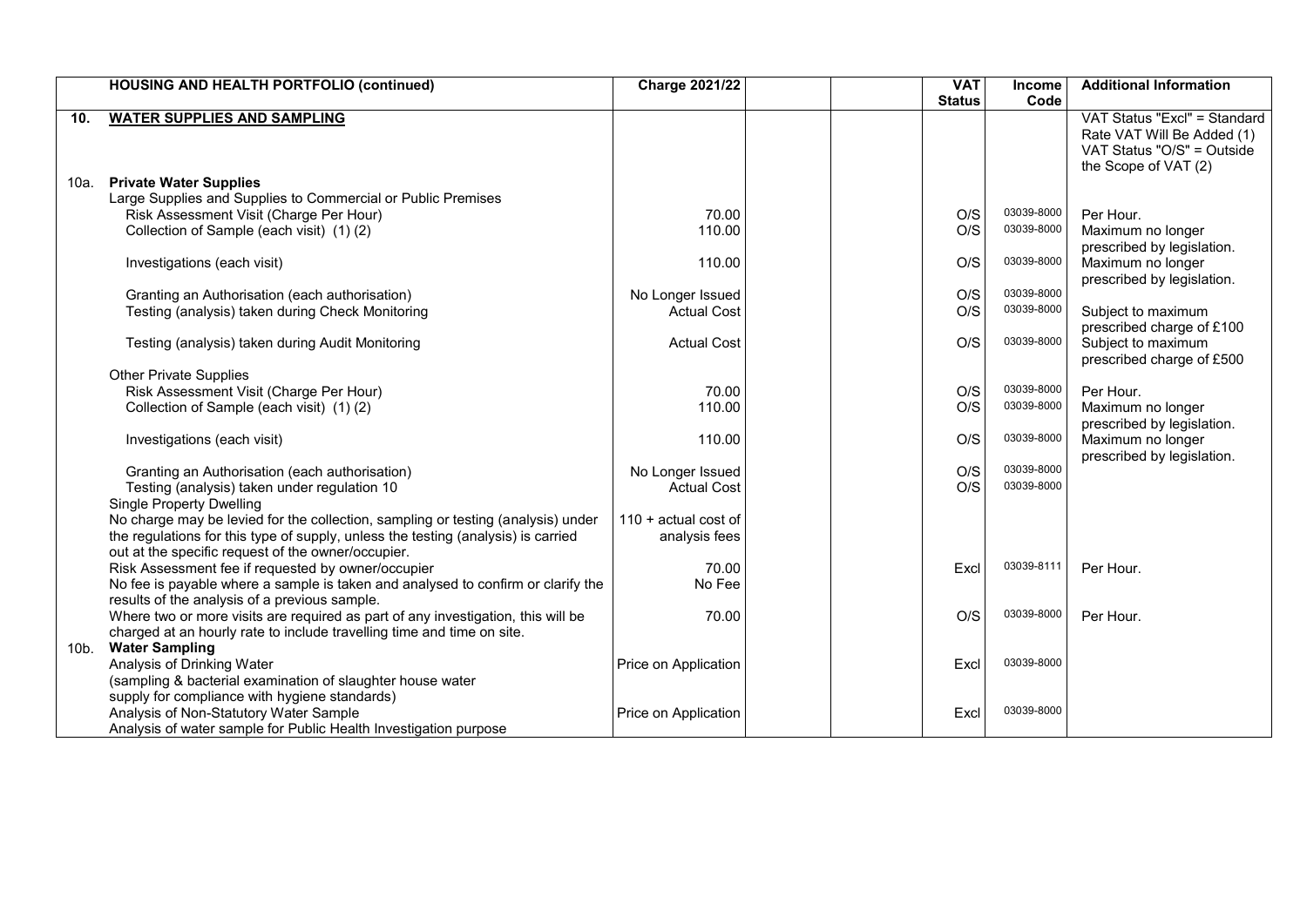## **Resources Portfolio Holder**

|    | <b>RESOURCES PORTFOLIO</b>                                                                         | <b>Charge 2021/22</b>  |  | <b>VAT</b>           | <b>Income</b>                                        | <b>Additional Information</b>                                                                                                                                                                                        |
|----|----------------------------------------------------------------------------------------------------|------------------------|--|----------------------|------------------------------------------------------|----------------------------------------------------------------------------------------------------------------------------------------------------------------------------------------------------------------------|
|    |                                                                                                    |                        |  | <b>Status</b>        | Code                                                 |                                                                                                                                                                                                                      |
| 1. | <b>ADMINISTRATIVE BUILDINGS</b><br>Letting of committee rooms                                      | 90.00                  |  | Exempt               | 00500-8011                                           | VAT Status "Zero" = Zero<br>Rated (0)<br>VAT Status "Incl" = Standard<br>Rate VAT Included (1)<br>VAT Status "O/S" = Outside<br>the Scope of VAT (2)<br>VAT Status "Exempt" =<br>Exempt From VAT (3)<br>Per half day |
| 2. | <b>CENTRAL &amp; SUPPORT SERVICES</b>                                                              |                        |  |                      |                                                      |                                                                                                                                                                                                                      |
|    | Freedom of Information Act Enquiries                                                               | See Note               |  | O/S                  | Service                                              | No charge unless the cost of<br>responding is greater than<br>£450 (2.5 days work)                                                                                                                                   |
|    | <b>Environmental Information Regulation Enquiries:</b>                                             | 25.00                  |  | O/S                  | Service                                              | Per Hour. Photocopying,<br>printing and postage additional                                                                                                                                                           |
|    | Access to Information Act Enquiries:<br>Inspection of background papers<br>Sale of Annual Accounts | 10.00<br>15.00         |  | O/S<br>Zero          | Service<br>00101-7500                                | Photocopying additional<br>Sale to private individuals/<br>businesses. No charge to local<br>authorities and other official<br>bodies.                                                                               |
|    | Photocopying Charges:<br>Size A4 First Copy<br>Subsequent copies                                   | 0.80<br>0.10           |  | Incl<br>Incl         | 00206-8000<br>00206-8000                             | Bulk copy rates available.<br>Charges to outside bodies and<br>individuals. Contract<br>arrangements for specified<br>customers for bulk copying.                                                                    |
|    | Size A3<br>Size A2                                                                                 | 1.00                   |  | Incl                 | 00206-8000                                           |                                                                                                                                                                                                                      |
|    | Paper<br>Tracing<br>Film<br>Size A1                                                                | 3.60<br>3.60<br>7.70   |  | Incl<br>Incl<br>Incl | 00302-8000<br>00302-8000<br>00302-8000               | Per Copy<br>Per Copy<br>Per Copy                                                                                                                                                                                     |
|    | Paper<br>Tracing<br>Film<br>Size A0                                                                | 3.60<br>4.10<br>10.30  |  | Incl<br>Incl<br>Incl | 00302-8000<br>00302-8000<br>00302-8000               | Per Copy<br>Per Copy<br>Per Copy                                                                                                                                                                                     |
|    | Paper<br>Tracing<br>Film                                                                           | 7.70<br>10.30<br>18.00 |  | Incl<br>Incl<br>Incl | 00302-8000<br>00302-8000<br>00302-8000               | Per Copy<br>Per Copy<br>Per Copy                                                                                                                                                                                     |
|    | Copy of Agendas<br><b>Planning Committee</b><br>Council/other committee<br>Sub-committees          | 11.30<br>7.70<br>5.10  |  | Zero<br>Zero<br>Zero | 00206-8000<br>00206-8000<br>00206-8000<br>00205-2054 | Charges to external bodies as<br>considered appropriate<br>Plus postage                                                                                                                                              |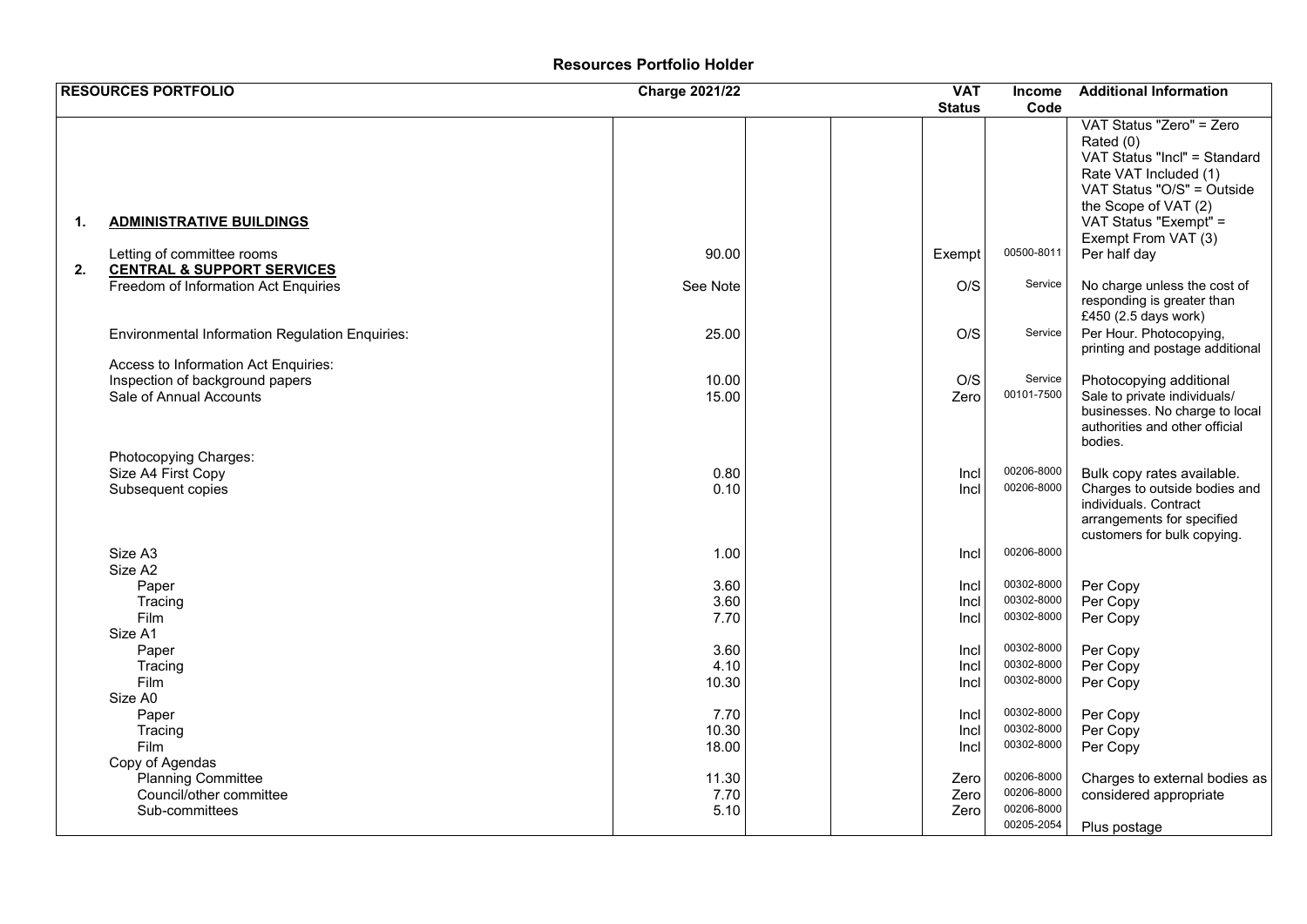| <b>RESOURCES PORTFOLIO (continued)</b>                                  | <b>Charge 2021/22</b> | <b>VAT</b>    | <b>Income</b> | <b>Additional Information</b> |
|-------------------------------------------------------------------------|-----------------------|---------------|---------------|-------------------------------|
|                                                                         |                       | <b>Status</b> | Code          |                               |
|                                                                         |                       |               |               | VAT Status "Incl" = Standard  |
|                                                                         |                       |               |               | Rate VAT Included (1)         |
|                                                                         |                       |               |               | VAT Status "O/S" = Outside    |
|                                                                         |                       |               |               | the Scope of VAT (2)          |
| 3.<br><b>LAND CHARGES</b>                                               |                       |               |               |                               |
| LLC1 + CON29 Required Enquiries submitted together                      | N/A                   |               |               |                               |
| LLC1 only - Search of whole Register                                    | 20.00                 | O/S           | 01002-8000    |                               |
| CON29 Enquiries only                                                    | 90.00                 | Incl          | 01002-8108    |                               |
| CON29 Optional Enquiries requested with LLC1 or CON29:                  |                       |               |               |                               |
| Question 5                                                              | N/A                   |               |               |                               |
| Question 22                                                             | 38.40                 | Incl          | 01002-8108    |                               |
| <b>Others</b>                                                           | 20.40                 | Incl          | 01002-8108    |                               |
| Additional enquiries by Solicitor should be sent direct to the relevant | N/A                   |               |               |                               |
| Department                                                              |                       |               |               |                               |
| CON29 Optional Enquiries requested without LLC1 or CON29:               |                       |               |               |                               |
| Question 5                                                              | N/A                   |               |               |                               |
| Question 22                                                             | 39.60                 | Incl          | 01002-8108    |                               |
| Others                                                                  | 22.80                 | Incl          | 01002-8108    |                               |
| Expedited Search Fee (in addition to the above):                        |                       |               |               |                               |
| $LLC1 + CON29$                                                          | N/A                   |               |               |                               |
| <b>LLC1 ONLY</b>                                                        | 24.00                 | Incl          | 01002-8108    | Treat as Incl (SR) as it is   |
|                                                                         |                       |               |               | extra charge for speed        |
| CON29 ONLY                                                              | 90.00                 | Incl          | 01002-8108    |                               |
| <b>Other Fees</b>                                                       |                       |               |               |                               |
| Additional parcel of land/property - LLC1                               | 15.50                 | O/S           | 01002-8000    |                               |
| Additional parcel of land/property - CON29                              | 18.60                 | Incl          | 01002-8108    |                               |
| Personal Search of Land Charges Register                                | Free                  |               |               | Free from 17/08/2010 by       |
|                                                                         |                       |               |               | statute                       |
| Supply of office copy of document in respect of any charge              | 0.10                  | Incl          | 01002-8108    | PER A4 SHEET                  |
| <b>LAND MANAGEMENT</b><br>4.                                            |                       |               |               |                               |
| Crossing highway verges for access to property                          | 60.00                 | O/S           | 01007-8514    |                               |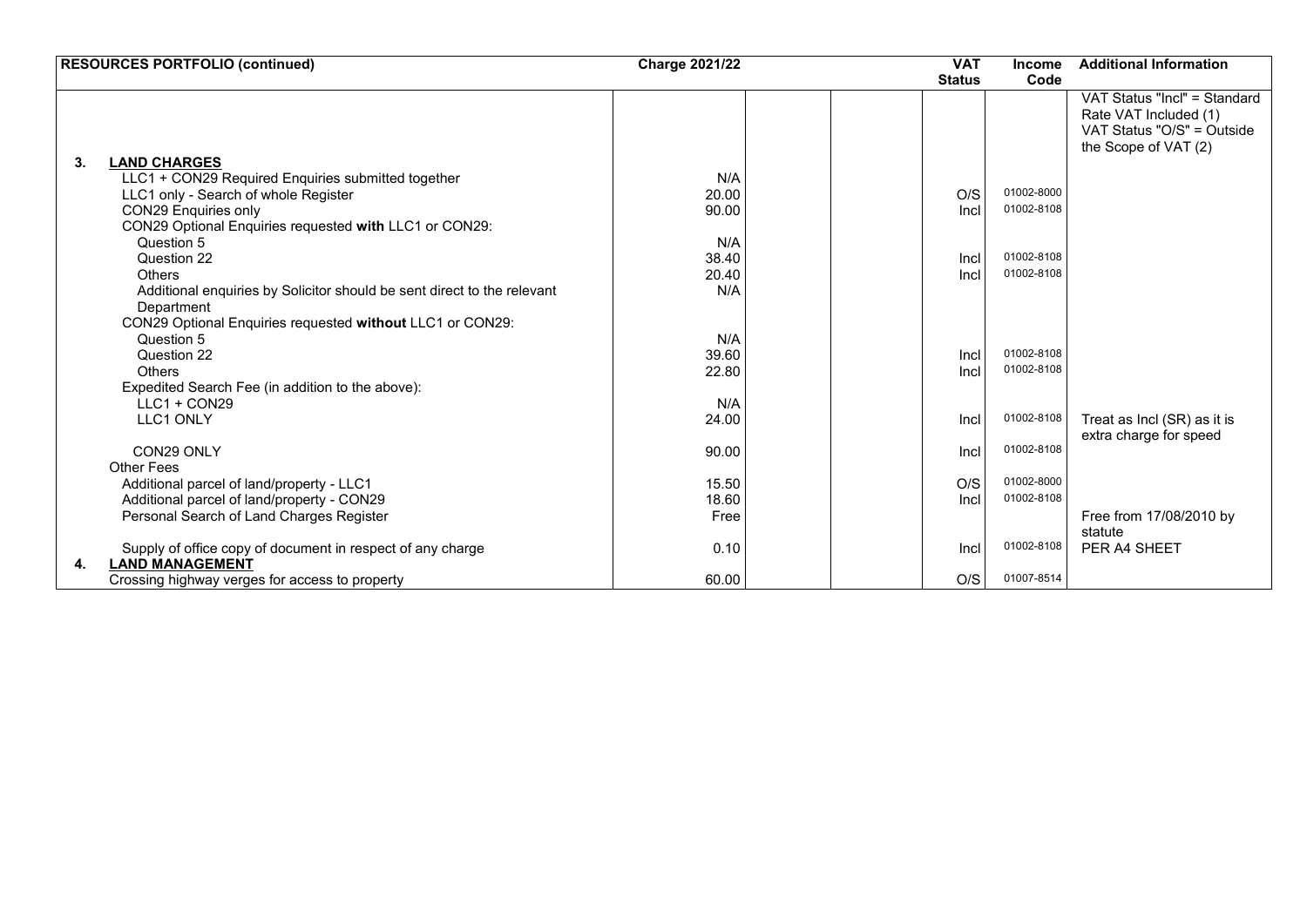|      | <b>RESOURCES PORTFOLIO (continued)</b>                  | <b>Charge 2021/22</b> | <b>VAT</b>    | <b>Income</b> | <b>Additional Information</b>                      |
|------|---------------------------------------------------------|-----------------------|---------------|---------------|----------------------------------------------------|
|      |                                                         |                       | <b>Status</b> | Code          |                                                    |
| 5.   | <b>LICENCE FEES</b>                                     |                       |               |               |                                                    |
| 5а.  | <b>Hackney Carriage and Private Hire Licences</b>       |                       |               |               | VAT Status "O/S" = Outside<br>the Scope of VAT (2) |
| 5a.1 | Hackney Carriage                                        |                       |               |               |                                                    |
|      | Vehicle                                                 | 145.00                | O/S           | 03023-8012    |                                                    |
|      | Driver 1 Year Licence Fee                               | 60.00                 | O/S           | 03023-8013    |                                                    |
|      | Driver 3 Year Licence Fee                               | 125.00                | O/S           | 03023-8013    | New Fee from 1 October                             |
|      |                                                         |                       |               |               | 2015                                               |
|      | Replacement Vehicle Licence                             | 20.00                 | O/S           | 03023-8012    |                                                    |
|      | Transfer or Variation of Licence - vehicle              | 25.00                 | O/S           | 03023-8012    |                                                    |
|      | Replacement Driver Licence                              | 10.00                 | O/S           | 03023-8013    |                                                    |
|      | Disclosure and Barring Service (Criminal Records Check) | 52.00                 | O/S           | 03023-8023    | or actual cost if higher                           |
| 5a.2 | <b>Private Hire</b>                                     |                       |               |               |                                                    |
|      | Operator 1 Year Licence Fee                             | 110.00                | O/S           | 03023-8014    |                                                    |
|      | Operator 5 Year Licence Fee                             | 300.00                | O/S           | 03023-8014    | New Fee from 1 October<br>2015                     |
|      | Vehicle                                                 | 145.00                | O/S           | 03023-8012    |                                                    |
|      | Driver 1 Year Licence Fee                               | 60.00                 | O/S           | 03023-8013    |                                                    |
|      | Driver 3 Year Licence Fee                               | 125.00                | O/S           | 03023-8013    | New Fee from 1 October                             |
|      |                                                         |                       |               |               | 2015                                               |
|      | Replacement Vehicle Licence                             | 20.00                 | O/S           | 03023-8012    |                                                    |
|      | Transfer or Variation of Licence - vehicle              | 25.00                 | O/S           | 03023-8012    |                                                    |
|      | Replacement Driver Licence                              | 10.00                 | O/S           | 03023-8013    |                                                    |
|      | Disclosure and Barring Service (Criminal Records Check) | 52.00                 | O/S           | 03023-8023    | or actual cost if higher                           |
| 5a.3 | Ancillary Items                                         |                       |               |               |                                                    |
|      | <b>Vehicle Plate</b>                                    | 20.00                 | O/S           | 03023-8007    | Per Annum                                          |
|      | Vehicle Testing Fee - Annual                            | $MOT + £15$ Max       | O/S           | 03023-8000    | ) Payments made direct to                          |
|      | Vehicle Testing Fee - 6 Months                          | $MOT + £15$ Max       | O/S           | 03023-8009    | garage. Max charge of MOT                          |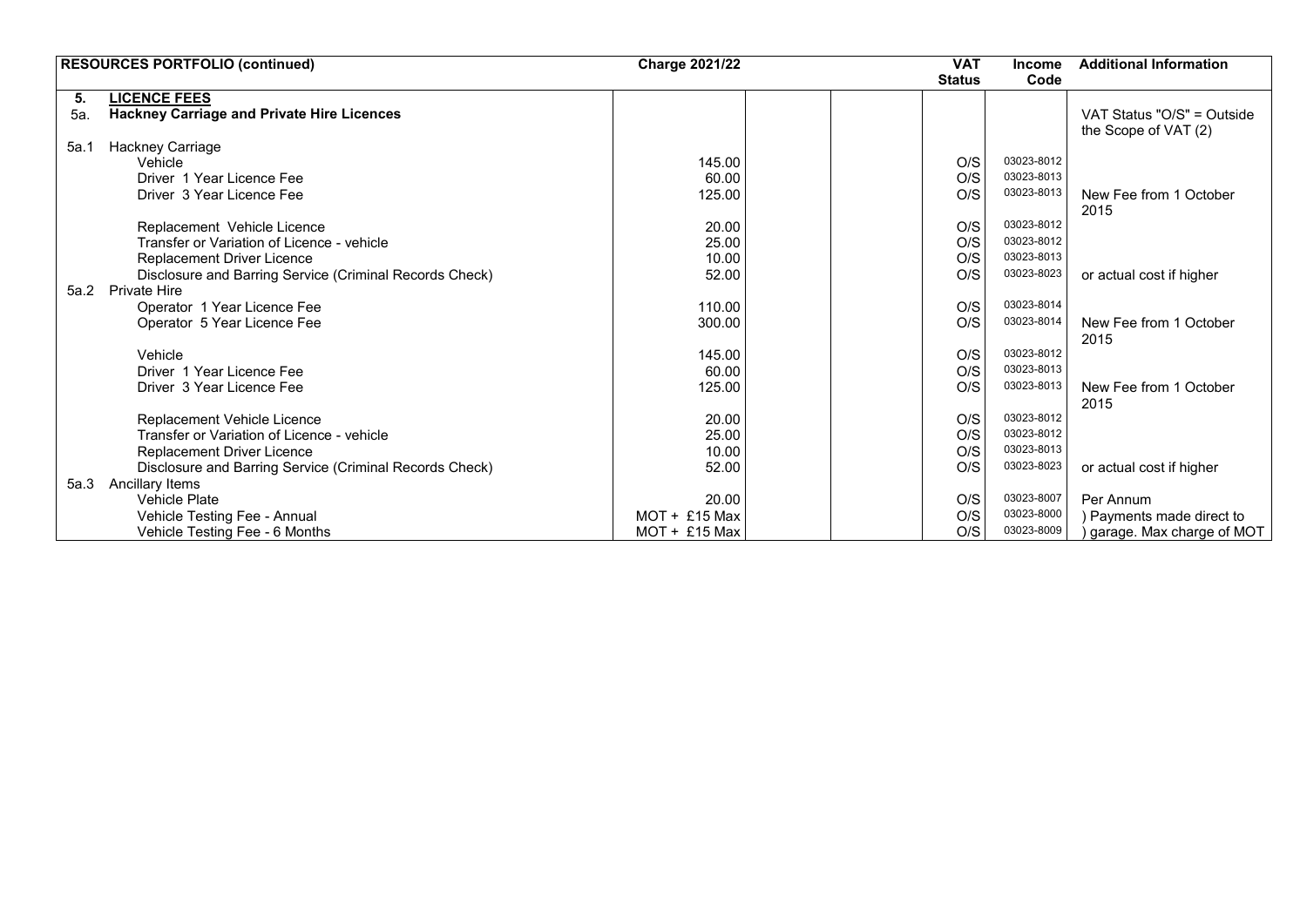|                | <b>RESOURCES PORTFOLIO (continued)</b>                                                                                                                                                 | <b>Charge 2021/22</b> | <b>VAT</b>    | <b>Income</b> | <b>Additional Information</b>    |
|----------------|----------------------------------------------------------------------------------------------------------------------------------------------------------------------------------------|-----------------------|---------------|---------------|----------------------------------|
|                |                                                                                                                                                                                        |                       | <b>Status</b> | Code          |                                  |
|                | <b>LICENCE FEES (Continued)</b>                                                                                                                                                        |                       |               |               | VAT Status "O/S" = Outside       |
|                |                                                                                                                                                                                        |                       |               |               | the Scope of VAT (2)             |
| 5 <sub>b</sub> | <b>Pleasure Boats and Vessels</b>                                                                                                                                                      |                       |               |               |                                  |
|                | Motor boats                                                                                                                                                                            | 84.00                 | O/S           | 03024-8021    |                                  |
|                | Rowing boats                                                                                                                                                                           | 84.00                 | O/S           | 03024-8021    |                                  |
|                | Sailing dinghies                                                                                                                                                                       | 84.00                 | O/S           | 03024-8021    |                                  |
|                | Sail boards                                                                                                                                                                            | 84.00                 | O/S           | 03024-8021    |                                  |
|                | Canoes                                                                                                                                                                                 | 44.00                 | O/S           | 03024-8021    |                                  |
|                | Paddleboards                                                                                                                                                                           | 44.00                 | O/S           | 03024-8021    |                                  |
|                | Sea Cycles/Water Bikes                                                                                                                                                                 | 44.00                 | O/S           | 03024-8021    |                                  |
|                | Boat Operator (full or restricted)                                                                                                                                                     | 64.00                 | O/S           | 03024-8022    |                                  |
| 5c.            | Licensing Act 2003 Fees -All Businesses & Organisations involved                                                                                                                       |                       |               |               |                                  |
|                | with the sale & supply of alcohol, provision of regulated entertainment and                                                                                                            |                       |               |               |                                  |
|                | late night refreshment.                                                                                                                                                                |                       |               |               |                                  |
|                | Initial Application/Variation Fee (Based on Rateable Value):                                                                                                                           |                       |               |               |                                  |
|                | No rateable value to £4,300                                                                                                                                                            | 100.00                | O/S           | 03057-8061    | Prescribed by Statute (see note) |
|                | £4,301 to £33,000                                                                                                                                                                      | 190.00                | O/S           | 03057-8061    | Prescribed by Statute (see note) |
|                | £33,001 to £87,000                                                                                                                                                                     | 315.00                | O/S           | 03057-8061    | Prescribed by Statute (see note) |
|                | £87,001 to £125,000                                                                                                                                                                    | 450.00                | O/S           | 03057-8061    | Prescribed by Statute (see note) |
|                | £125,001 and above                                                                                                                                                                     | 635.00                | O/S           | 03057-8061    | Prescribed by Statute (see note) |
|                | Annual Maintenance Fee (Based on Rateable Value):                                                                                                                                      |                       |               |               |                                  |
|                | No rateable value to £4,300                                                                                                                                                            | 70.00                 | O/S           | 03057-8079    | Prescribed by Statute (see note) |
|                | £4,301 to £33,000                                                                                                                                                                      | 180.00                | O/S           | 03057-8079    | Prescribed by Statute (see note) |
|                |                                                                                                                                                                                        |                       | O/S           | 03057-8079    | Prescribed by Statute (see note) |
|                | £33,001 to £87,000                                                                                                                                                                     | 295.00                | O/S           | 03057-8079    | Prescribed by Statute (see note) |
|                | £87,001 to £125,000                                                                                                                                                                    | 320.00                |               | 03057-8079    |                                  |
|                | £125,001 and above                                                                                                                                                                     | 350.00                | O/S           |               | Prescribed by Statute (see note) |
|                | Other Licences and Charges:                                                                                                                                                            |                       |               | 03057-8061    |                                  |
|                | Application for provisional statement where premises being built etc                                                                                                                   | 315.00                | O/S           | 03057-8062    | Prescribed by Statute (see note) |
|                | Application for a grant of personal licence                                                                                                                                            | 37.00                 | O/S           | 03057-8071    | Prescribed by Statute (see note) |
|                | Temporary event notice                                                                                                                                                                 | 21.00                 | O/S           |               | Prescribed by Statute (see note) |
|                | Theft, loss of premises licence or summary                                                                                                                                             | 10.50                 | O/S           | 03057-8077    | Prescribed by Statute (see note) |
|                | Notification of change of name or address                                                                                                                                              | 10.50                 | O/S           | 03057-8077    | Prescribed by Statute (see note) |
|                | Application to vary licence to specify individual as premises supervisor                                                                                                               | 23.00                 | O/S           | 03057-8077    | Prescribed by Statute (see note) |
|                | Application for transfer of premises licence                                                                                                                                           | 23.00                 | O/S           | 03057-8077    | Prescribed by Statute (see note) |
|                | Interim authority notice following death of licence holder                                                                                                                             | 23.00                 | O/S           | 03057-8077    | Prescribed by Statute (see note) |
|                | Theft, loss of certificate or summary                                                                                                                                                  | 10.50                 | O/S           | 03057-8077    | Prescribed by Statute (see note) |
|                | Notification of change of name or alteration of rules of club                                                                                                                          | 10.50                 | O/S           | 03057-8077    | Prescribed by Statute (see note) |
|                | Change of relevant registered address of club                                                                                                                                          | 10.50                 | O/S           | 03057-8077    | Prescribed by Statute (see note) |
|                | Theft, loss of temporary event notice                                                                                                                                                  | 10.50                 | O/S           | 03057-8077    | Prescribed by Statute (see note) |
|                | Theft, loss of personal licence                                                                                                                                                        | 10.50                 | O/S           | 03057-8077    | Prescribed by Statute (see note) |
|                | Right of freeholder to be notified of licensing matters                                                                                                                                | 21.00                 | O/S           | 03057-8077    | Prescribed by Statute (see note) |
|                | <b>Minor Variation</b>                                                                                                                                                                 | 89.00                 | O/S           | 03057-8077    | Prescribed by Statute (see note) |
|                | Application for Variation (Alternative Licence Condition)                                                                                                                              | 23.00                 | O/S           | 03057-8077    | Prescribed by Statute (see note) |
|                | Please note - the licences prescribed by Statute have been confirmed to be correct as at November 2017. There are other fees relating to the Licensing Act 2003, which are not listed. |                       |               |               |                                  |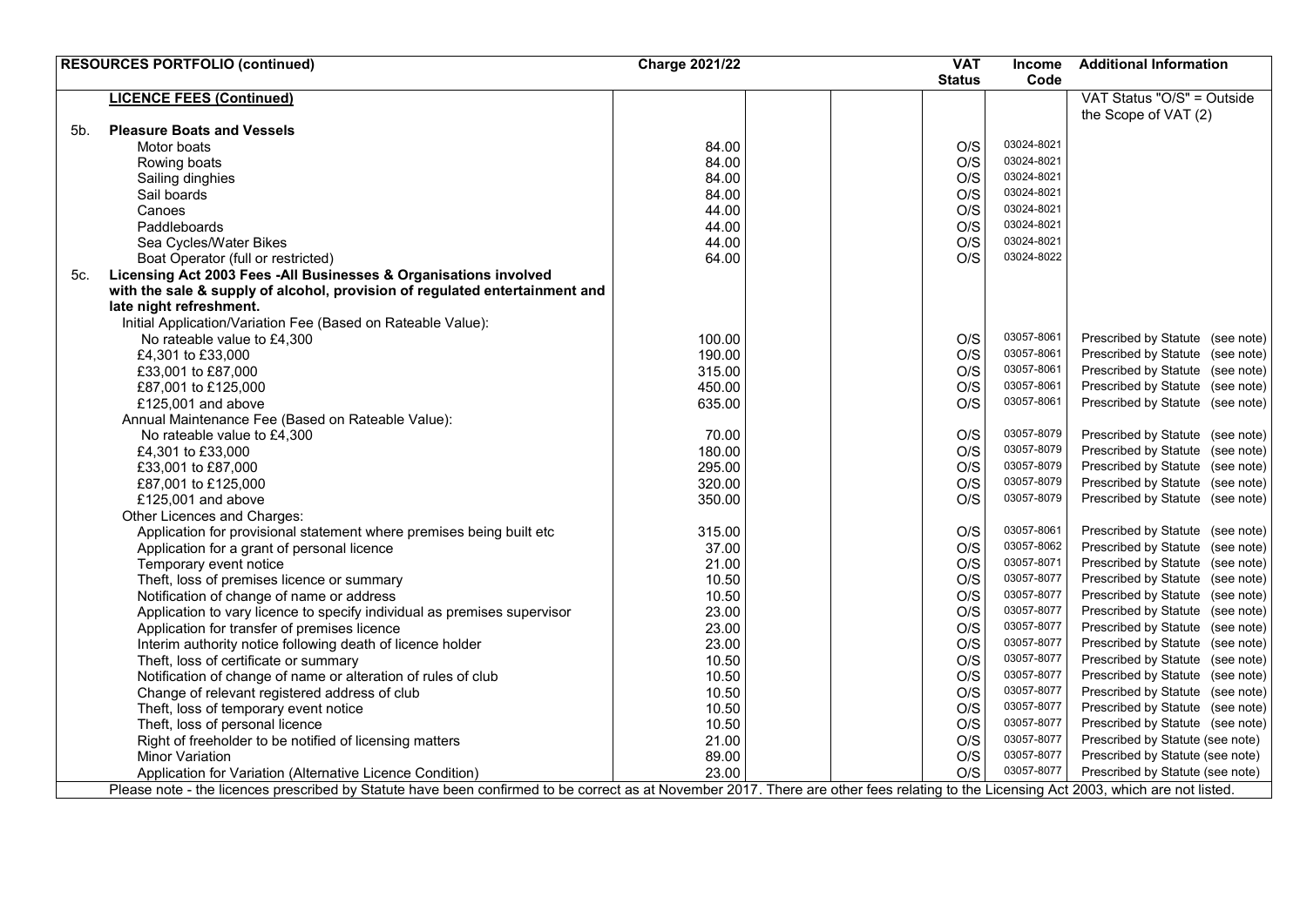|     | <b>RESOURCES PORTFOLIO (continued)</b>                                                                                                                                         | <b>Charge 2021/22</b> | <b>VAT</b>    | <b>Income</b> | <b>Additional Information</b>    |
|-----|--------------------------------------------------------------------------------------------------------------------------------------------------------------------------------|-----------------------|---------------|---------------|----------------------------------|
|     |                                                                                                                                                                                |                       | <b>Status</b> | Code          |                                  |
|     | <b>LICENCE FEES (Continued)</b>                                                                                                                                                |                       |               |               | VAT Status "O/S" = Outside       |
|     |                                                                                                                                                                                |                       |               |               | the Scope of VAT (2)             |
| 5d. | <b>Gambling Act 2005 Fees - Premises Licences</b>                                                                                                                              |                       |               |               | Prescribed by Statute (see note) |
|     | Application for Premises Licence following Provisional Statement                                                                                                               |                       |               |               |                                  |
|     | Bingo                                                                                                                                                                          | 500.00                | O/S           | 03067-8061    | Max Prescribed fee is £1200      |
|     | <b>Adult Gaming Centre</b>                                                                                                                                                     | 500.00                | O/S           | 03067-8061    | Max Prescribed fee is £1200      |
|     | <b>Family Entertainment Centre</b>                                                                                                                                             | 300.00                | O/S           | 03067-8061    | Max Prescribed fee is £950       |
|     | Betting (Other)                                                                                                                                                                | 500.00                | O/S           | 03067-8061    | Max Prescribed fee is £1200      |
|     | New Application                                                                                                                                                                |                       |               |               |                                  |
|     | Bingo                                                                                                                                                                          | 1,000.00              | O/S           | 03067-8061    | Max Prescribed fee is £3500      |
|     | <b>Adult Gaming Centre</b>                                                                                                                                                     | 1,000.00              | O/S           | 03067-8061    | Max Prescribed fee is £2000      |
|     | <b>Family Entertainment Centre</b>                                                                                                                                             | 500.00                | O/S           | 03067-8061    | Max Prescribed fee is £2000      |
|     | Betting (Other)                                                                                                                                                                | 1,000.00              | O/S           | 03067-8061    | Max Prescribed fee is £3000      |
|     | <b>Annual Fee</b>                                                                                                                                                              |                       |               |               |                                  |
|     | <b>Bingo</b>                                                                                                                                                                   | 1,000.00              | O/S           | 03067-8061    | Max Prescribed fee is £1000      |
|     | <b>Adult Gaming Centre</b>                                                                                                                                                     | 1,000.00              | O/S           | 03067-8061    | Max Prescribed fee is £1000      |
|     | <b>Family Entertainment Centre</b>                                                                                                                                             | 500.00                | O/S           | 03067-8061    | Max Prescribed fee is £750       |
|     | Betting (Other)                                                                                                                                                                | 600.00                | O/S           | 03067-8061    | Max Prescribed fee is £600       |
|     | Variation Application                                                                                                                                                          |                       |               |               |                                  |
|     | Bingo                                                                                                                                                                          | 500.00                | O/S           | 03067-8061    | Max Prescribed fee is £1750      |
|     | <b>Adult Gaming Centre</b>                                                                                                                                                     | 500.00                | O/S           | 03067-8061    | Max Prescribed fee is £1000      |
|     | <b>Family Entertainment Centre</b>                                                                                                                                             | 300.00                | O/S           | 03067-8061    | Max Prescribed fee is £1000      |
|     | Betting (Other)                                                                                                                                                                | 500.00                | O/S           | 03067-8061    | Max Prescribed fee is £1500      |
|     | <b>Provisional Statement Application</b>                                                                                                                                       |                       |               |               |                                  |
|     | Bingo                                                                                                                                                                          | 1,000.00              | O/S           | 03067-8061    | Max Prescribed fee is £3500      |
|     | <b>Adult Gaming Centre</b>                                                                                                                                                     | 1,000.00              | O/S           | 03067-8061    | Max Prescribed fee is £2000      |
|     | <b>Family Entertainment Centre</b>                                                                                                                                             | 500.00                | O/S           | 03067-8061    | Max Prescribed fee is £2000      |
|     | Betting (Other)                                                                                                                                                                | 1,000.00              | O/S           | 03067-8061    | Max Prescribed fee is £3000      |
|     | <b>Transfer or Reinstatement</b>                                                                                                                                               |                       |               |               |                                  |
|     | Bingo                                                                                                                                                                          | 500.00                | O/S           | 03067-8061    | Max Prescribed fee is £1200      |
|     | <b>Adult Gaming Centre</b>                                                                                                                                                     | 300.00                | O/S           | 03067-8061    | Max Prescribed fee is £1200      |
|     | <b>Family Entertainment Centre</b>                                                                                                                                             | 300.00                | O/S           | 03067-8061    | Max Prescribed fee is £950       |
|     | Betting (Other)                                                                                                                                                                | 500.00                | O/S           | 03067-8061    | Max Prescribed fee is £1200      |
|     | Copy of Licence                                                                                                                                                                |                       |               |               |                                  |
|     | All Premises                                                                                                                                                                   | 15.00                 | O/S           | 03067-8077    | Max Prescribed fee is £25        |
|     | Notification of Change of Circumstances                                                                                                                                        |                       |               |               |                                  |
|     | <b>All Premises</b>                                                                                                                                                            | 30.00                 | O/S           | 03067-8077    | Max Prescribed fee is £50        |
|     | Please note - In many cases, the Council has set fee levels below the maximum Prescribed by Statute. The maximum prescribed fee is shown in the Additional Information column. |                       |               |               |                                  |
|     | Fees confirmed to be correct as at November 2016. There are other fees relating to the Gambling Act 2005, which are not listed.                                                |                       |               |               |                                  |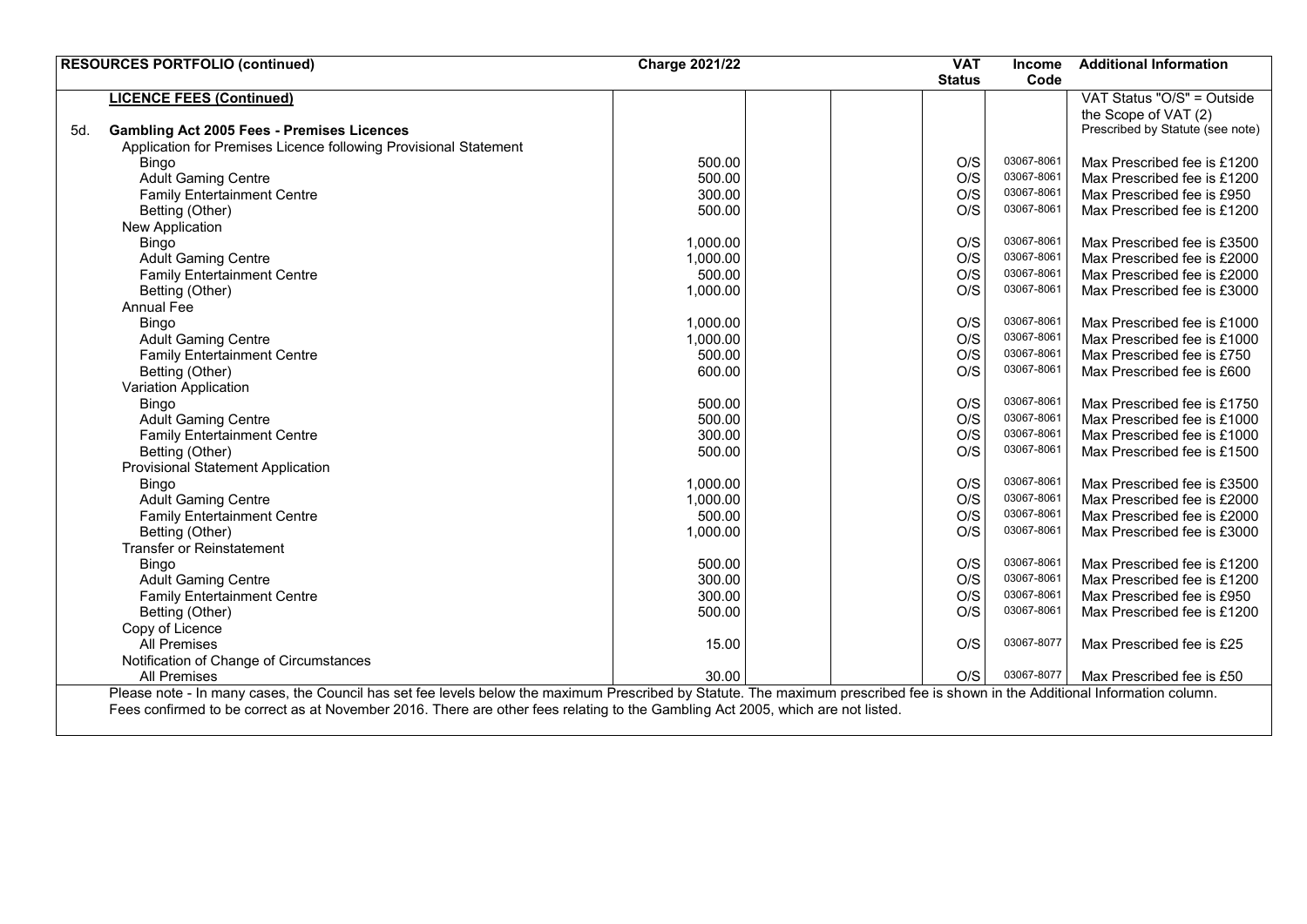| <b>RESOURCES PORTFOLIO (continued)</b>                                                                                                                                                          | <b>Charge 2021/22</b> | <b>VAT</b>    | <b>Income</b> | <b>Additional Information</b> |
|-------------------------------------------------------------------------------------------------------------------------------------------------------------------------------------------------|-----------------------|---------------|---------------|-------------------------------|
|                                                                                                                                                                                                 |                       | <b>Status</b> | Code          |                               |
| <b>LICENCE FEES (Continued)</b>                                                                                                                                                                 |                       |               |               | VAT Status "O/S" = Outside    |
|                                                                                                                                                                                                 |                       |               |               | the Scope of VAT (2)          |
| <b>Gambling Act 2005 Fees - (Excluding Premises Licences)</b><br>5e.                                                                                                                            |                       |               |               |                               |
| Unlicensed Family Entertainment Centre Permit                                                                                                                                                   |                       |               |               |                               |
| New                                                                                                                                                                                             | 300.00                | O/S           | 03067-8019    | <b>Fixed by Regulations</b>   |
| Renewal                                                                                                                                                                                         | 300.00                | O/S           | 03067-8019    | <b>Fixed by Regulations</b>   |
| Licensed Premises Gaming Machines Permit (more than 2 gaming machines)                                                                                                                          |                       |               |               |                               |
| <b>New</b>                                                                                                                                                                                      | 150.00                | O/S           | 03067-8019    | <b>Fixed by Regulations</b>   |
| Transfer                                                                                                                                                                                        | 25.00                 | O/S           | 03067-8077    | <b>Fixed by Regulations</b>   |
| <b>Variation Fee</b>                                                                                                                                                                            | 100.00                | O/S           | 03067-8019    | <b>Fixed by Regulations</b>   |
| <b>Annual Fee</b>                                                                                                                                                                               | 50.00                 | O/S           | 03067-8019    | <b>Fixed by Regulations</b>   |
| Licensed Premises Notification of Intent (maximum 2 gaming machines)                                                                                                                            | 50.00                 | O/S           | 03067-8019    | <b>Fixed by Regulations</b>   |
| Club Gaming/Club Machine Permit                                                                                                                                                                 |                       |               |               |                               |
| New *                                                                                                                                                                                           | 200.00                | O/S           | 03067-8019    | Fixed by Regulations          |
| Renewal                                                                                                                                                                                         | 200.00                | O/S           | 03067-8019    | <b>Fixed by Regulations</b>   |
| <b>Variation Fee</b>                                                                                                                                                                            | 100.00                | O/S           | 03067-8019    | <b>Fixed by Regulations</b>   |
| Annual Fee                                                                                                                                                                                      | 50.00                 | O/S           | 03067-8019    | <b>Fixed by Regulations</b>   |
| Society Lotteries Registration                                                                                                                                                                  |                       |               |               |                               |
| <b>New</b>                                                                                                                                                                                      | 40.00                 | O/S           | 03067-8018    | <b>Fixed by Regulations</b>   |
| Annual Fee                                                                                                                                                                                      | 20.00                 | O/S           | 03067-8018    | <b>Fixed by Regulations</b>   |
| <b>Temporary Use Notice</b>                                                                                                                                                                     |                       |               |               |                               |
| <b>New</b>                                                                                                                                                                                      | 500.00                | O/S           | 03067-8071    | Maximum Fee fixed by          |
|                                                                                                                                                                                                 |                       |               |               | <b>Statute</b>                |
| Change of Name/Address, Change of Premises Name                                                                                                                                                 | 25.00                 | O/S           | 03067-8077    | Fixed by Regulations          |
| <b>Duplicate Permit Fee</b>                                                                                                                                                                     | 15.00                 | O/S           | 03067-8077    | Fixed by Regulations          |
| Please note - the licences prescribed by Statute/Fixed by Regulations have been confirmed to be correct as at March 2015. There are other fees relating to the Gambling Act 2005, which are not |                       |               |               |                               |
| listed.                                                                                                                                                                                         |                       |               |               |                               |
|                                                                                                                                                                                                 |                       |               |               |                               |
| *£100 where applicant is holder of Club Premises Certificate under Licensing Act 2003                                                                                                           |                       |               |               |                               |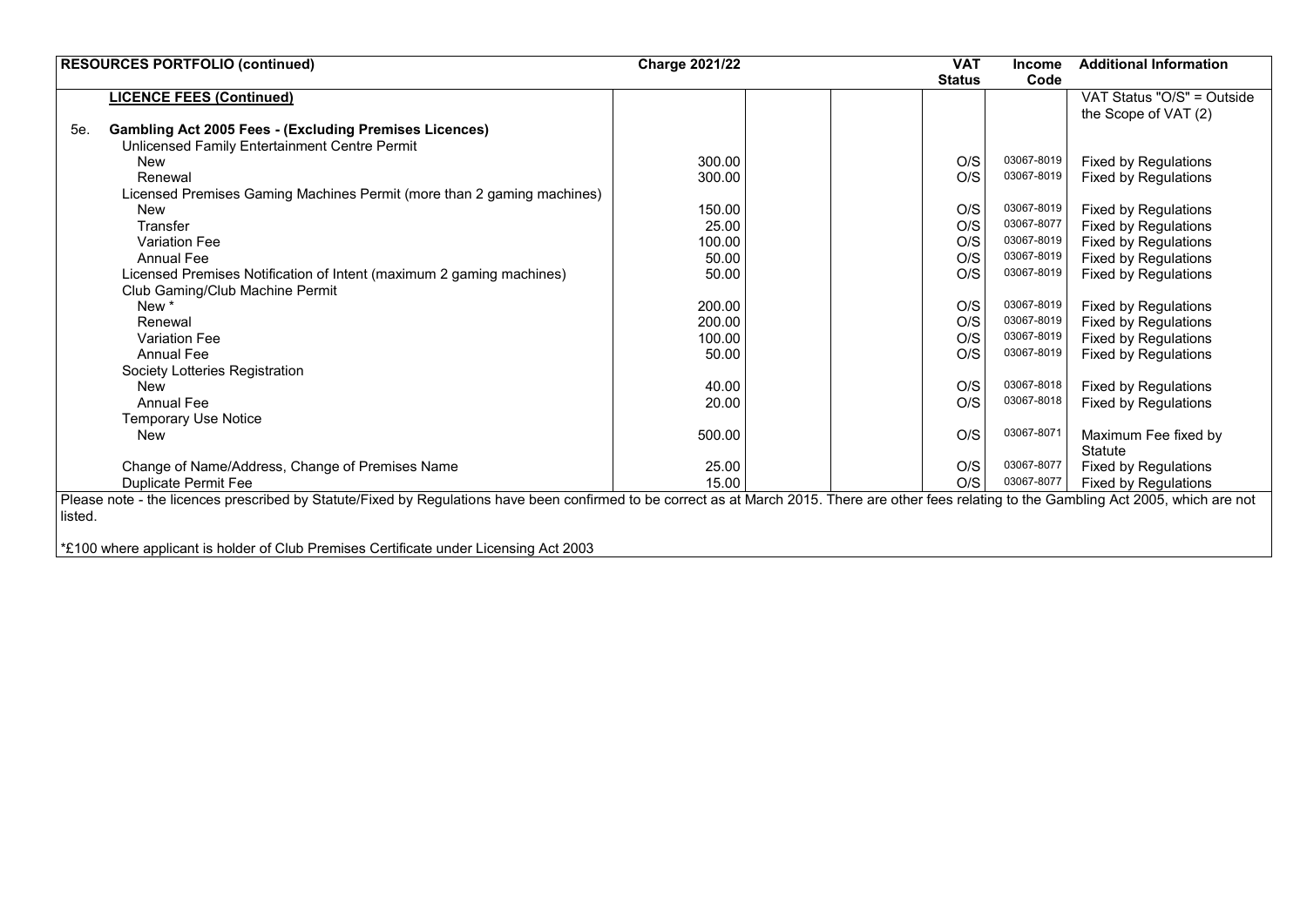| <b>RESOURCES PORTFOLIO (continued)</b>                         | <b>Charge 2021/22</b>        |             |  | <b>VAT</b>    | <b>Income</b> | <b>Additional Information</b> |
|----------------------------------------------------------------|------------------------------|-------------|--|---------------|---------------|-------------------------------|
|                                                                |                              |             |  | <b>Status</b> | Code          |                               |
| <b>STREET TRADING CONSENT</b><br>5f.                           |                              |             |  |               |               | VAT Status "O/S" = Outside    |
|                                                                |                              |             |  |               |               | the Scope of VAT (2)          |
| Consent                                                        |                              |             |  |               |               |                               |
| Annual                                                         | 310.00                       |             |  | O/S           | 03024-8015    |                               |
| 6 months                                                       | 155.00                       |             |  | O/S           | 03024-8015    |                               |
| 1 Day                                                          | 60.00                        |             |  | O/S           | 03024-8015    |                               |
| STREETS TO WHICH STREET TRADING IS APPLICABLE                  |                              |             |  |               |               |                               |
| <b>Kirkby Stephen</b>                                          | <b>Penrith</b>               |             |  |               |               | Appleby                       |
|                                                                |                              |             |  |               |               |                               |
| Church View                                                    | The whole of Penrith         |             |  |               |               | Battlebarrow                  |
| <b>Christian Head</b>                                          | town area within the 30 mph  |             |  |               |               | Bongate                       |
| Faraday Road                                                   | restriction zones which      |             |  |               |               | <b>Bridge Street</b>          |
| <b>High Street</b>                                             | includes the trading estates |             |  |               |               | Boroughgate                   |
| Market Square                                                  |                              |             |  |               |               | <b>Garths Head Road</b>       |
| <b>Market Street</b>                                           |                              |             |  |               |               | Long Marton Road              |
| North Road                                                     |                              |             |  |               |               | <b>High Wiend</b>             |
| <b>Silver Street</b>                                           |                              |             |  |               |               | Low Wiend                     |
| South Road                                                     |                              |             |  |               |               | <b>Station Road</b>           |
| The Cloisters                                                  |                              |             |  |               |               | The Sands                     |
|                                                                |                              |             |  |               |               | VAT Status "O/S" = Outside    |
|                                                                |                              |             |  |               |               | the Scope of VAT (2)          |
| PROCESSING OF SECTION 257 ORDER APPLICATION<br>6.              |                              |             |  |               |               | S257 of the Town and County   |
|                                                                |                              |             |  |               |               | Planning Act 1990             |
| Application to Stop or Divert a Footpath to Enable Development | 1,750.00                     | <b>Plus</b> |  | O/S           | 01176-8000    | <b>Plus Advertising Costs</b> |
|                                                                |                              | Advertising |  |               |               |                               |
|                                                                |                              | Costs       |  |               |               |                               |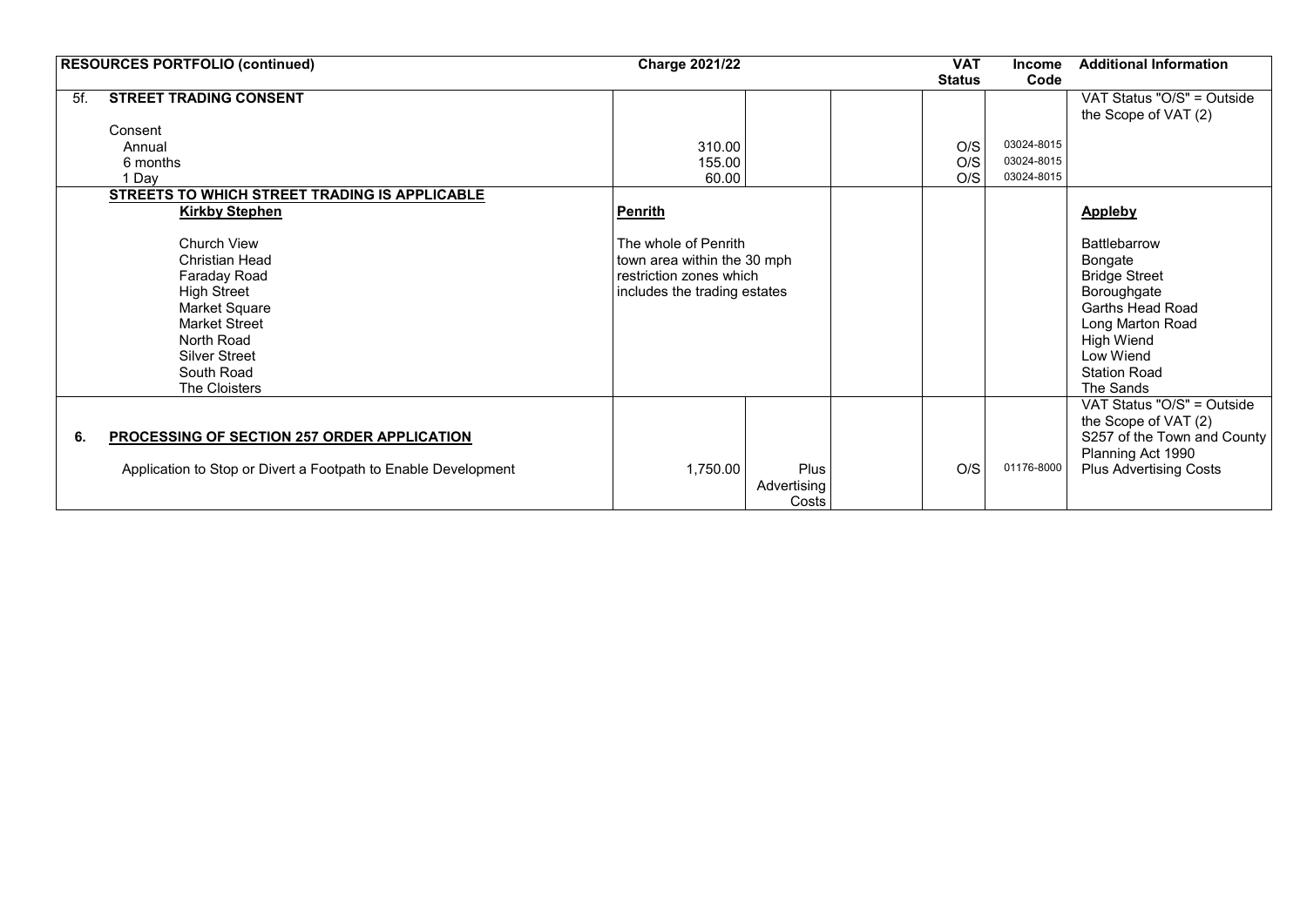|    | <b>RESOURCES PORTFOLIO (continued)</b>                                                                         | <b>Charge 2021/22</b> | <b>VAT</b>    | <b>Income</b>            | <b>Additional Information</b>                                                                                           |
|----|----------------------------------------------------------------------------------------------------------------|-----------------------|---------------|--------------------------|-------------------------------------------------------------------------------------------------------------------------|
|    |                                                                                                                |                       | <b>Status</b> | Code                     |                                                                                                                         |
| 7. | <b>REGISTER OF ELECTORS</b>                                                                                    |                       |               |                          | VAT Status "O/S" = Outside<br>the Scope of VAT (2)<br><b>CHARGES OTHER THAN</b><br>POSTAGE ARE SET BY<br><b>STATUTE</b> |
|    | Sale of Register Extracts - also see notes below                                                               |                       |               |                          |                                                                                                                         |
|    | Hard Copy:                                                                                                     |                       |               |                          |                                                                                                                         |
|    | A set fee of £10 plus                                                                                          | 10.00                 | O/S           | 01001-7500               |                                                                                                                         |
|    | a) Per 1000 entries (or part)                                                                                  | 5.00                  | O/S           | 01001-7500               | Per 1000 Electors or part                                                                                               |
|    | b) Postage and Packaging                                                                                       | At Cost               | O/S           | 01001-2054               |                                                                                                                         |
|    | Computer Data:                                                                                                 |                       |               |                          |                                                                                                                         |
|    | A set fee of £20 plus                                                                                          | 20.00                 | O/S           | 01001-7500               |                                                                                                                         |
|    | a) Per 1000 entries (or part)                                                                                  | 1.50                  | O/S           | 01001-7500<br>01001-2054 | Per 1000 Electors or part                                                                                               |
|    | b) Postage and Packaging                                                                                       | At Cost               | O/S           |                          |                                                                                                                         |
|    | Sale of Overseas Electors Lists                                                                                |                       |               |                          |                                                                                                                         |
|    | Hard Copy:                                                                                                     |                       |               | 01001-7500               |                                                                                                                         |
|    | A set fee of £10 plus                                                                                          | 10.00<br>5.00         | O/S<br>O/S    | 01001-7500               | Per 100 Electors or part                                                                                                |
|    | a) Per 100 entries (or part)                                                                                   | At Cost               | O/S           | 01001-2054               |                                                                                                                         |
|    | b) Postage and Packaging<br>Computer Data:                                                                     |                       |               |                          |                                                                                                                         |
|    | A set fee of £20 plus                                                                                          | 20.00                 | O/S           | 01001-7500               |                                                                                                                         |
|    | a) Per 100 entries (or part)                                                                                   | 1.50                  | O/S           | 01001-7500               | Per 100 Electors or part                                                                                                |
|    | b) Postage and Packaging                                                                                       | At Cost               | O/S           | 01001-2054               |                                                                                                                         |
|    | Notes:                                                                                                         |                       |               |                          |                                                                                                                         |
|    | Only certain individuals and organisations are entitled to information from the full register.                 |                       |               |                          |                                                                                                                         |
|    | The Edited register is available for sale to anyone who requests it.                                           |                       |               |                          |                                                                                                                         |
|    | Written orders only.                                                                                           |                       |               |                          |                                                                                                                         |
|    | Payment in full before supply.                                                                                 |                       |               |                          |                                                                                                                         |
|    | PLUS for photocopying the index (for those who buy computer data) - photocopying charges in force at the time. |                       |               |                          |                                                                                                                         |
|    | Specified organisations are entitled to a copy of the full register on payment of the prescribed fee.          |                       |               |                          |                                                                                                                         |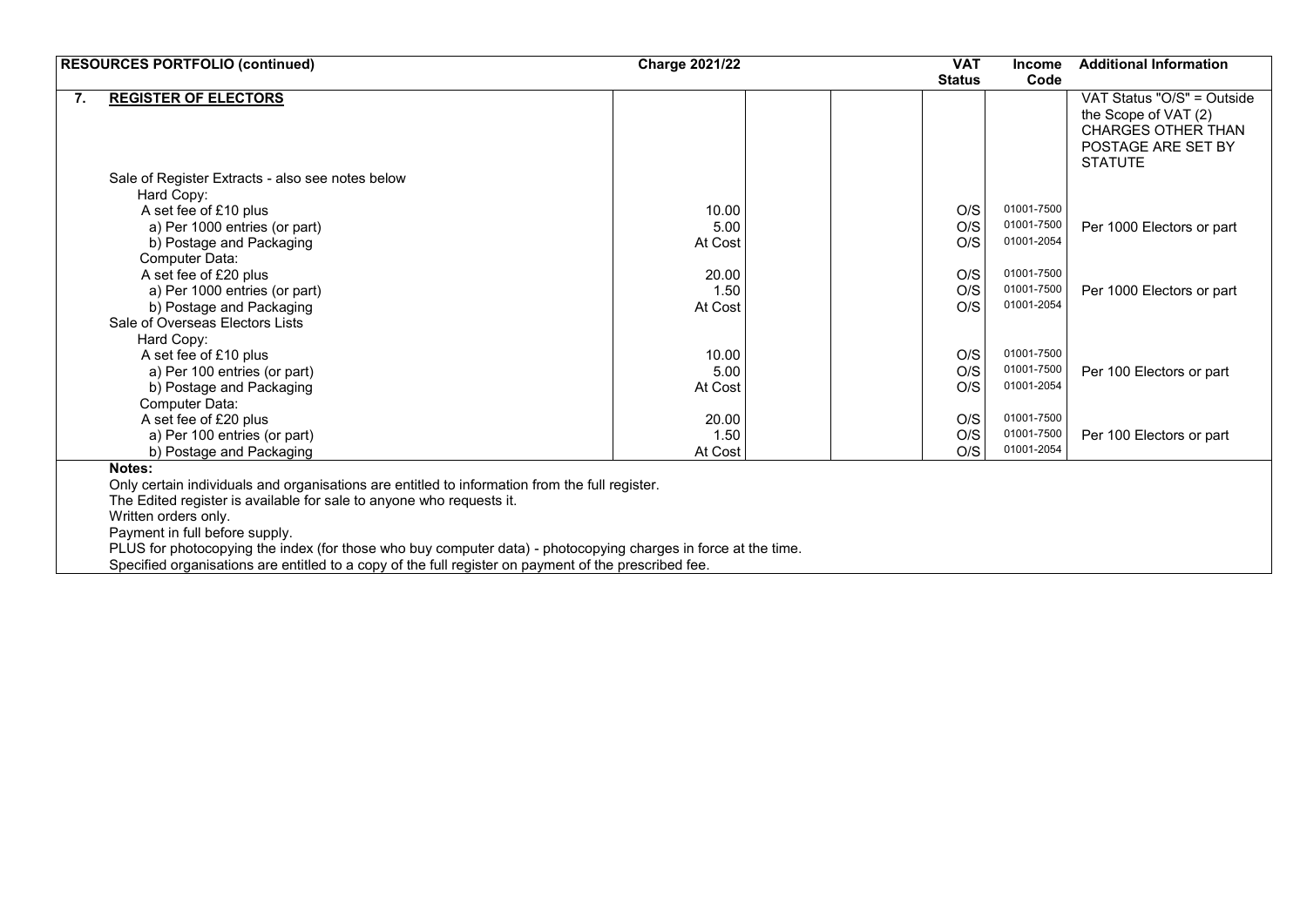#### **Services Portfolio**

|     | <b>SERVICES PORTFOLIO</b>                                                                                               | <b>Charge 2021/22</b> | <b>VAT</b>    | <b>Income</b> | <b>Additional Information</b>                                                                               |
|-----|-------------------------------------------------------------------------------------------------------------------------|-----------------------|---------------|---------------|-------------------------------------------------------------------------------------------------------------|
|     |                                                                                                                         |                       | <b>Status</b> | Code          |                                                                                                             |
| 1.  | <b>CEMETERIES</b>                                                                                                       |                       |               |               | VAT Status "Incl" = Standard<br>Rate VAT Included (1)<br>VAT Status "O/S" = Outside<br>the Scope of VAT (2) |
| 1a. | <b>Exclusive Right to Burial</b>                                                                                        |                       |               |               |                                                                                                             |
|     | Full Grave Space                                                                                                        | 613.00                | O/S           |               |                                                                                                             |
|     | Half a Grave Space                                                                                                      | 307.00                | O/S           |               |                                                                                                             |
|     | Old Public Graves                                                                                                       | 157.00                | O/S           |               |                                                                                                             |
|     | Half Old Public Grave                                                                                                   | 80.00                 |               |               |                                                                                                             |
|     | 1b. Permission for Monuments and Headstones                                                                             | 116.00                | O/S           |               |                                                                                                             |
|     | Each additional inscription                                                                                             | 26.00                 | O/S           |               |                                                                                                             |
|     | Under 12 years<br><b>Registration Fee - Monumental Masons</b>                                                           | Free                  |               |               |                                                                                                             |
| 1c. | <b>Annual Fee</b>                                                                                                       | 69.00                 | O/S           |               |                                                                                                             |
| 1d. | <b>Interment Fees</b>                                                                                                   |                       |               |               |                                                                                                             |
|     | Stillborn - 1 month                                                                                                     | Free                  |               |               |                                                                                                             |
|     | 1 month to 12 years                                                                                                     | Free                  |               |               |                                                                                                             |
|     | Over 12 years                                                                                                           |                       |               |               |                                                                                                             |
|     | Single depth *                                                                                                          | 613.00                | O/S           |               |                                                                                                             |
|     | Double depth *                                                                                                          | 613.00                | O/S           |               |                                                                                                             |
|     | Treble depth *                                                                                                          | 613.00                | O/S           |               |                                                                                                             |
|     | <b>Cremated remains</b>                                                                                                 | 190.00                | O/S           |               |                                                                                                             |
|     | Scattering of ashes                                                                                                     | 59.00                 | O/S           |               | Income Codes                                                                                                |
|     | Casket/Non-Standard shape/size coffin                                                                                   | 342.00                | O/S           |               | 02227-8035 - Penrith                                                                                        |
|     | Interment Cancellation                                                                                                  | 59.00                 | O/S           |               |                                                                                                             |
|     | *Includes non-standard biodegradable, cardboard/wicker etc coffins.                                                     |                       |               |               |                                                                                                             |
| 1e. | <b>Miscellaneous Fees</b>                                                                                               |                       |               |               | 02228-8035 - Appleby<br>02229-8035 - Alston Moor                                                            |
|     | Searching registers                                                                                                     |                       |               |               |                                                                                                             |
|     | <b>First Name</b>                                                                                                       | 29.00                 | O/S           |               |                                                                                                             |
|     | Each subsequent name                                                                                                    | 13.50                 | O/S           |               |                                                                                                             |
|     | Statutory Declaration/Transfer of Grave Rights                                                                          | 40.00<br>29.00        | O/S<br>O/S    |               |                                                                                                             |
|     | Certified copies of searches<br><b>Administration Fee</b>                                                               | 36.00                 | Incl          |               |                                                                                                             |
|     | Provision and fixing of plaque - size 4" x 6"                                                                           | 268.00                | Incl          |               | FROM 01/04/2015 THIS                                                                                        |
|     |                                                                                                                         |                       |               |               | CHARGE INCLUDES VAT.                                                                                        |
|     | Provision and fixing of plaque - size 11" x 7"                                                                          | 450.00                | Incl          |               | FROM 01/04/2015 THIS<br>CHARGE INCLUDES VAT.                                                                |
|     | ** Charge for interment/exclusive rights of                                                                             |                       |               |               |                                                                                                             |
|     | burial for non-residents of Eden District (including for Old Public Graves)                                             | Double Fee            | O/S           |               |                                                                                                             |
|     | Charge for interment outside `prescribed hours'                                                                         | Double Fee            | O/S           |               |                                                                                                             |
|     | Re-purchase of a grave space                                                                                            |                       |               |               |                                                                                                             |
|     | Re-purchase price will be the amount originally paid less an amount of 15% to cover the cost of                         |                       |               |               |                                                                                                             |
|     | administration.                                                                                                         |                       |               |               |                                                                                                             |
|     | **Not relevant if continuously lived within Eden for over 25 years and have not lived out of Eden for more than 5 years |                       |               |               |                                                                                                             |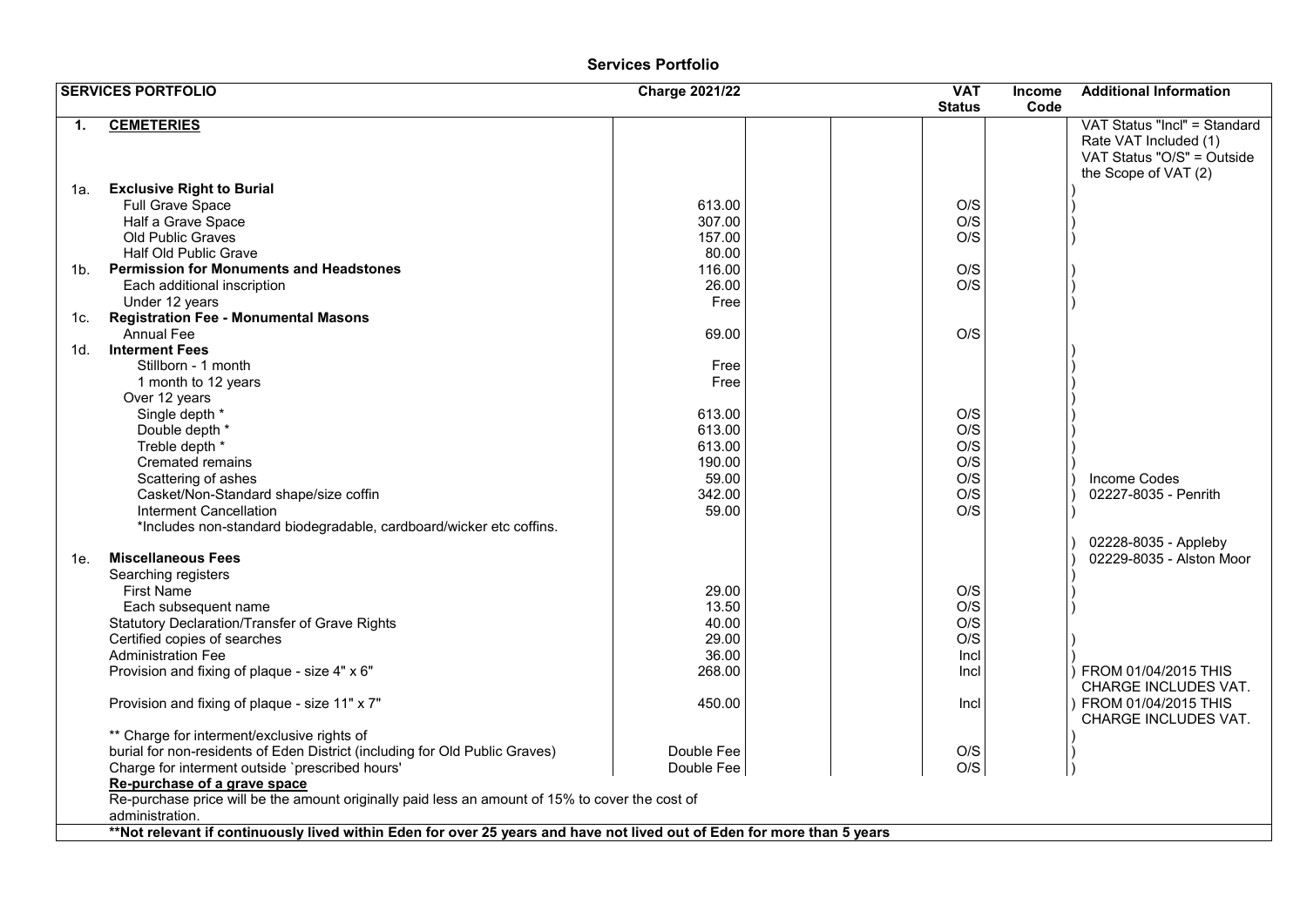|     | <b>SERVICES PORTFOLIO (continued)</b>                                                                                         |          | <b>Charge 2021/22</b> |  |               | <b>Income</b> | <b>Additional Information</b>                      |
|-----|-------------------------------------------------------------------------------------------------------------------------------|----------|-----------------------|--|---------------|---------------|----------------------------------------------------|
|     |                                                                                                                               |          |                       |  | <b>Status</b> | Code          |                                                    |
| 2.  | <b>BUILDING REGULATION FEES</b>                                                                                               |          |                       |  |               |               | VAT Status "Excl" =                                |
|     |                                                                                                                               |          |                       |  |               |               | Standard Rate VAT Will Be                          |
|     |                                                                                                                               |          |                       |  |               |               | Added (1)                                          |
|     |                                                                                                                               |          |                       |  |               |               | VAT Status "O/S" = Outside                         |
|     | <b>Building Regulation Fees</b>                                                                                               | $**$     |                       |  | Excl          | 03017-8000    | the Scope of VAT (2)<br>Prescribed by The Building |
|     |                                                                                                                               |          |                       |  |               |               | (Local                                             |
|     |                                                                                                                               |          |                       |  |               |               | <b>Authority Charges)</b>                          |
|     |                                                                                                                               |          |                       |  |               |               | Regulations 2010                                   |
|     | <b>Building Regularisation Fees</b>                                                                                           | $***$    |                       |  | O/S           | 03055-8000    |                                                    |
|     | **Refer to Planning Department for scales of fees and charges for Planning Application fees and Building Regulations charges. |          |                       |  |               |               |                                                    |
|     | Alternatively you can view the Planning and building section fees on the EDC website WWW.EDEN.GOV.UK                          |          |                       |  |               |               |                                                    |
| 3.  | <b>ENVIRONMENTAL CRIME (Fixed Penalty Tickets - offered in lieu of</b>                                                        |          |                       |  |               |               | VAT Status "O/S" = Outside                         |
|     | prosecution at the discretion of the Officer)                                                                                 | 75.00    |                       |  | O/S           | 03044-8042    | the Scope of VAT (2)                               |
|     | Littering                                                                                                                     |          |                       |  |               |               | Set by Committee within<br>prescribed band         |
|     | Flytipping                                                                                                                    | 200.00   |                       |  | O/S           | 03044-8042    | Set by legislation                                 |
|     | Abandoned Vehicle*                                                                                                            | Variable |                       |  | O/S           | 03044-8042    | Based upon the fees set out                        |
|     |                                                                                                                               |          |                       |  |               |               | in Removal, Storage and                            |
|     |                                                                                                                               |          |                       |  |               |               | <b>Disposal of Vehicles</b>                        |
|     |                                                                                                                               |          |                       |  |               |               | Regulations                                        |
|     | Flyposting                                                                                                                    | 75.00    |                       |  | O/S           | 03044-8042    | Set by Committee within                            |
|     |                                                                                                                               |          |                       |  |               |               | prescribed band                                    |
|     | Graffiti                                                                                                                      | 75.00    |                       |  | O/S           | 03044-8042    | Set by Committee within<br>prescribed band         |
|     | Littering from a car (civil offence)                                                                                          | 100.00   |                       |  | O/S           | 03044-8042    | Within prescribed band -                           |
|     |                                                                                                                               |          |                       |  |               |               | process being finalised at                         |
|     |                                                                                                                               |          |                       |  |               |               | moment Nov 19                                      |
| 4.  | <b>REFUSE COLLECTION</b>                                                                                                      |          |                       |  |               |               | VAT Status "Excl" =                                |
|     |                                                                                                                               |          |                       |  |               |               | Standard Rate VAT Will Be                          |
|     |                                                                                                                               |          |                       |  |               |               | Added (1)                                          |
|     |                                                                                                                               |          |                       |  |               |               | VAT Status "O/S" = Outside                         |
|     |                                                                                                                               |          |                       |  |               |               | the Scope of VAT (2)                               |
|     | <b>Trade Refuse Charges</b>                                                                                                   |          |                       |  |               |               | Maximum charges which can<br>be                    |
|     |                                                                                                                               |          |                       |  |               |               | used by the contractor                             |
| 4a. | <b>Plastic Sacks</b>                                                                                                          |          |                       |  |               |               |                                                    |
|     | Charge per pre-paid sack                                                                                                      |          |                       |  |               |               |                                                    |
|     | Commercial                                                                                                                    | 2.15     |                       |  | Excl          |               |                                                    |
|     | Household                                                                                                                     | 1.07     |                       |  | Excl          |               |                                                    |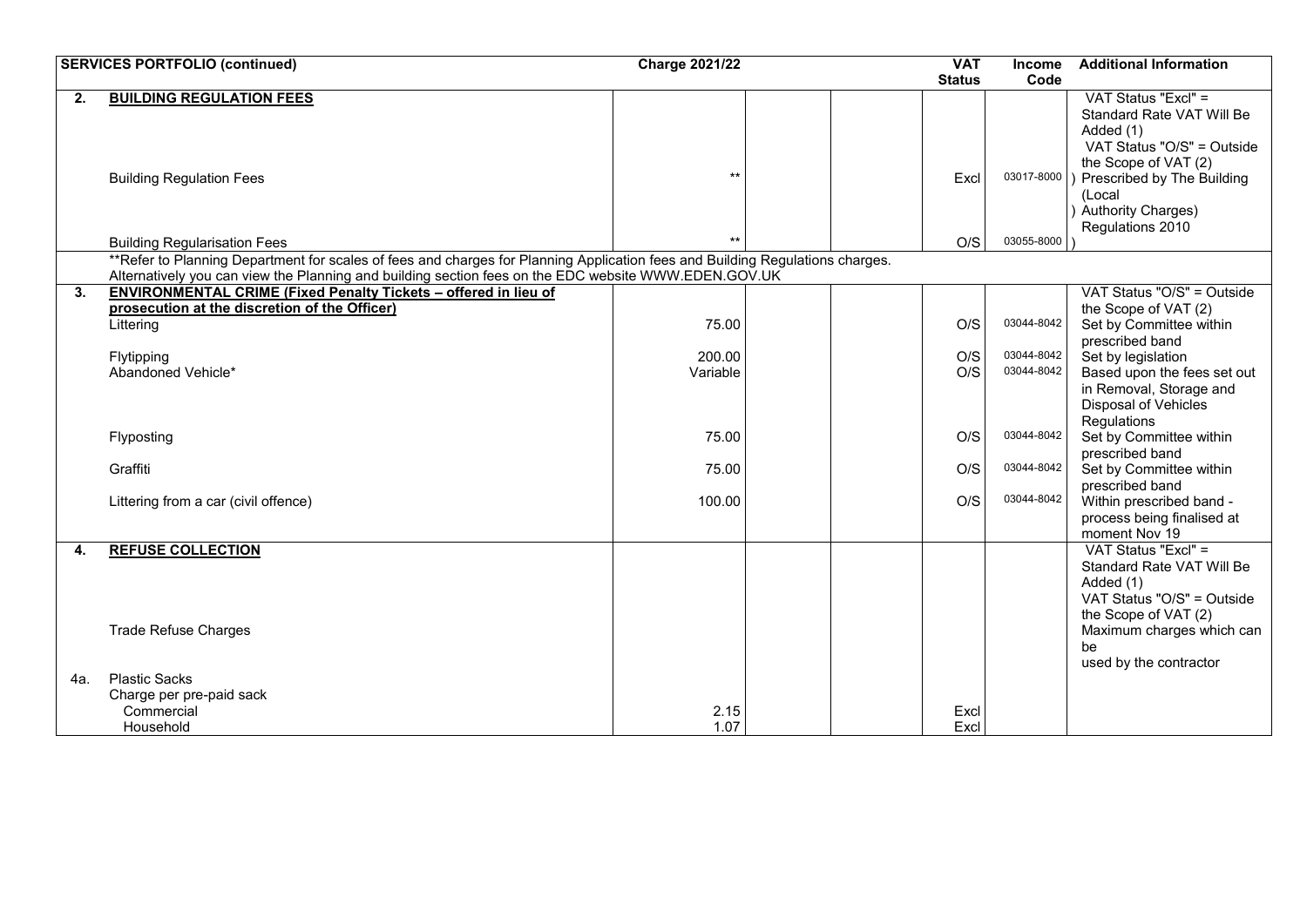|     | <b>SERVICES PORTFOLIO (continued)</b>                                                                                  | <b>Charge 2021/22</b> | <b>VAT</b>    | Income     | <b>Additional Information</b> |
|-----|------------------------------------------------------------------------------------------------------------------------|-----------------------|---------------|------------|-------------------------------|
|     |                                                                                                                        |                       | <b>Status</b> | Code       |                               |
| 4b. | <b>Wheeled Bins</b>                                                                                                    |                       |               |            |                               |
|     | Annual Hire Charge:                                                                                                    |                       |               |            |                               |
|     | Commercial and household waste                                                                                         |                       |               |            |                               |
|     | 240-litre bin                                                                                                          | 16.02                 | Excl          |            |                               |
|     | 360-litre bin                                                                                                          | 27.18                 | Excl          |            |                               |
|     | 1100-litre bin                                                                                                         | 98.83                 | Excl          |            |                               |
|     | Weekly Emptying Charge (per annum)                                                                                     |                       |               |            |                               |
|     | <b>Commercial waste</b>                                                                                                |                       |               |            |                               |
|     | 240-litre bin                                                                                                          | 248.95                | Excl          |            |                               |
|     | 360-litre bin                                                                                                          | 417.91                | Excl          |            |                               |
|     | 1100-litre bin                                                                                                         | 1,197.94              | Excl          |            |                               |
|     | Household waste (eg Schools)                                                                                           |                       |               |            |                               |
|     | 240-litre bin                                                                                                          | 103.14                | Excl          |            |                               |
|     | 360-litre bin                                                                                                          | 189.95                | Excl          |            |                               |
|     | 1100-litre bin                                                                                                         | 477.16                | Excl          |            |                               |
|     | <b>Clinical Waste</b>                                                                                                  |                       |               |            |                               |
|     | 1 sacks/wk                                                                                                             |                       |               |            |                               |
|     | $2 - 3$ sacks/wk                                                                                                       |                       |               |            |                               |
|     | $4 - 5$ sacks/wk                                                                                                       | See Note A            |               |            |                               |
|     | $6 - 9$ sacks/wk                                                                                                       |                       |               |            |                               |
|     | $10 - 15$ sacks/wk                                                                                                     |                       |               |            |                               |
| 4c. | Garden Waste                                                                                                           |                       |               |            | VAT Status O/S = Outside      |
|     |                                                                                                                        |                       |               |            | the Scope of VAT (2)          |
|     | Sale of additional Garden Waste Bins - Per Bin                                                                         | 45.00                 | O/S           | 03047-8067 |                               |
| 4d. | <b>Household Waste</b>                                                                                                 |                       |               |            |                               |
|     | Sale of additional blue sacks - per sack                                                                               | 1.40                  | O/S           | 03049-7506 | 'Blue sacks'                  |
|     |                                                                                                                        |                       |               |            | To be purchased direct from   |
|     |                                                                                                                        |                       |               |            | <b>EDC</b>                    |
|     | Bulky household waste - non electrical - up to three items                                                             | 27.00                 | O/S           | 03049-8066 |                               |
|     | Electrical Items WEEE - Per Item                                                                                       | 27.00                 | O/S           | 03049-8085 |                               |
|     | (Inc Televisions, Cookers, Washing Machines, Tumble Driers,                                                            |                       |               |            |                               |
|     | Dish Washers, Vacuum Cleaners, Microwaves, Computers, Monitors,                                                        |                       |               |            |                               |
|     | Printers) Including Fridges and Freezers                                                                               |                       |               |            |                               |
|     | Note A: Under the terms of the Council's Refuse Collection Contract these charges are set by the Council's Contractor. |                       |               |            |                               |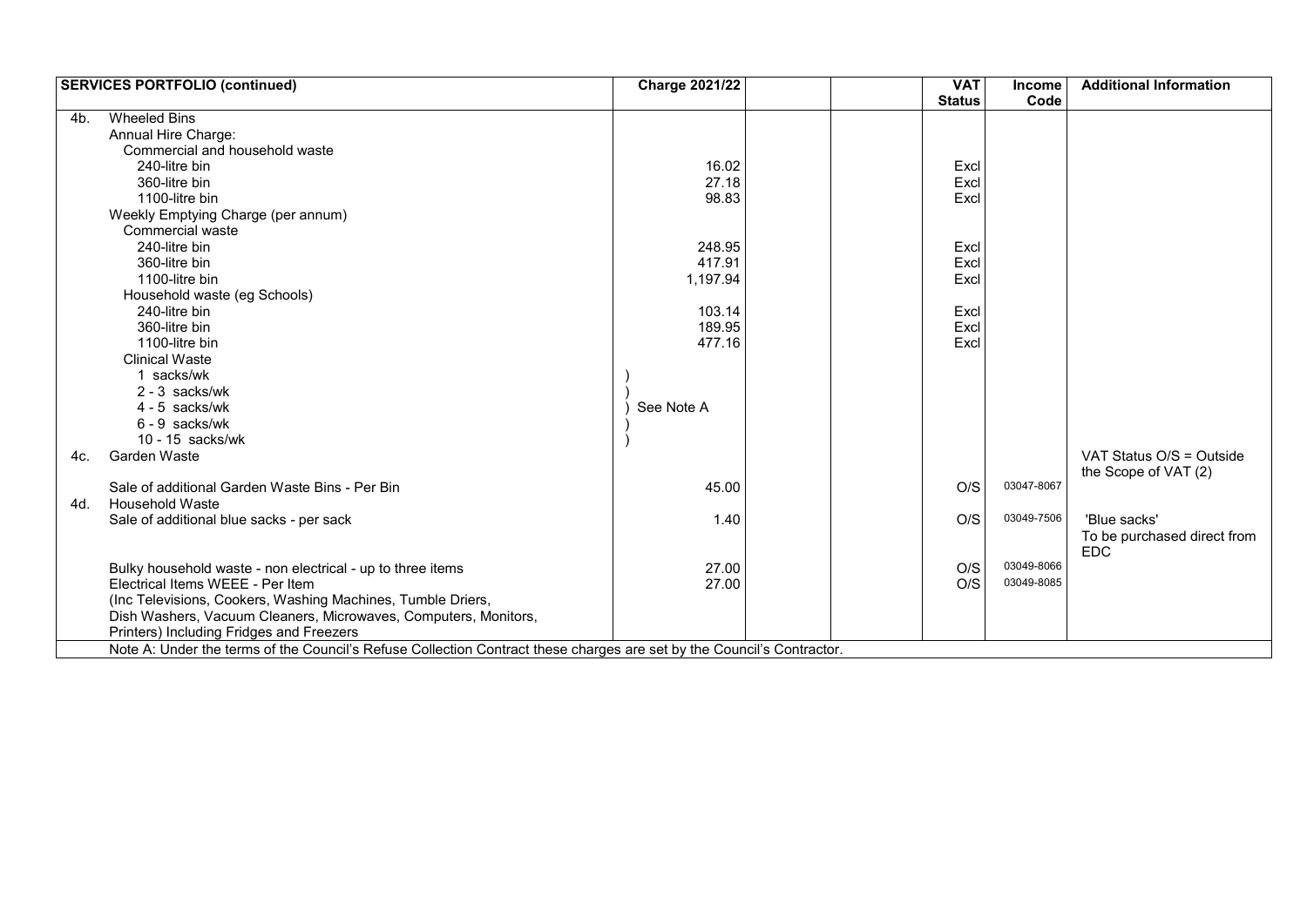|    | <b>SERVICES PORTFOLIO (continued)</b>                                                | <b>Charge 2021/22</b> |  | <b>VAT</b>    | <b>Income</b> | <b>Additional Information</b> |
|----|--------------------------------------------------------------------------------------|-----------------------|--|---------------|---------------|-------------------------------|
|    |                                                                                      |                       |  | <b>Status</b> | Code          |                               |
|    |                                                                                      |                       |  |               |               | VAT Status "O/S" = Outside    |
|    |                                                                                      |                       |  |               |               | the Scope of VAT (2)          |
| 5. | <b>ROAD CLOSURE CHARGES</b>                                                          |                       |  |               |               |                               |
|    | Road Closure Request for Non-Commercial Event                                        | <b>Direct Costs</b>   |  | O/S           | 02252-8040    | <b>CHARGE DIRECT COSTS</b>    |
|    |                                                                                      |                       |  |               |               | <b>EG ADVERTS</b>             |
|    | Road Closure Request for Commercial Event                                            | Direct costs inc      |  | O/S           | 02252-8040    | AS ABOVE PLUS STAFF           |
|    |                                                                                      | <b>Staff Time</b>     |  |               |               | <b>TIME</b>                   |
| 6. | <b>STREET NAMING AND NUMBERING CHARGES</b>                                           |                       |  |               |               |                               |
|    | <b>New Developments:</b>                                                             |                       |  |               |               |                               |
|    | New Individual Property                                                              | No Charge             |  |               |               |                               |
|    | <b>New Street</b>                                                                    | No Charge             |  |               |               |                               |
|    | Alterations in either street name, property numbers or plot to postal numbers to     | 145.00 +19.00 per     |  | O/S           | 02252-8086    |                               |
|    | new developments after initial street naming and numbering has been                  | property              |  |               |               |                               |
|    | undertaken and confirmed to the developer                                            |                       |  |               |               |                               |
|    | Confirmation of postal address                                                       | 36.00                 |  | O/S           | 02252-8086    |                               |
|    | <b>Existing Properties:</b>                                                          |                       |  |               |               |                               |
|    | Change of house name;                                                                | 52.00                 |  | O/S           | 02252-8086    |                               |
|    | Change of building name (eg block of flats);                                         | 52.00 +19.00 per      |  | O/S           | 02252-8086    |                               |
|    |                                                                                      | property              |  |               |               |                               |
|    | Change of street name (residents' request);                                          | $253.00 + 47.00$ per  |  | O/S           | 02252-8086    |                               |
|    |                                                                                      | property              |  |               |               |                               |
|    | Street Numbering (residents' request - where no numbering system exists);            | $253.00 + 47.00$ per  |  | O/S           | 02252-8086    |                               |
|    |                                                                                      | property              |  |               |               |                               |
|    | Sub-division of existing property into multiple properties or merge of existing      | $52.00 + 19.00$ per   |  | O/S           | 02252-8086    |                               |
|    | properties into single property                                                      | property              |  |               |               |                               |
|    | Removal of address following demolition of property where no replacement             | $52.00 + 19.00$ per   |  | O/S           | 02252-8086    |                               |
|    | building is to be built                                                              | property              |  |               |               |                               |
|    | Removal of address following demolition of property where a replacement              | $52.00 + 19.00$ per   |  | O/S           | 02252-8086    |                               |
|    | building is to be built on the land but not on the same footprint. (where a property | property              |  |               |               |                               |
|    | is demolished and re-built on the same footprint, the existing name/number will      |                       |  |               |               |                               |
|    | be retained)                                                                         |                       |  |               |               |                               |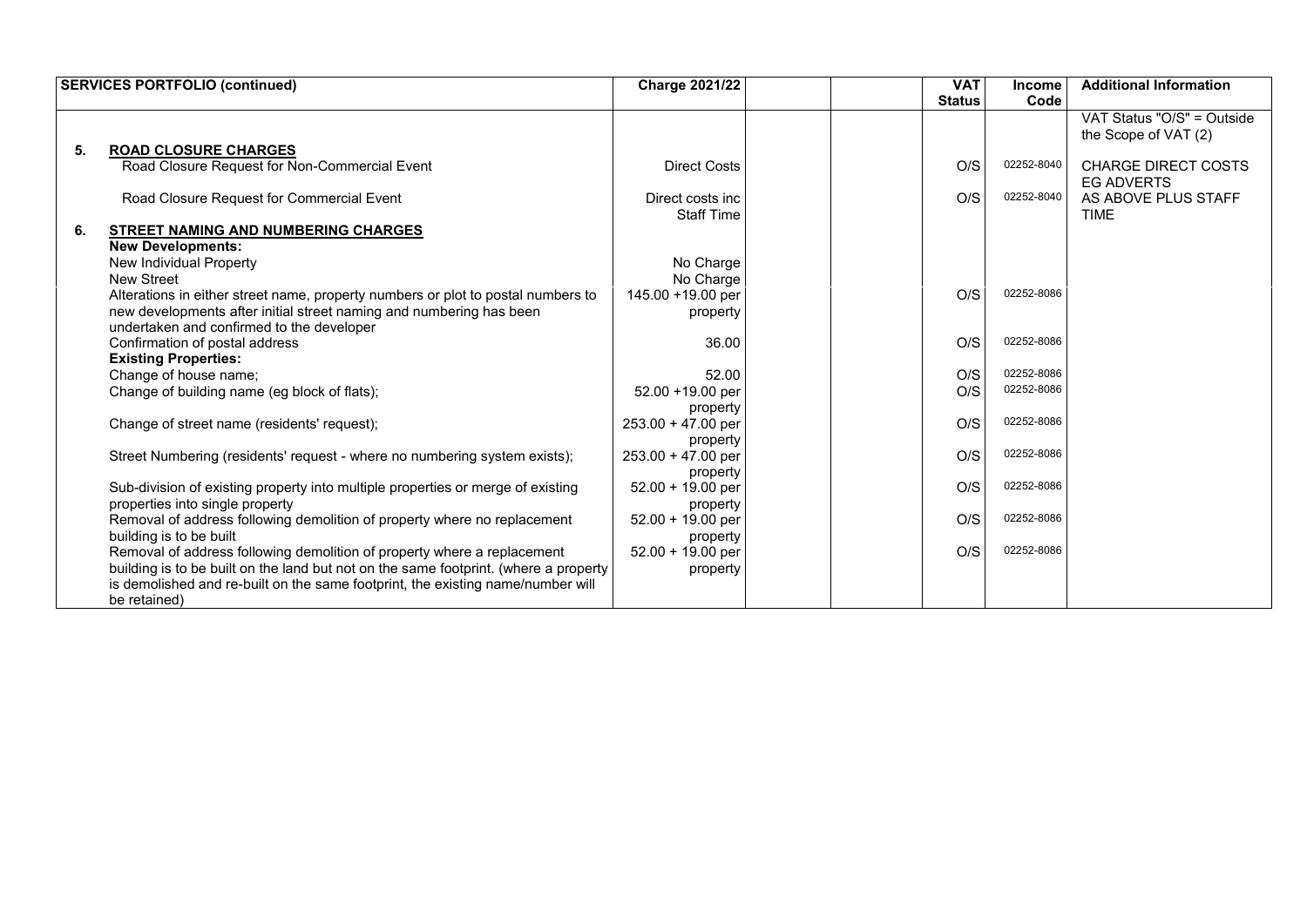|                         | <b>SERVICES PORTFOLIO (continued)</b>             | <b>Charge 2021/22</b> | <b>VAT</b>    | Income                   | <b>Additional Information</b>                                                                          |
|-------------------------|---------------------------------------------------|-----------------------|---------------|--------------------------|--------------------------------------------------------------------------------------------------------|
|                         |                                                   |                       | <b>Status</b> | Code                     |                                                                                                        |
| 7.                      | <b>VEHICLE PARKING</b>                            |                       |               |                          | VAT Status "Incl" = Standard<br>Rate VAT Included (1)<br>VAT Status "9" = Non<br>Reportable Income (9) |
| <b>Disabled Parking</b> |                                                   | Free                  |               |                          | VAT Status "Exempt" =<br>Exempt From VAT (3)                                                           |
|                         | Appleby Car Parking - Broad Close                 |                       |               |                          |                                                                                                        |
|                         | 8am - 6pm Up to 2 hours<br>10 hours               | 1.40<br>3.30          | Incl<br>Incl  | 02179-8029<br>02179-8029 |                                                                                                        |
|                         | Sundays & Bank Holidays                           | 1.00                  | Incl          | 02179-8029               |                                                                                                        |
| 6pm - 8am               |                                                   | Free                  |               |                          |                                                                                                        |
| 8am - 6pm               | Penrith - Bluebell Lane, Drovers Lane, & Sandgate |                       |               |                          |                                                                                                        |
|                         | Up to 1 hour                                      | 1.30                  | Incl          | $***$                    |                                                                                                        |
| 2 hours                 |                                                   | 2.00                  | Incl          | $***$                    |                                                                                                        |
| 4 hours                 |                                                   | 3.50                  | Incl          | $***$                    |                                                                                                        |
| 10 hours                |                                                   | 5.00                  | Incl          | $***$                    |                                                                                                        |
|                         | Sundays & Bank Holidays                           | 1.00                  | Incl          | $***$                    |                                                                                                        |
| 6pm - 8am               |                                                   | Free                  |               |                          |                                                                                                        |
|                         | Penrith - Princes Street                          |                       |               |                          |                                                                                                        |
| 8am - 6pm               |                                                   |                       |               |                          |                                                                                                        |
|                         | Up to 1 hour                                      | 1.30                  | Incl          | $\star\star\star$        |                                                                                                        |
| 2 hours                 |                                                   | 2.10                  | Incl          | $***$<br>$***$           |                                                                                                        |
|                         | Sundays & Bank Holidays                           | 1.00                  | Incl          |                          |                                                                                                        |
| 6pm - 8am               |                                                   | Free                  |               |                          |                                                                                                        |
|                         | Penrith - Mansion House Front and Rear            |                       |               |                          |                                                                                                        |
|                         | Saturdays 8am - 6pm<br>Up to 1 hour               | 1.30                  |               | $***$                    |                                                                                                        |
| 2 hours                 |                                                   | 2.00                  | Incl<br>Incl  | $***$                    |                                                                                                        |
| 4 hours                 |                                                   | 3.50                  | Incl          | $***$                    |                                                                                                        |
| 10 hours                |                                                   | 5.00                  | Incl          | $***$                    |                                                                                                        |
|                         | Sundays & Bank Holidays                           | 1.00                  | Incl          | $***$                    |                                                                                                        |
|                         | Penrith - Town Hall                               |                       |               |                          |                                                                                                        |
|                         | Saturdays 8am - 6pm                               |                       |               |                          |                                                                                                        |
|                         | Up to 1 hour                                      | 1.30                  | Incl          | 02375-8029               |                                                                                                        |
| 2 hours                 |                                                   | 2.00                  | Incl          | 02375-8029               |                                                                                                        |
| 4 hours                 |                                                   | 3.50                  | Incl          | 02375-8029               |                                                                                                        |
| 10 hours                |                                                   | 5.00                  | Incl          | 02375-8029               |                                                                                                        |
|                         | Sundays & Bank Holidays                           | 1.00                  | Incl          | 02375-8029               |                                                                                                        |